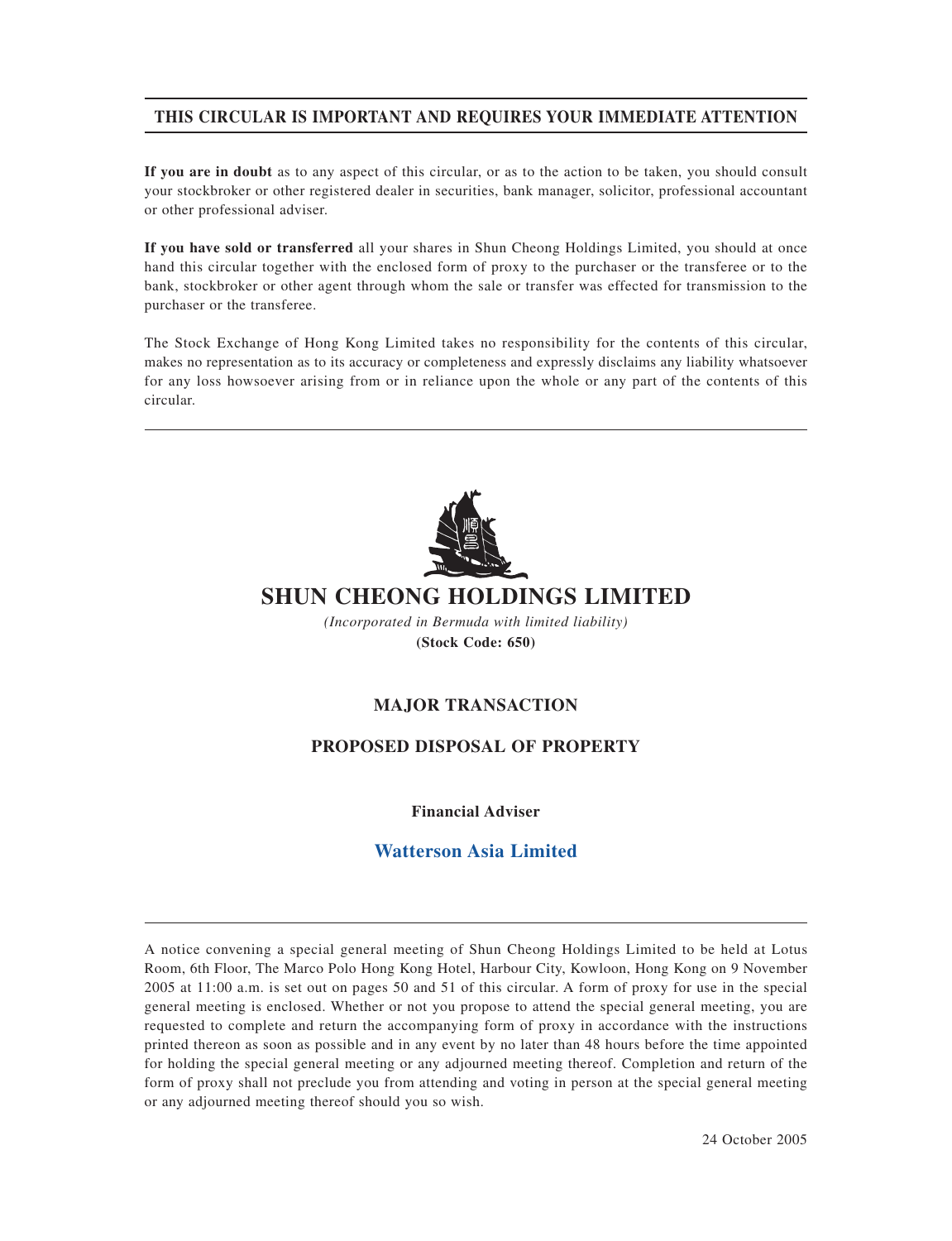# **CONTENTS**

|                                                 | Page           |
|-------------------------------------------------|----------------|
|                                                 | $\overline{1}$ |
| <b>LETTER FROM THE BOARD</b>                    |                |
|                                                 | $\overline{2}$ |
|                                                 | $\overline{3}$ |
| INFORMATION ON THE PROPERTY AND FINANCIAL       | $\overline{4}$ |
|                                                 | 5              |
|                                                 | 5              |
|                                                 | 5              |
|                                                 | 5              |
|                                                 | 6              |
|                                                 | 6              |
|                                                 | 6              |
| APPENDIX I - FINANCIAL INFORMATION ON THE GROUP | $\tau$         |
|                                                 | 42             |
|                                                 | 45             |
|                                                 | 50             |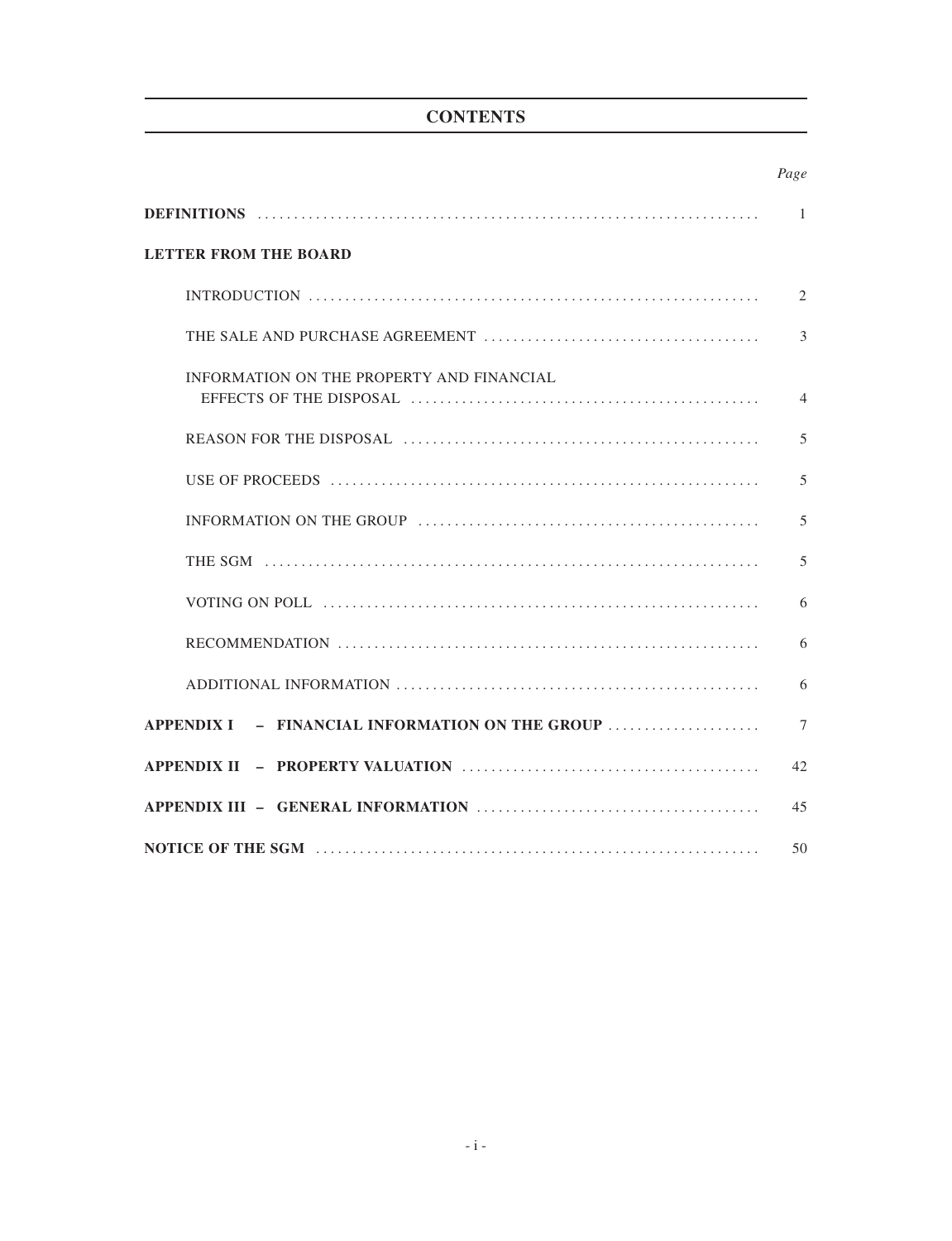# **DEFINITIONS**

| "associate"                   | has the meaning ascribed to it in the Listing Rules                                                                                                                                                                |
|-------------------------------|--------------------------------------------------------------------------------------------------------------------------------------------------------------------------------------------------------------------|
| "Board"                       | the board of Directors                                                                                                                                                                                             |
| "Company"                     | Shun Cheong Holdings Limited, an exempted company<br>incorporated in Bermuda with limited liability and the shares of<br>which are listed on the main board of the Stock Exchange                                  |
| "Directors"                   | the directors of the Company                                                                                                                                                                                       |
| "Disposal"                    | the disposal of the Property pursuant to the terms of the Sale and<br>Purchase Agreement                                                                                                                           |
| "Group"                       | the Company and its subsidiaries                                                                                                                                                                                   |
| "Hong Kong"                   | the Hong Kong Special Administrative Region of the People's<br>Republic of China                                                                                                                                   |
| "Latest Practicable Date"     | 20 October 2005, being the latest practicable date prior to the<br>printing of this circular for ascertaining certain information<br>contained herein                                                              |
| "Listing Rules"               | the Rules Governing the Listing of Securities on The Stock<br>Exchange of Hong Kong Limited                                                                                                                        |
| "Property"                    | Workshops Nos. 1, 3, 5, 7 and 9, 2nd Floor, Premier Centre, 20<br>Cheung Shun Street, Lai Chi Kok, Kowloon, Hong Kong                                                                                              |
| "Purchaser"                   | Honey Lady International Limited, a company incorporated in<br>Hong Kong with limited liability                                                                                                                    |
| "Sale and Purchase Agreement" | the sale and purchase agreement entered into between Shun Cheong<br>Real Estates and the Purchaser on 10 October 2005                                                                                              |
| "SGM"                         | the special general meeting of the Company to be held at Lotus<br>Room, 6th Floor, The Marco Polo Hong Kong Hotel, Harbour<br>City, Kowloon, Hong Kong on 9 November 2005 at 11:00 a.m. to<br>approve the Disposal |
| "Shareholder(s)"              | registered holder(s) of the shares of the Company                                                                                                                                                                  |
| "Shun Cheong Real Estates"    | Shun Cheong Real Estates Limited, a company incorporated in<br>Hong Kong with limited liability and an indirect wholly-owned<br>subsidiary of the Company                                                          |
| "Stock Exchange"              | The Stock Exchange of Hong Kong Limited                                                                                                                                                                            |
| "HK\$"                        | Hong Kong dollars, the lawful currency of Hong Kong                                                                                                                                                                |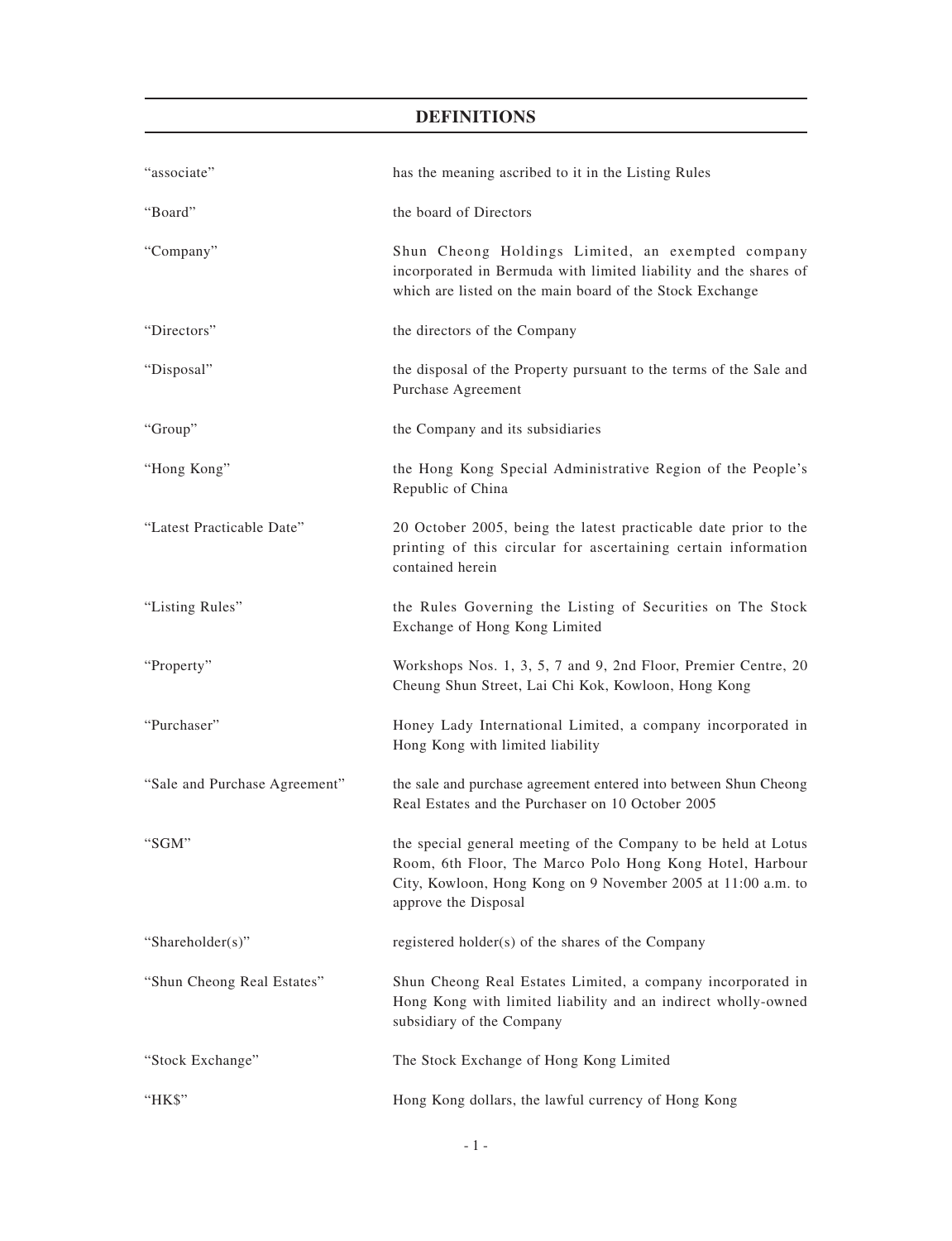

# **SHUN CHEONG HOLDINGS LIMITED**

*(Incorporated in Bermuda with limited liability)* **(Stock Code: 650)**

*Executive Directors: Registered Office:* Chan Yuen Keung, Zuric *(Chairman)* Canon's Court Hong Yiu 22 Victoria Street Yu Sek Kee, Stephen Hamilton Hamilton Hamilton Hamilton Hamilton Hamilton Hamilton Hamilton Hamilton Hamilton Au Shiu Wai, Frank **HM 12** Au Yu Fai, Patrick Bermuda

*Independent Non-Executive Directors: Principal place of business* Chan Chok Ki *in Hong Kong:* Ho Hin Kwan, Edmund Flat 201, 2nd Floor Yu Hon To, David Premier Centre

20 Cheung Shun Street Lai Chi Kok Kowloon Hong Kong

24 October 2005

*To the Shareholders*

Dear Sir/Madam,

# **MAJOR TRANSACTION**

# **PROPOSED DISPOSAL OF PROPERTY**

## **INTRODUCTION**

On 10 October 2005, Shun Cheong Real Estates, an indirect wholly-owned subsidiary of the Company, entered into the Sale and Purchase Agreement pursuant to which Shun Cheong Real Estates conditionally agreed to sell to the Purchaser the Property for a cash consideration of HK\$16.5 million. The Disposal constitutes a major transaction of the Company under the Listing Rules.

The purpose of this circular is to, among other things, provide you with information of the Disposal and to convene the SGM to consider and, if thought fit, approve the Disposal.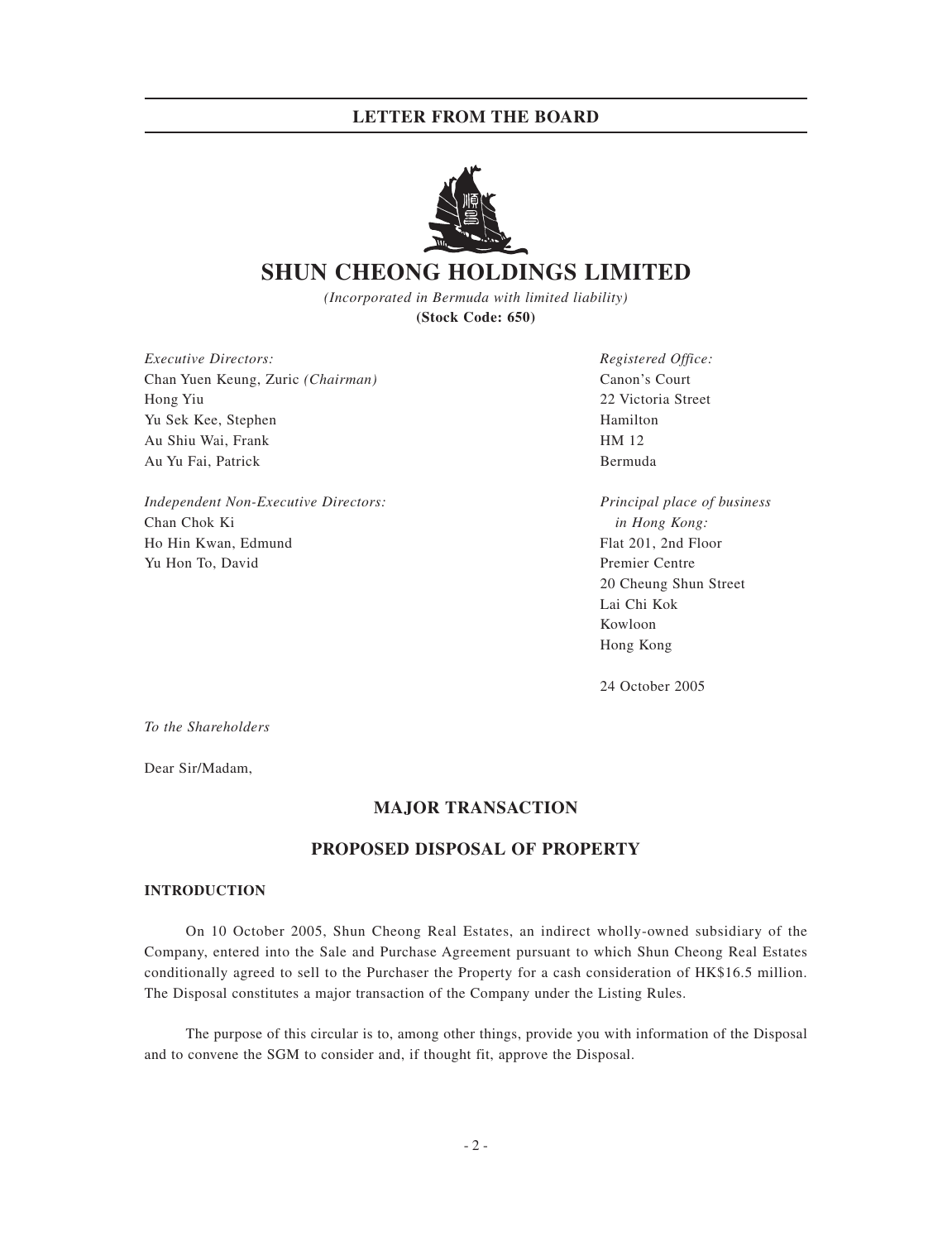## **THE SALE AND PURCHASE AGREEMENT**

| Date of agreement | $\mathbb{R}^{\mathbb{Z}}$ | 10 October 2005                                                                                                                                                                                                                                                                                                                         |
|-------------------|---------------------------|-----------------------------------------------------------------------------------------------------------------------------------------------------------------------------------------------------------------------------------------------------------------------------------------------------------------------------------------|
| Vendor            | ٠                         | Shun Cheong Real Estates, an indirect wholly-owned subsidiary of<br>the Company                                                                                                                                                                                                                                                         |
| Purchaser         |                           | Honey Lady International Limited                                                                                                                                                                                                                                                                                                        |
|                   |                           | To the best of the Directors' knowledge, information and belief having<br>made all reasonable enquiry, the Purchaser and its ultimate beneficial<br>owner are not connected with the Company, the director, chief<br>executive or substantial shareholders of the Company or any of its<br>subsidiaries or an associate of any of them. |

### **Asset subject to the Disposal**

Workshops Nos. 1, 3, 5, 7 and 9, 2nd Floor, Premier Centre, 20 Cheung Shun Street, Lai Chi Kok, Kowloon, Hong Kong which will be delivered to the Purchaser for vacant possession on completion of the Disposal.

## **Consideration**

The consideration of the Disposal is HK\$16.5 million, which was determined after arm's length negotiations between the parties and was agreed on normal commercial terms between the parties with reference to market prices as quoted by property agents. In arriving at the consideration, the Directors have taken into account the prevailing market conditions and prices of similar properties located in the nearby area. Knight Frank Hong Kong Limited, an independent property valuer, has valued the Property as at 10 October 2005 for HK\$13.5 million. The consideration of HK\$16.5 million under the Sale and Purchase Agreement represents a 22.2% premium to the latest independent valuation of the Property.

Pursuant to the Sale and Purchase Agreement, the consideration for the Disposal shall be paid in the following manner:

- (i) a sum of HK\$1.65 million shall be paid upon signing of the Sale and Purchase Agreement as deposit; and
- (ii) the balance of HK\$14.85 million shall be paid upon completion of the Disposal.

The sum of HK\$1.65 million as described in (i) above has already been paid by the Purchaser on 10 October 2005.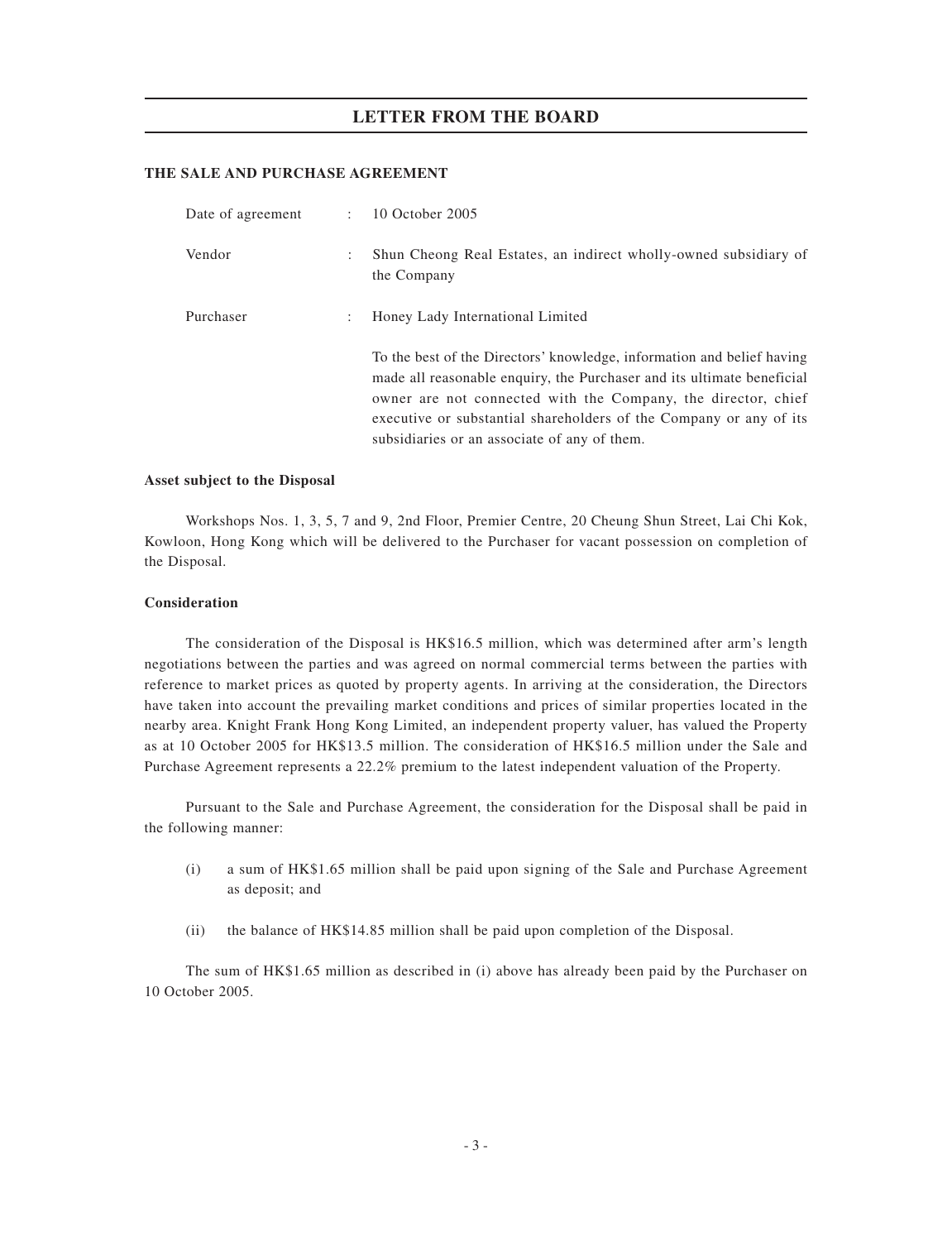## **Condition Precedent**

Completion of the Disposal is conditional upon the approval of the Disposal by Shareholders at the SGM, which is expected to be held as soon as practicable pursuant to the Listing Rules.

In the event that the conditions set out above are not fulfilled on or before 31 December 2005 or such other date as the parties may mutually agree, the Sale and Purchase Agreement will cease to be of any further effect, and none of the parties of the Sale and Purchase Agreement shall have any claims against the other and Shun Cheong Real Estates shall refund all deposits paid by the Purchaser.

## **Completion**

Completion shall take place within 30 days upon the above conditions are fulfilled or become unconditional, which is expected on or before 30 January 2006 or such other date as mutually agreed.

## **INFORMATION ON PROPERTY AND FINANCIAL EFFECTS OF THE DISPOSAL**

Details of the Property are summarised below:

| Address    | Workshops Nos. 1, 3, 5, 7 and 9, 2nd Floor, Premier Centre, 20<br>Cheung Shun Street, Lai Chi Kok, Kowloon, Hong Kong |
|------------|-----------------------------------------------------------------------------------------------------------------------|
| Floor area | . The Property occupies a total gross floor area of approximately 7,364<br>square feet.                               |

As at the Latest Practicable Date, the Property is occupied by the Group as head offices. Upon completion of the Sale and Purchase Agreement, the Group plans to rent other premises as head offices.

The audited net book value of the Property as at 31 March 2005 was HK\$15.7 million.

Based on the consideration from the sale of the Property, the Directors estimate that the Group will record a gain of approximately HK\$0.6 million after taking into account the relevant expenses in relation to the Disposal. Such gain, which is subject to review by the Company's auditors, will be recognized in the consolidated profit and loss account of the Group for the year ending 31 March 2006. Completion of the Disposal will give rise to the following effects on the financial position of the Group:

- (i) the consolidated fixed assets of the Group will be reduced by the net book value of the Property as at the date of completion of the Disposal (which amount was HK\$15.7 million as at 31 March 2005); and
- (ii) the consolidated cash balance of the Group will be increased by the net proceeds from the Disposal of approximately HK\$16 million as at the date of completion of the Disposal.

The effects of the Disposal are expected to be reflected in the consolidated financial statements of the Group for the year ending 31 March 2006, in which completion of the Disposal is expected to take place.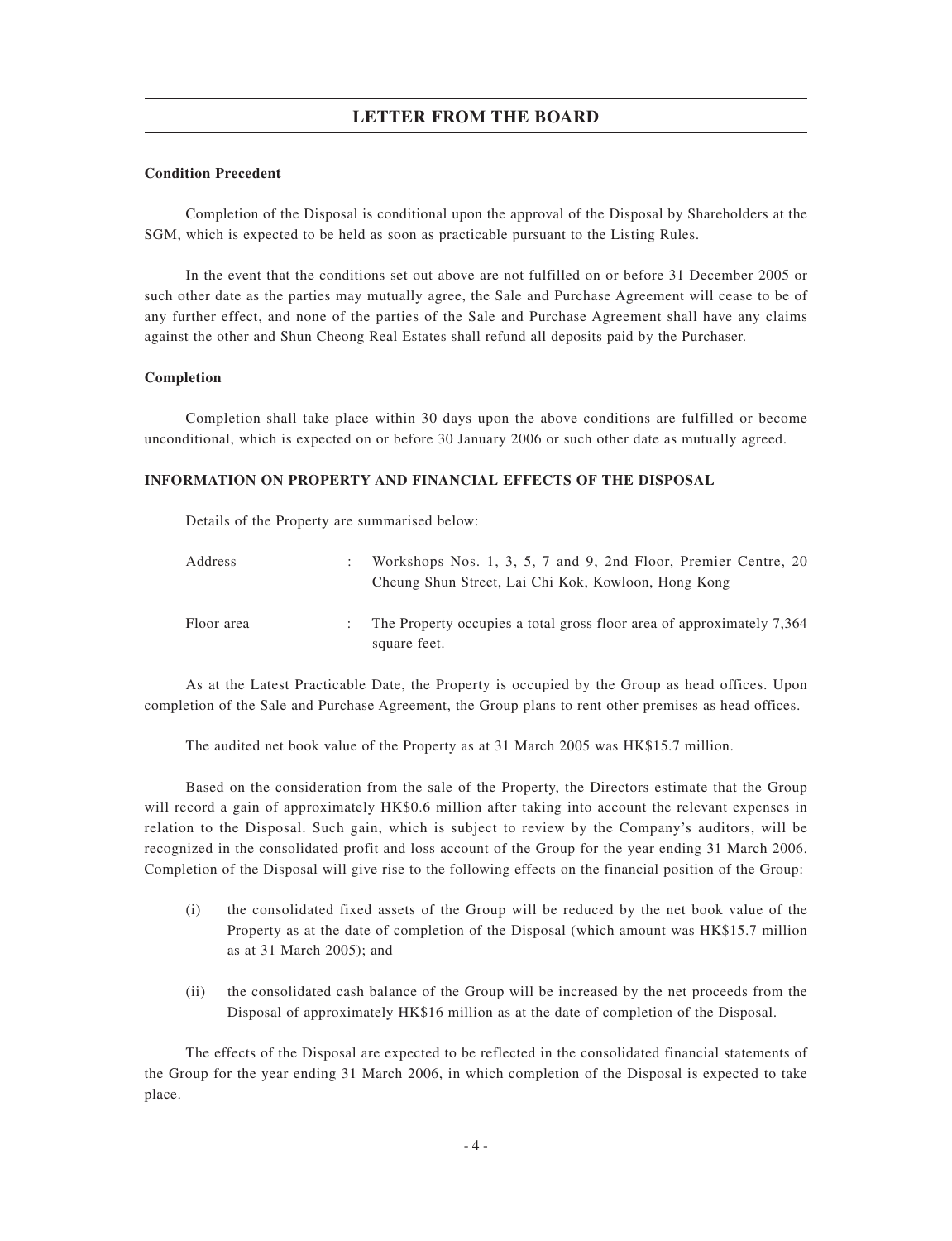## **REASON FOR THE DISPOSAL**

The Property is used by the Group as head offices. The Directors believe that it is to the benefit of the Group to take advantage of the current property market to dispose of the Property to create additional liquidity to the Group for future business needs.

Having regard to the consideration for the Disposal of HK\$16.5 million and the expected gain of approximately HK\$0.6 million arising from the Disposal, the Directors consider that the terms of the Disposal are fair and reasonable and that the Disposal is in the interests of the Company and Shareholders as a whole.

### **USE OF PROCEEDS**

Net proceeds from the Disposal will be used as the Group's working capital.

### **INFORMATION ON THE GROUP**

The Group is principally engaged in the provision of multi-disciplinary building services, comprising electrical engineering, water pumping and fire services, air-conditioning installation, plumbing and drainage, environmental engineering, extra low voltage systems engineering and project management, as well as trading of electrical and mechanical engineering materials and equipment.

### **THE SGM**

The Disposal constitutes a major transaction of the Company pursuant to Rule 14.06(3) of the Listing Rules and is therefore subject to approval by the Shareholders in the SGM. So far as is known to the Directors, no Shareholder has a material interest in the Disposal and accordingly no Shareholder is required to abstain from voting at the SGM to approve the Disposal.

Set out on pages 50 and 51 of this circular is a notice convening the SGM to be held at Lotus Room, 6th Floor, The Marco Polo Hong Kong Hotel, Harbour City, Kowloon, Hong Kong on 9 November 2005 at 11:00 a.m. at which ordinary resolutions will be proposed to the Shareholders to consider and, if thought fit, approve the Disposal.

A form of proxy for use at the SGM is enclosed with this circular. Whether or not you are able to attend the SGM in person, you are requested to complete and return the form of proxy in accordance with the instructions printed thereon to the branch share registrar of the Company in Hong Kong, Computershare Hong Kong Investor Services Limited, at Rooms 1712-16, 17th Floor, Hopewell Centre, 183 Queen's Road East, Hong Kong as soon as possible but in any event not later than 48 hours before the time appointed for holding the SGM or any adjournment thereof. Completion and return of the form of proxy will not preclude you from attending and voting in person at the SGM or any adjournment thereof if you so wish.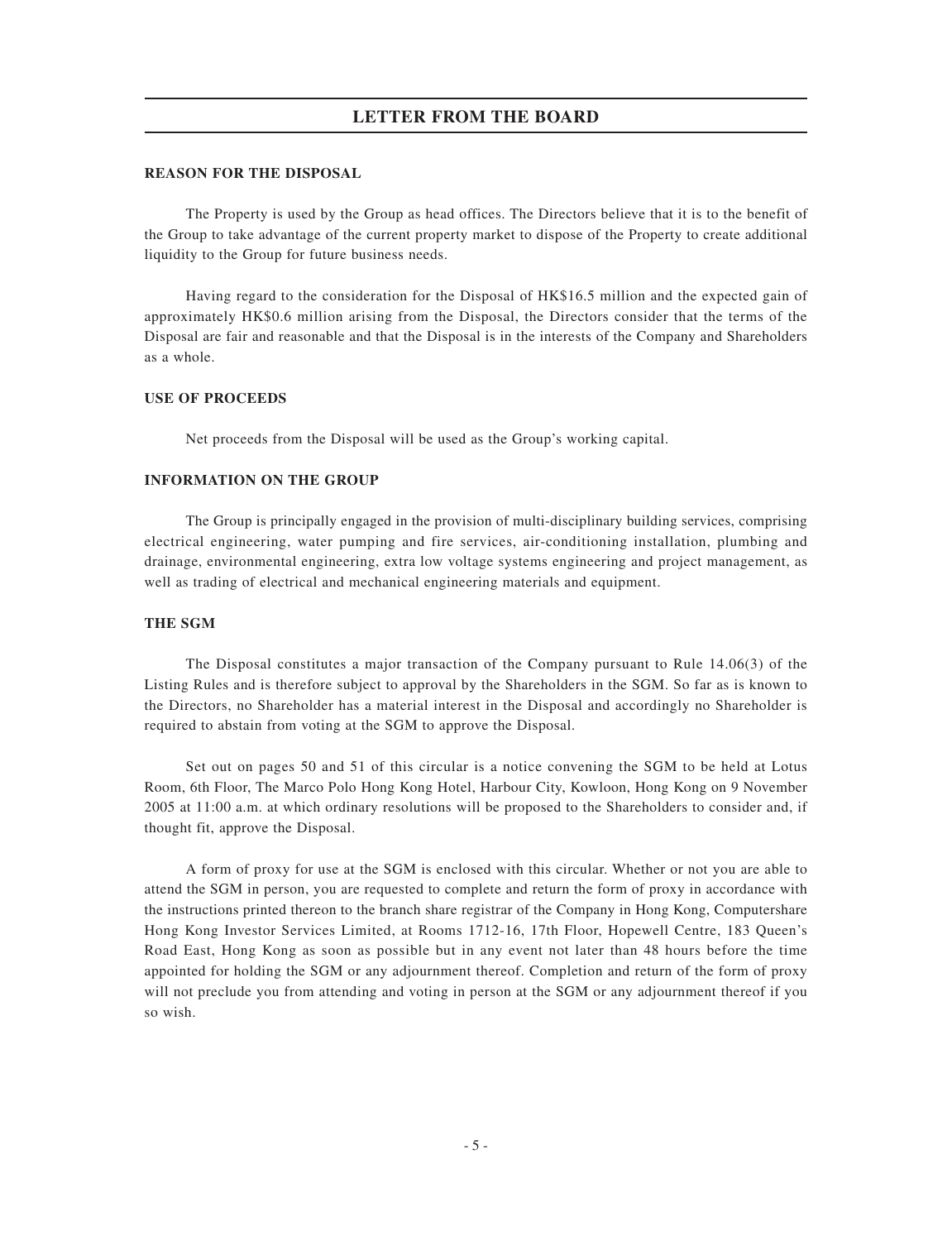## **VOTING ON POLL**

Pursuant to bye-law 70 of the bye-laws of the Company, at any general meeting a resolution put to the vote of the meeting shall be decided on a show of hands unless a poll (before or on the declaration of the results of the show of hands or on the withdrawal of any other demand for a poll) is demanded by:

- (1) the chairman of such meeting; or
- (2) at least three Shareholders present in person or by a duly authorised corporate representative or by proxy for the time being entitled to vote at the meeting; or
- (3) any Shareholder or Shareholders present in person or by a duly authorised corporate representative or by proxy and representing not less than one-tenth of the total voting rights of all the Shareholders having the right to attend and vote at the meeting; or
- (4) any Shareholder or Shareholders present in person or by a duly authorised corporate representative or by proxy and holding Shares in the Company conferring a right to vote at the meeting being Shares on which an aggregate sum has been paid up equal to not less than one-tenth of the total sum paid up on all the shares conferring that right.

By virtue of the existing bye-laws of the Company, unless a poll is so required or demanded and, in the latter case, the demand is not withdrawn, a declaration by the chairman that a resolution has on a show of hands been carried or carried unanimously, or by a particular majority, or lost, and an entry to that effect in the book containing the minutes of the proceedings of the Company shall be conclusive evidence of the fact without proof of the number or proportion of the votes recorded in favour of or against that resolution.

## **RECOMMENDATION**

Having regard to the consideration for the Disposal of HK\$16.5 million, the expected gain arising from the Disposal of approximately HK\$0.6 million (which is subject to the review by the Company's auditors), the prevailing market conditions and prices of similar properties located in the nearby area, the Directors consider that the terms of the Disposal are fair and reasonable and that the Disposal is in the interests of the Company and the Shareholders as a whole. Accordingly, the Directors recommend the Shareholders to vote in favour of the resolution as set out in the notice of the SGM.

### **ADDITIONAL INFORMATION**

Your attention is drawn to the additional information set out in the appendices to this circular.

Yours faithfully, For and on behalf of the Board **Shun Cheong Holdings Limited Chan Yuen Keung, Zuric** *Chairman*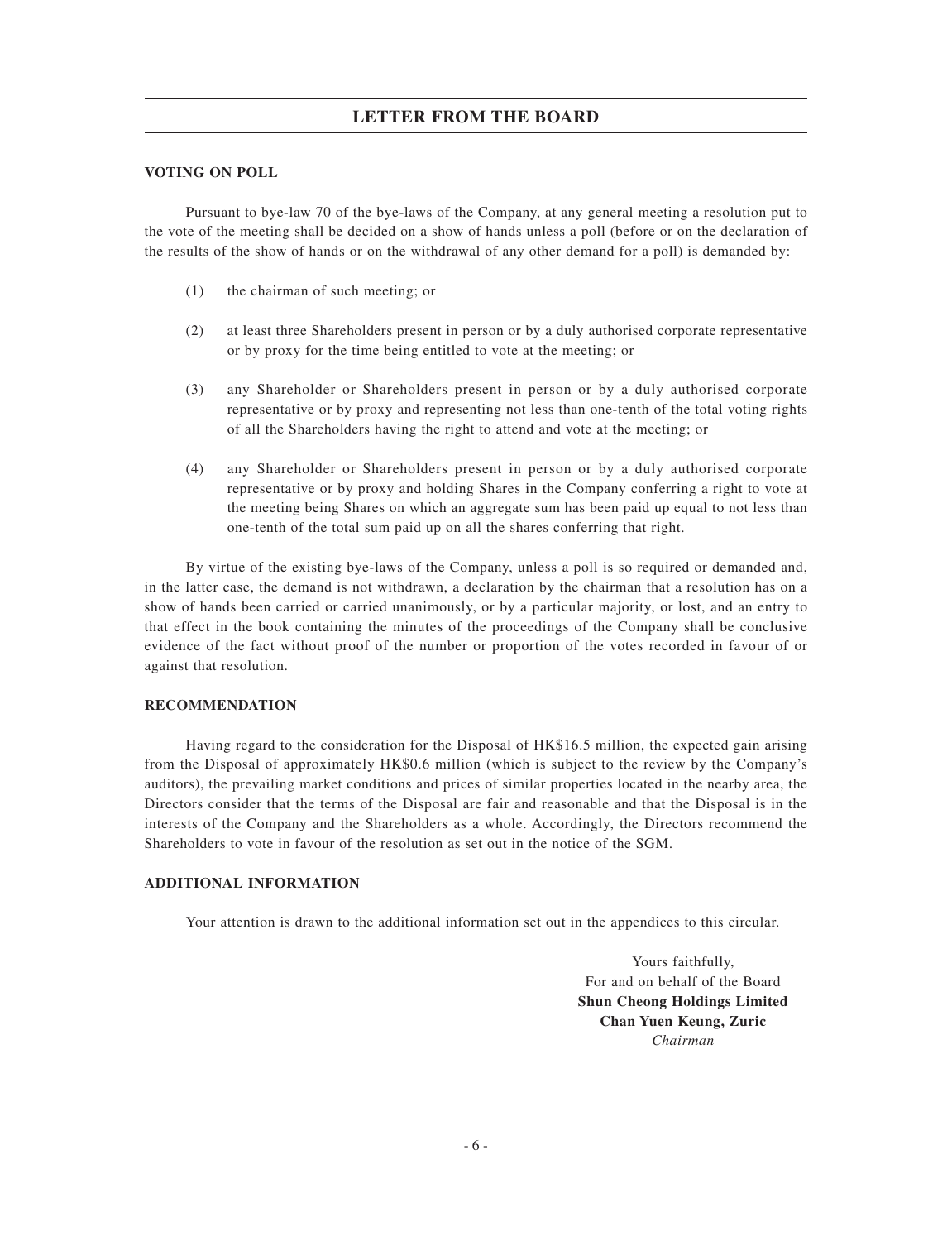# **1. SUMMARY OF AUDITED FINANCIAL INFORMATION**

The following is a summary of the results and financial position of the Group for the three years ended 31 March 2005, as extracted from the annual reports of the Company for the years ended 31 March 2004 and 2005.

## **Results**

|                                            |            | Year ended 31 March |            |
|--------------------------------------------|------------|---------------------|------------|
|                                            | 2005       | 2004                | 2003       |
|                                            | HK\$'000   | HK\$'000            | HK\$'000   |
| <b>TURNOVER</b>                            | 550,031    | 734,189             | 644,310    |
| PROFIT/(LOSS) FROM OPERATING               |            |                     |            |
| <b>ACTIVITIES AFTER</b>                    |            |                     |            |
| <b>FINANCE COSTS</b>                       | (33,826)   | 15,650              | 1,970      |
| Share of loss of an associate              |            |                     | (2)        |
| PROFIT/(LOSS) BEFORE TAX                   | (33,826)   | 15,650              | 1,968      |
| Tax                                        | (741)      | (4, 418)            | (4, 872)   |
| PROFIT/(LOSS) BEFORE                       |            |                     |            |
| MINORITY INTERESTS                         | (34, 567)  | 11,232              | (2,904)    |
| Minority interests                         | 838        | (9, 427)            | (11, 781)  |
| NET PROFIT/(LOSS) FROM ORDINARY            |            |                     |            |
| <b>ACTIVITIES ATTRIBUTABLE TO</b>          |            |                     |            |
| <b>SHAREHOLDERS</b>                        | (33, 729)  | 1,805               | (14, 685)  |
| Assets, liabilities and minority interests |            |                     |            |
|                                            |            | As at 31 March      |            |
|                                            | 2005       | 2004                | 2003       |
|                                            | HK\$'000   | HK\$'000            | HK\$'000   |
| <b>TOTAL ASSETS</b>                        | 351,109    | 321,713             | 369,642    |
| <b>TOTAL LIABILITIES</b>                   | (266, 478) | (202, 489)          | (261, 462) |
| MINORITY INTERESTS                         | (18, 217)  | (19,081)            | (9, 842)   |
|                                            | 66,414     | 100,143             | 98,338     |
|                                            |            |                     |            |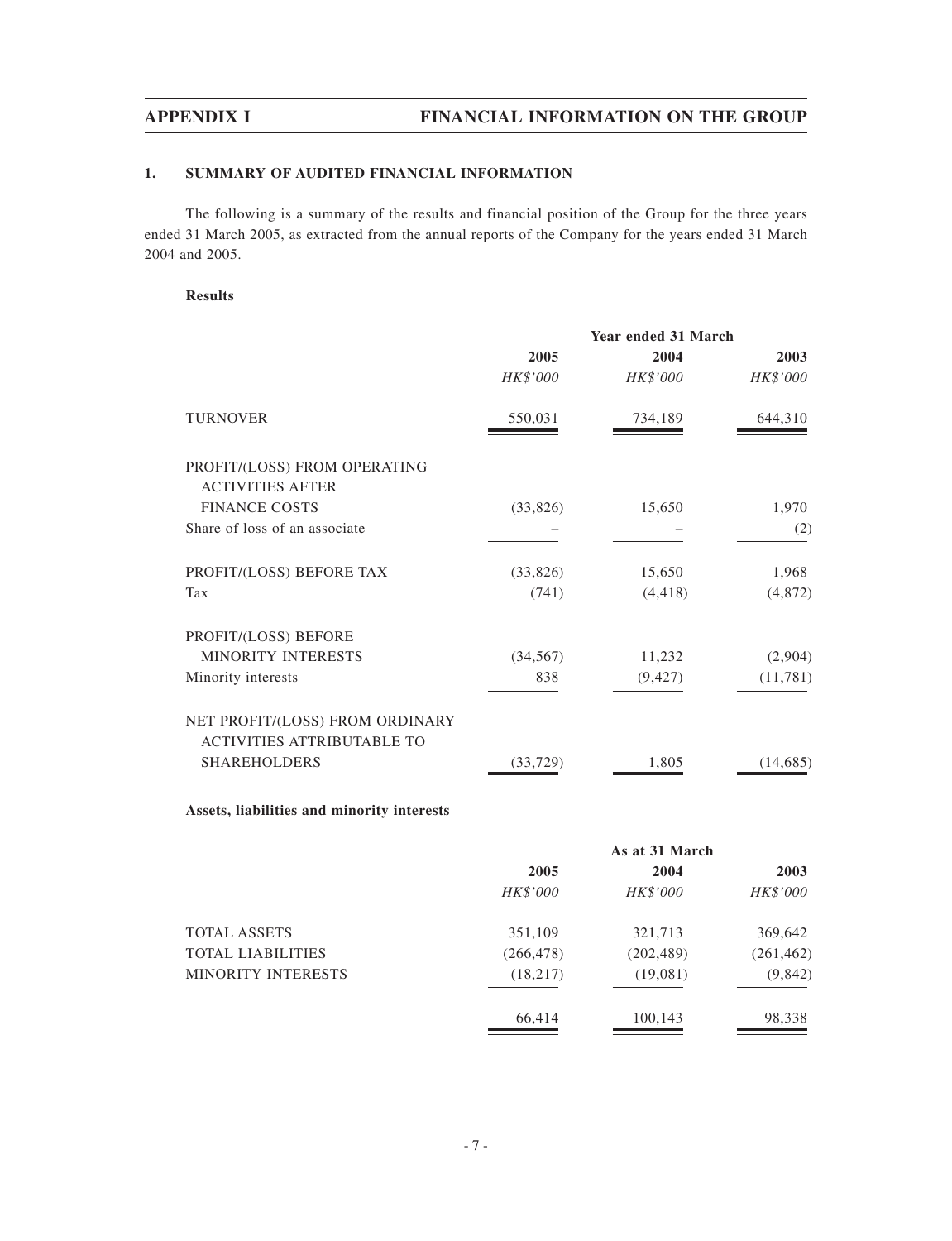# **2. EXTRACT OF THE FINANCIAL STATEMENTS**

Set out below are the audited consolidated profit and loss account of the Group for each of the two years ended 31 March 2004 and 2005, the audited consolidated balance sheet of the Group as at 31 March 2004 and 31 March 2005, the audited consolidated statement of changes in equity of the Group for each of the two years ended 31 March 2004 and 2005, the audited consolidated cash flow statement of the Group for each of the two years ended 31 March 2004 and 2005 and the audited balance sheet of the Company as at 31 March 2004 and 31 March 2005 together with the relevant notes to the financial statements, as extracted from the annual report of the Company for the year ended 31 March 2005.

## **CONSOLIDATED PROFIT AND LOSS ACCOUNT**

*Year ended 31 March 2005*

|                                                                   | <b>Notes</b>   | 2005<br>HK\$'000 | 2004<br>HK\$'000 |
|-------------------------------------------------------------------|----------------|------------------|------------------|
| <b>TURNOVER</b>                                                   | 5              | 550,031          | 734,189          |
| Cost of installation and cost of sales                            |                | (526, 450)       | (633, 591)       |
| Gross profit                                                      |                | 23,581           | 100,598          |
| Other revenue and gains                                           | 5              | 2,016            | 1,809            |
| Administrative expenses<br>Unrealised holding losses on long term |                | (57, 245)        | (77, 943)        |
| investments                                                       |                | (654)            | (8, 863)         |
| Provision for amounts due from former<br>subsidiaries             |                |                  |                  |
| Gain on dissolution of discontinued operations                    |                |                  | (2,179)<br>4,105 |
| PROFIT/(LOSS) FROM OPERATING                                      |                |                  |                  |
| <b>ACTIVITIES</b>                                                 | 6              | (32, 302)        | 17,527           |
| Finance costs                                                     | $\overline{7}$ | (1,524)          | (1, 877)         |
| PROFIT/(LOSS) BEFORE TAX                                          |                | (33,826)         | 15,650           |
| Tax                                                               | 10             | (741)            | (4, 418)         |
| PROFIT/(LOSS) BEFORE MINORITY                                     |                |                  |                  |
| <b>INTERESTS</b>                                                  |                | (34, 567)        | 11,232           |
| Minority interests                                                |                | 838              | (9, 427)         |
| NET PROFIT/(LOSS) FROM ORDINARY<br><b>ACTIVITIES ATTRIBUTABLE</b> |                |                  |                  |
| <b>TO SHAREHOLDERS</b>                                            | 11             | (33, 729)        | 1,805            |
| EARNINGS/(LOSS) PER SHARE                                         | 12             |                  | (Restated)       |
| <b>Basic</b>                                                      |                | $(29.09)$ cents  | 1.56 cents       |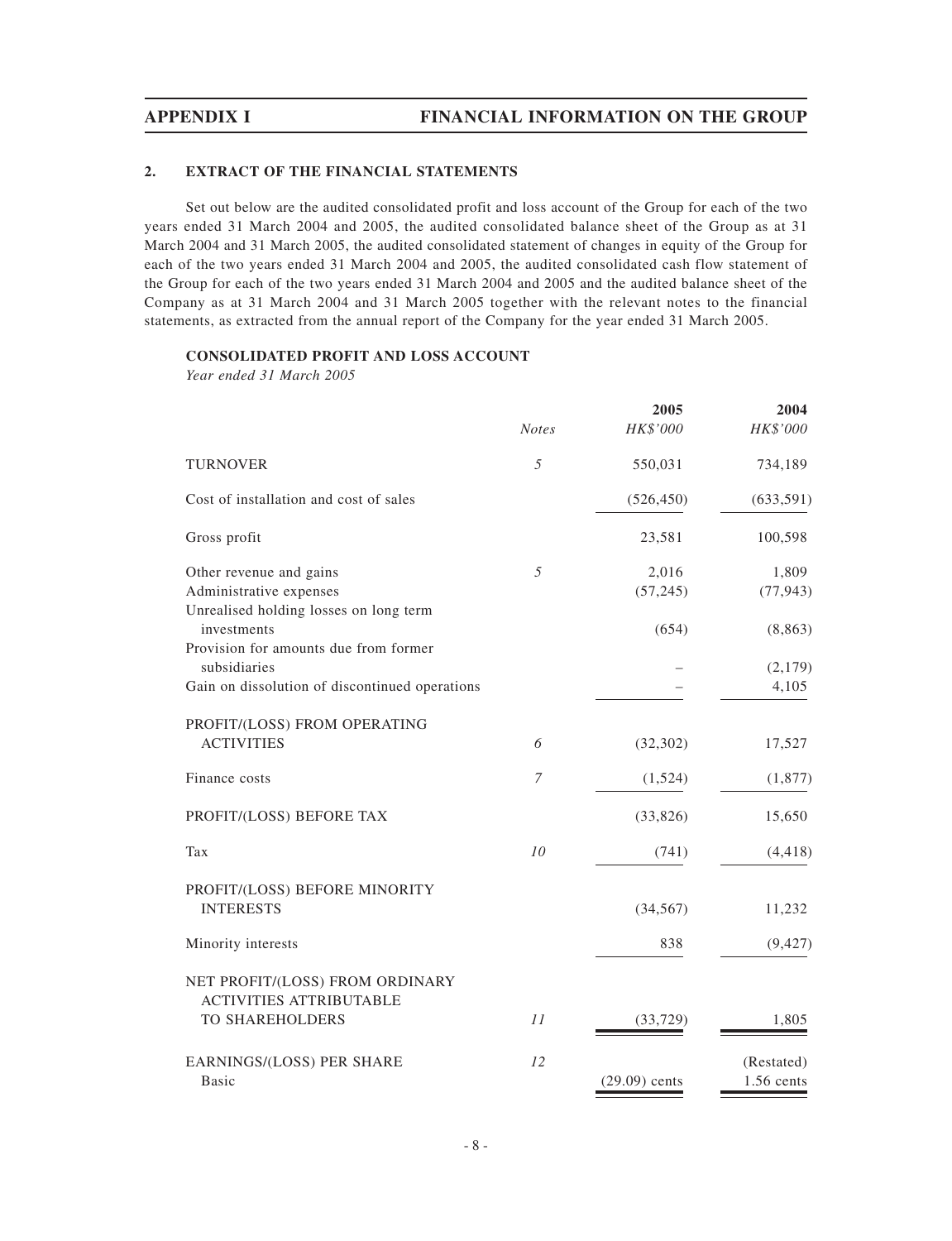# **CONSOLIDATED BALANCE SHEET**

*31 March 2005*

|                                                  |              | 2005     | 2004     |
|--------------------------------------------------|--------------|----------|----------|
|                                                  | <b>Notes</b> | HK\$'000 | HK\$'000 |
| NON-CURRENT ASSETS                               |              |          |          |
| Fixed assets                                     | 13           | 19,093   | 20,735   |
| Interest in an associate                         | 15           |          |          |
| Long term investments                            | 16           | 3,014    | 3,668    |
|                                                  |              | 22,107   | 24,403   |
| <b>CURRENT ASSETS</b>                            |              |          |          |
| Gross amount due from contract customers         | 17           | 90,500   | 84,798   |
| Inventories                                      | 18           | 395      | 3,248    |
| Trade and other receivables                      | 19           | 175,244  | 143,919  |
| Retention money receivable                       |              | 22,505   | 25,344   |
| Prepayments, deposits and other assets           |              | 604      | 545      |
| Prepaid tax                                      |              | 4,693    | 2,527    |
| Pledged time deposits                            | 20, 22       | 26,800   | 26,800   |
| Cash and cash equivalents                        | 20           | 8,261    | 10,129   |
|                                                  |              | 329,002  | 297,310  |
| <b>CURRENT LIABILITIES</b>                       |              |          |          |
| Gross amount due to contract customers           | 17           | 91,745   | 61,827   |
| Trade payables                                   | 21           | 33,576   | 30,628   |
| Bills payable                                    |              | 3,263    | 6,443    |
| Retention money payable                          |              | 24,623   | 20,742   |
| Other payables and accruals                      |              | 59,102   | 44,874   |
| Tax payable                                      |              | 357      | 474      |
| Interest-bearing bank loans, overdrafts and      |              |          |          |
| other borrowings                                 | 22           | 46,886   | 30,274   |
| Finance lease payables                           | 23           |          | 180      |
|                                                  |              |          |          |
|                                                  |              | 259,552  | 195,442  |
| NET CURRENT ASSETS                               |              | 69,450   | 101,868  |
| TOTAL ASSETS LESS CURRENT LIABILITIES            |              | 91,557   | 126,271  |
|                                                  |              |          |          |
| NON-CURRENT LIABILITIES                          |              |          |          |
| Loan from a minority shareholder of a subsidiary | 24           | 6,900    | 6,900    |
| Deferred tax liabilities                         | 25           | 26       | 147      |
|                                                  |              | 6,926    | 7,047    |
| MINORITY INTERESTS                               |              | 18,217   | 19,081   |
|                                                  |              |          |          |
|                                                  |              | 66,414   | 100,143  |
| <b>CAPITAL AND RESERVES</b>                      |              |          |          |
| Issued capital                                   | 26           | 1,159    | 46,372   |
| Reserves                                         | 27(a)        | 65,255   | 53,771   |
|                                                  |              |          |          |
|                                                  |              | 66,414   | 100,143  |
|                                                  |              |          |          |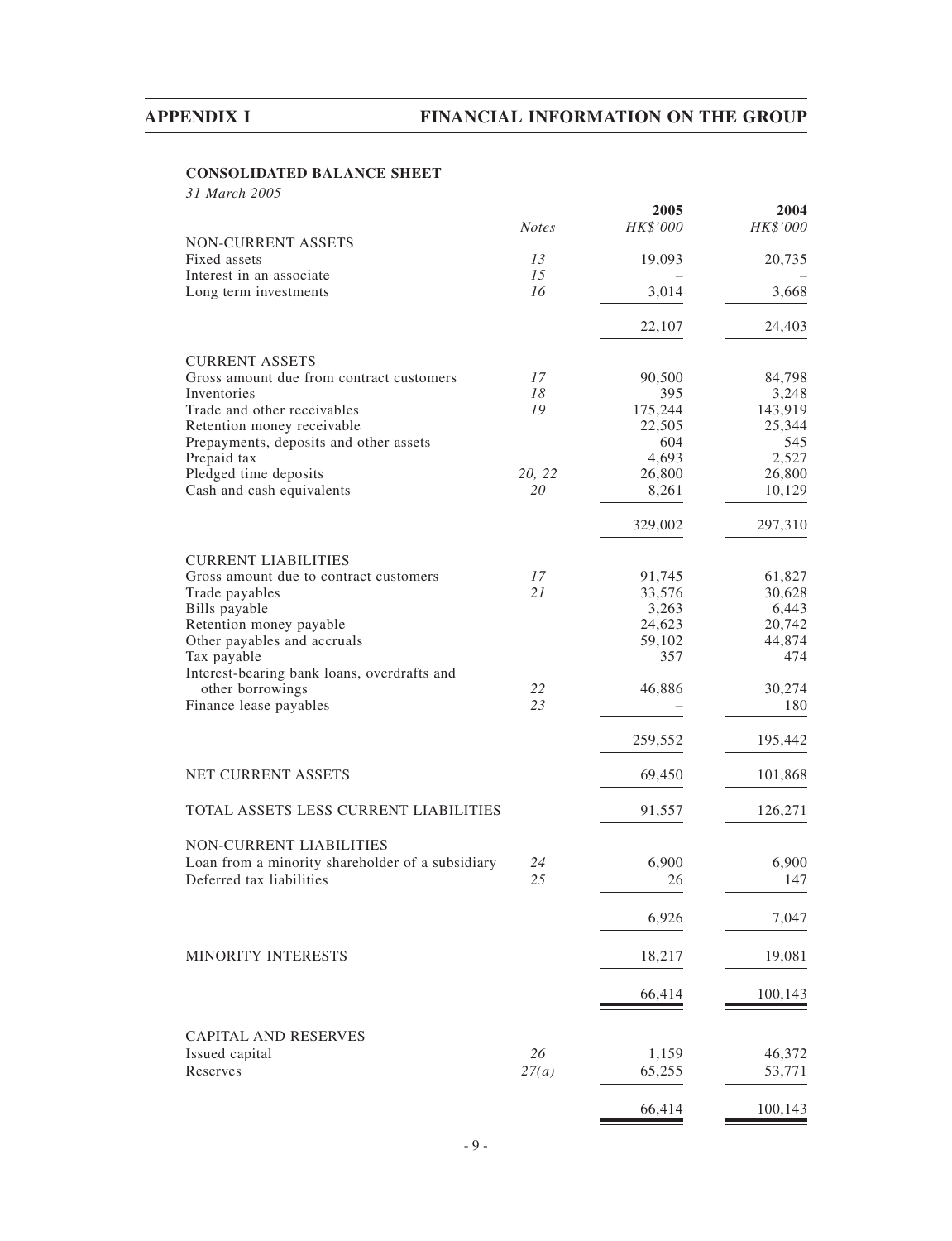# **CONSOLIDATED STATEMENT OF CHANGES IN EQUITY**

*Year ended 31 March 2005*

|                                | <b>Issued</b><br>share | <b>Share</b><br>premium | Contributed | Capital<br>$\rm redemption$ | Retained<br>profits/<br>(accumulated |              |
|--------------------------------|------------------------|-------------------------|-------------|-----------------------------|--------------------------------------|--------------|
|                                | capital                | account*                | surplus*    | reserve*                    | $losses)*$                           | <b>Total</b> |
|                                | HK\$'000               | HK\$'000                | HK\$'000    | HK\$'000                    | HK\$'000                             | HK\$'000     |
| At 1 April 2003                | 46,372                 | 110,632                 |             | 132                         | (58, 798)                            | 98,338       |
| Profit for the year            |                        |                         |             |                             | 1,805                                | 1,805        |
| At 31 March 2004 and           |                        |                         |             |                             |                                      |              |
| 1 April 2004                   | 46,372                 | 110,632                 |             | 132                         | (56,993)                             | 100,143      |
| Capital Reorganisation         |                        |                         |             |                             |                                      |              |
| (note 26)                      | (45, 213)              | (110, 632)              | 46,909      |                             | 108,936                              |              |
| Loss for the year              |                        |                         |             |                             | (33, 729)                            | (33, 729)    |
| At 31 March 2005               | 1,159                  |                         | 46,909      | 132                         | 18,214                               | 66,414       |
| Reserves retained by:          |                        |                         |             |                             |                                      |              |
| Company and<br>subsidiaries at |                        |                         |             |                             |                                      |              |
| 31 March 2005                  | 1,159                  |                         | 46,909      | 132                         | 18,214                               | 66,414       |
| Company and                    |                        |                         |             |                             |                                      |              |
| subsidiaries                   | 46,372                 | 110,632                 |             | 132                         | (56, 762)                            | 100,374      |
| Associate                      |                        |                         |             |                             | (231)                                | (231)        |
| At 31 March 2004               | 46,372                 | 110,632                 |             | 132                         | (56,993)                             | 100,143      |

*\* These reserve accounts comprise the consolidated reserves in aggregate of HK\$65,255,000 (2004: HK\$53,771,000) in the consolidated balance sheet.*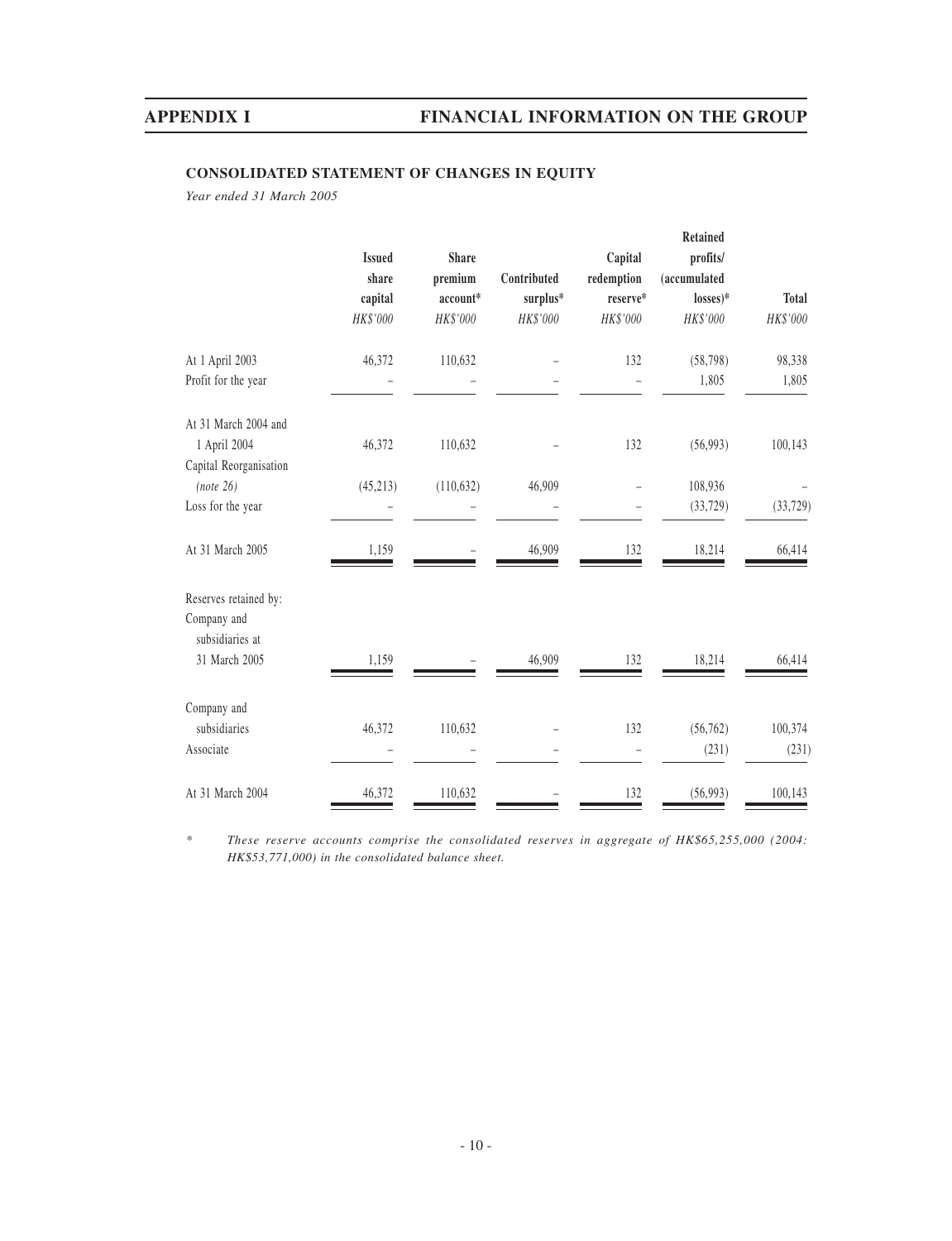# **CONSOLIDATED CASH FLOW STATEMENT**

*Year ended 31 March 2005*

|                                                    |              | 2005      | 2004      |
|----------------------------------------------------|--------------|-----------|-----------|
|                                                    | <b>Notes</b> | HK\$'000  | HK\$'000  |
| CASH FLOWS FROM OPERATING ACTIVITIES               |              |           |           |
| Profit/(loss) before tax                           |              | (33,826)  | 15,650    |
| Adjustments for:                                   |              |           |           |
| Interest paid                                      | 7            | 1,084     | 1,161     |
| Interest income                                    |              | (1,317)   | (1,772)   |
| Depreciation                                       | 6            | 1,749     | 2,539     |
| Loss/(gain) on disposal of fixed assets            | 6            | (29)      | 7         |
| Gain on dissolution of discontinued operations     | 28           |           | (4,105)   |
| Loss/(gain) on dissolution of subsidiaries         | 28           | (313)     | 33        |
| Gain on dissolution of an associate                |              | (199)     |           |
| Provision for amounts due from former              |              |           |           |
| subsidiaries                                       |              |           | 2,179     |
| Provision for doubtful debts                       | 6            | 1,531     | 109       |
| Unrealised holding losses on long term             |              |           |           |
| investments                                        |              | 654       | 8,863     |
| Operating profit/(loss) before working             |              |           |           |
| capital changes                                    |              | (30,666)  | 24,664    |
| Decrease/(increase) in gross amount due            |              |           |           |
| from contract customers                            |              | (5,702)   | 1,655     |
| Decrease in inventories                            |              | 2,853     | 251       |
| Decrease/(increase) in trade and other receivables |              | (32, 894) | 14,255    |
| Decrease in retention money receivable             |              | 2,839     | 561       |
| Decrease/(increase) in prepayments, deposits       |              |           |           |
| and other assets                                   |              | (59)      | 57        |
| Increase/(decrease) in gross amount due            |              |           |           |
| to contract customers                              |              | 29,918    | (21,687)  |
| Increase/(decrease) in trade payables              |              | 2,948     | (9,178)   |
| Decrease in bills payable                          |              | (3,180)   | (16, 589) |
| Increase in retention money payable                |              | 3,881     | 3,462     |
| Increase in other payables and accruals            |              | 14,885    | 4,655     |
| Cash generated from/(used in) operations           |              | (15, 177) | 2,106     |
| Interest paid                                      | 7            | (1,084)   | (1,161)   |
| Hong Kong profits tax paid                         |              | (3, 145)  | (6,226)   |
| Hong Kong profits tax refunded                     |              |           | 91        |
| Net cash outflow from operating                    |              |           |           |
| activities - page 12                               |              | (19, 406) | (5,190)   |
|                                                    |              |           |           |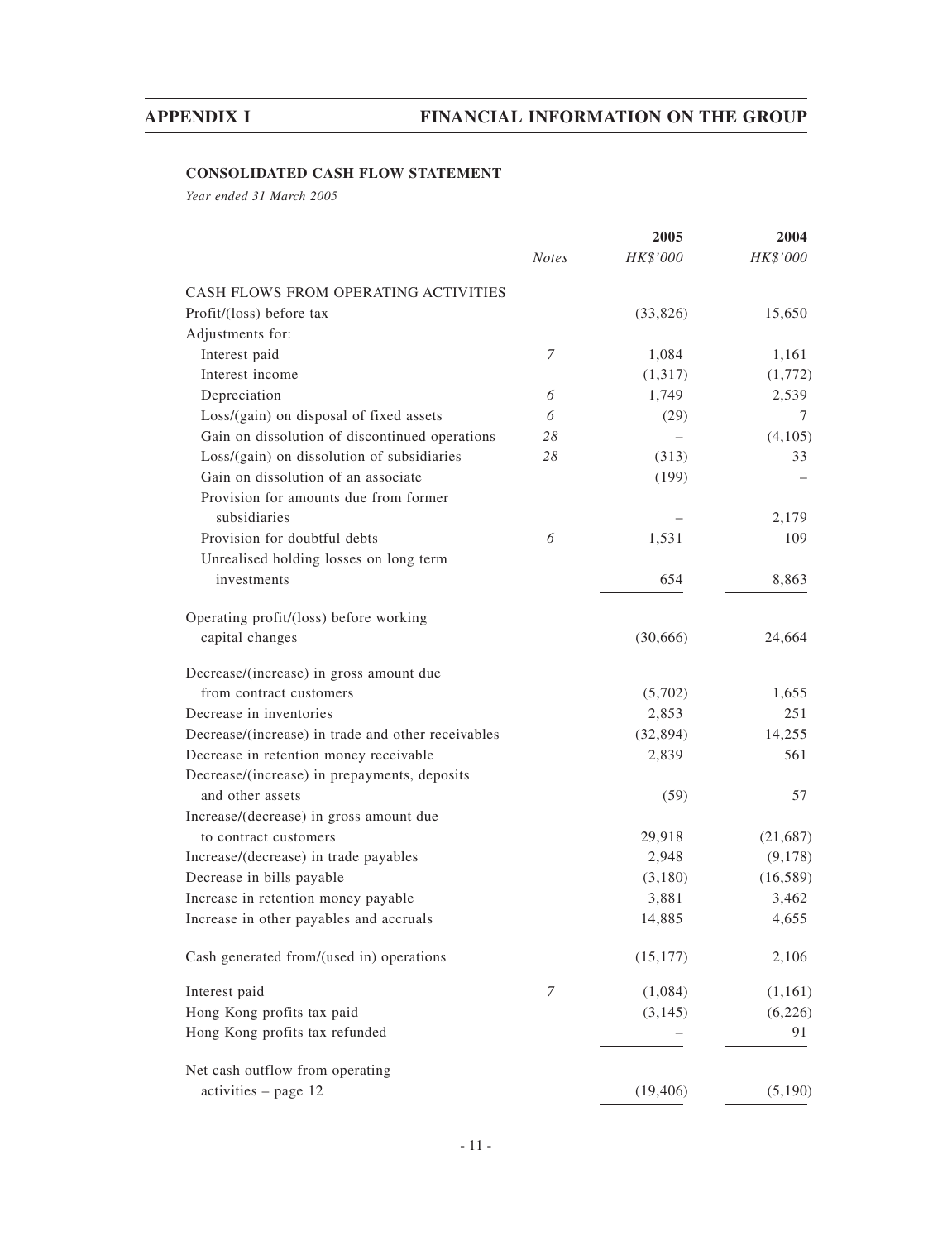# **CONSOLIDATED CASH FLOW STATEMENT** *(Continued)*

*Year ended 31 March 2005*

|                                                                                             | <b>Notes</b> | 2005<br>HK\$'000 | 2004<br>HK\$'000 |
|---------------------------------------------------------------------------------------------|--------------|------------------|------------------|
| Net cash outflow from operating                                                             |              |                  |                  |
| $activities - page 11$                                                                      |              | (19, 406)        | (5,190)          |
| CASH FLOWS FROM INVESTING<br><b>ACTIVITIES</b>                                              |              |                  |                  |
| Interest received                                                                           |              | 1,317            | 1,772            |
| Purchases of fixed assets                                                                   | 13           | (656)            | (105)            |
| Proceeds from disposal of fixed assets                                                      |              | 578              |                  |
| Dissolution of subsidiaries                                                                 | 28           | (133)            | (651)            |
| Net cash inflow from investing activities                                                   |              | 1,106            | 1,016            |
| CASH FLOWS FROM FINANCING<br><b>ACTIVITIES</b>                                              |              |                  |                  |
| Dividends paid to a minority shareholder                                                    |              |                  | (6,000)          |
| Capital element on finance lease                                                            |              |                  |                  |
| rental payments                                                                             |              | (180)            | (270)            |
| Increase/(decrease) in trust receipt loans                                                  |              | 6,532            | (3,857)          |
| Repayment of bank loans                                                                     |              | (3,333)          | (4,000)          |
| Net cash inflow/(outflow) from financing activities                                         |              | 3,019            | (14, 127)        |
| NET DECREASE IN CASH AND CASH                                                               |              |                  |                  |
| <b>EQUIVALENTS</b>                                                                          |              | (15,281)         | (18, 301)        |
| Cash and cash equivalents at beginning of year                                              |              | 19,786           | 38,087           |
| CASH AND CASH EQUIVALENTS AT END                                                            |              |                  |                  |
| <b>OF YEAR</b>                                                                              |              | 4,505            | 19,786           |
| ANALYSIS OF BALANCES OF CASH AND<br><b>CASH EQUIVALENTS</b>                                 |              |                  |                  |
| Cash and bank balances                                                                      | 20           | 2,751            | 4,631            |
| Non-pledged time deposits with original                                                     |              |                  |                  |
| maturity of less than three months when                                                     |              |                  |                  |
| acquired                                                                                    | 20           | 5,510            | 5,498            |
| Time deposits with original maturity of less than<br>three months when acquired, pledged as |              |                  |                  |
| security for bank overdraft facilities                                                      | 20           | 26,800           | 26,800           |
| <b>Bank</b> overdrafts                                                                      | 22           | (30, 556)        | (17, 143)        |
|                                                                                             |              | 4,505            | 19,786           |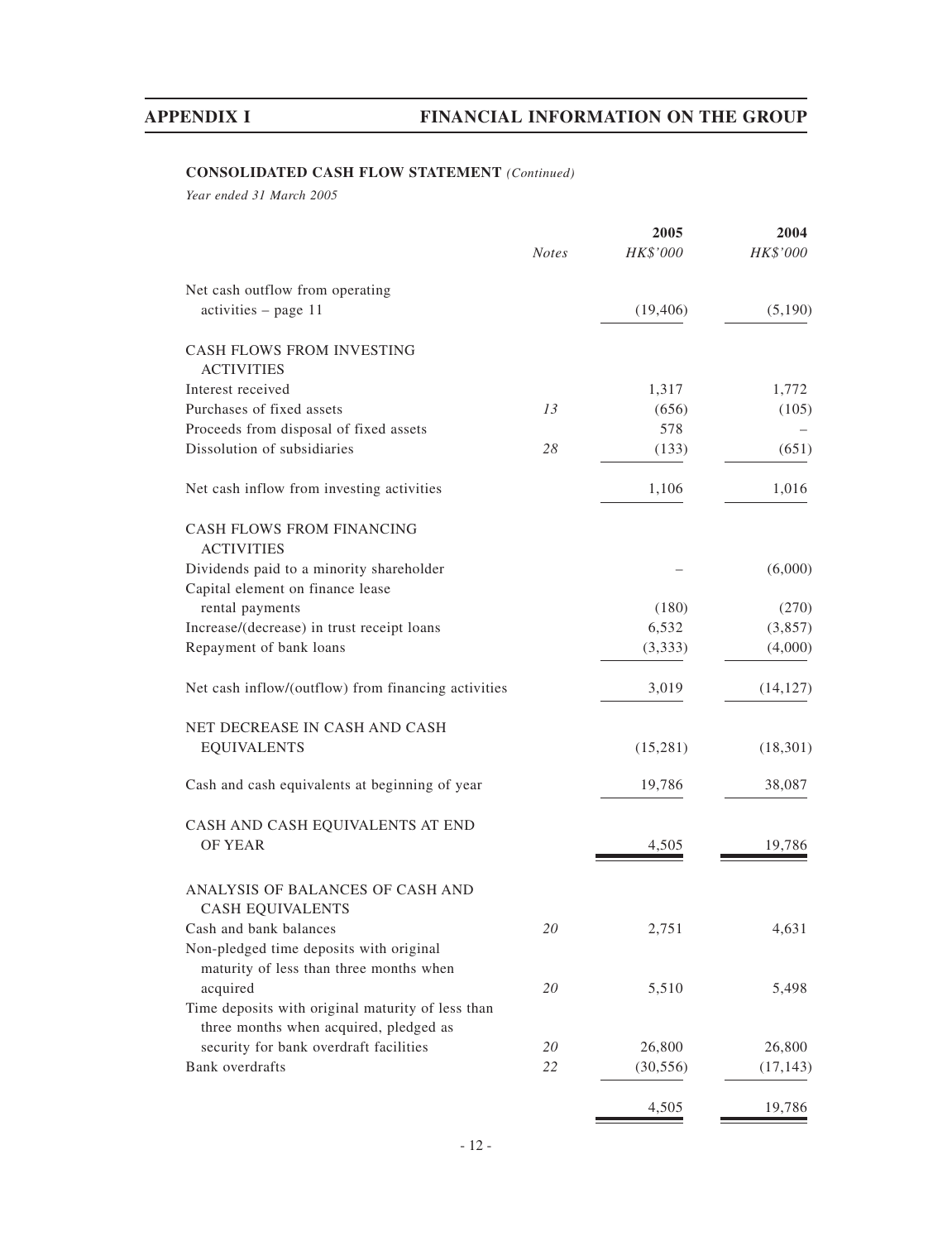# **BALANCE SHEET**

*31 March 2005*

|                                       |              | 2005     | 2004     |
|---------------------------------------|--------------|----------|----------|
|                                       | <b>Notes</b> | HK\$'000 | HK\$'000 |
| NON-CURRENT ASSETS                    |              |          |          |
| Interests in subsidiaries             | 14           | 59,878   | 62,000   |
| <b>CURRENT ASSETS</b>                 |              |          |          |
| Prepayment, deposits and other assets |              | 209      | 341      |
| Cash and cash equivalents             | 20           | 74       | 75       |
|                                       |              | 283      | 416      |
| <b>CURRENT LIABILITIES</b>            |              |          |          |
| Other payables and accruals           |              | 219      | 207      |
| NET CURRENT ASSETS                    |              | 64       | 209      |
|                                       |              | 59,942   | 62,209   |
| <b>CAPITAL AND RESERVES</b>           |              |          |          |
| Issued capital                        | 26           | 1,159    | 46,372   |
| Reserves                              | 27(b)        | 58,783   | 15,837   |
|                                       |              | 59,942   | 62,209   |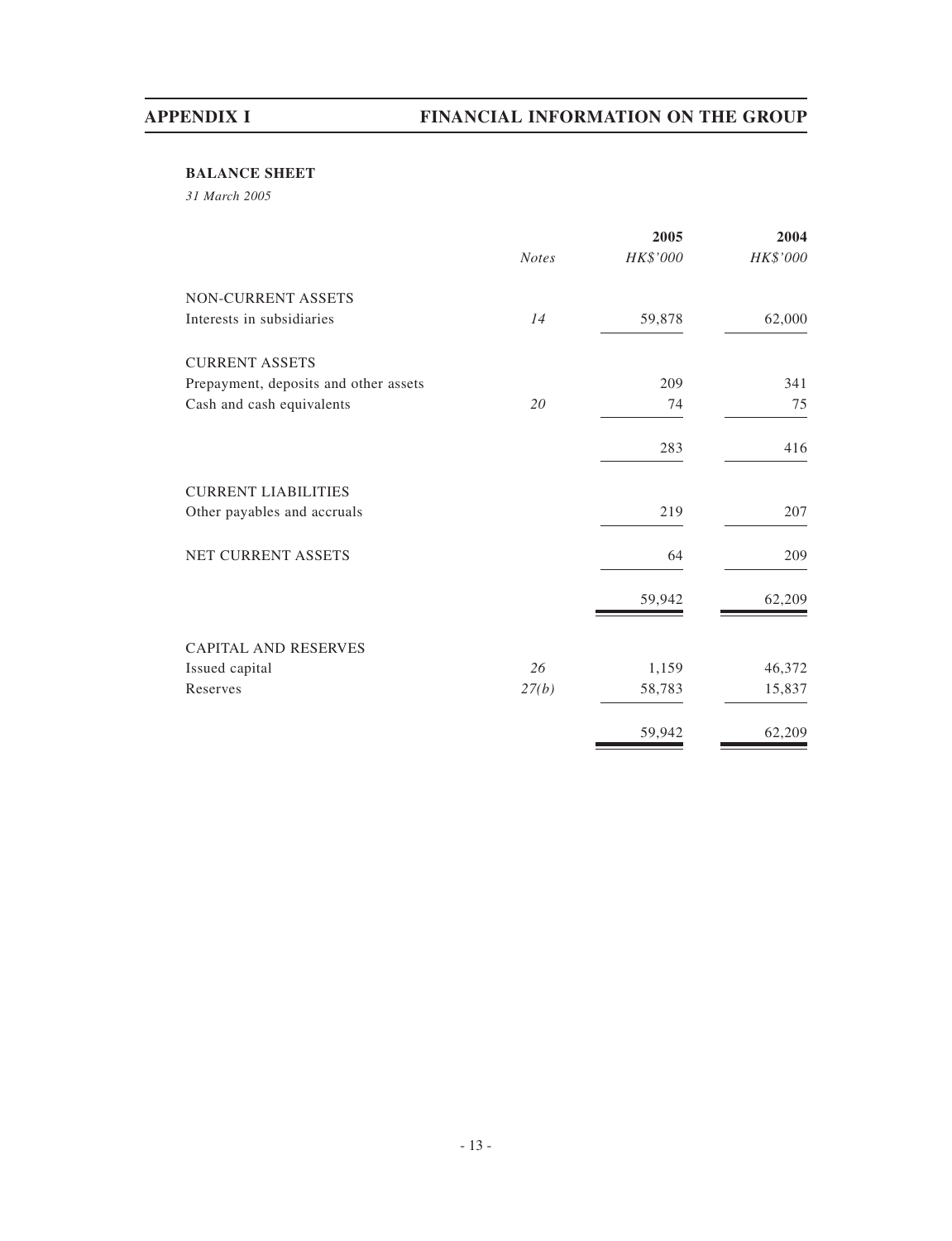# **NOTES TO FINANCIAL STATEMENTS**

*31 March 2005*

### **1. CORPORATE INFORMATION**

The Company was incorporated in Bermuda as an exempted company with limited liability on 20 August 1992 and its shares are listed on The Stock Exchange of Hong Kong Limited.

During the year, the Group was involved in the following principal activities:

- provision of multi-disciplinary building services, comprising electrical engineering, water pumping and fire services, air-conditioning installation, plumbing and drainage, environmental engineering, extra low voltage systems engineering and project management; and
- trading of electrical and mechanical engineering materials and equipment.

### **2. IMPACT OF RECENTLY ISSUED HONG KONG FINANCIAL REPORTING STANDARDS ("HKFRSs")**

The Hong Kong Institute of Certified Public Accountants (the "HKICPA") has issued a number of new Hong Kong Financial Reporting Standards and Hong Kong Accounting Standards, herein collectively referred to as the new HKFRSs, which are generally effective for accounting periods beginning on or after 1 January 2005. The Group has not early adopted these new HKFRSs in the financial statements for the year ended 31 March 2005. The Group has already commenced an assessment of the impact of these new HKFRSs but is not yet in a position to state whether these new HKFRSs would have a significant impact on its results of operations and financial position.

### **3. SUMMARY OF SIGNIFICANT ACCOUNTING POLICIES**

### **Basis of preparation**

These financial statements have been prepared in accordance with Hong Kong Financial Reporting Standards (which also include Statements of Standard Accounting Practice and Interpretations) issued by the HKICPA, accounting principles generally accepted in Hong Kong and the disclosure requirements of the Hong Kong Companies Ordinance. They have been prepared under the historical cost convention, except for the periodic remeasurement of certain long term investments, as further explained below.

### **Basis of consolidation**

The consolidated financial statements include the financial statements of the Company and its subsidiaries for the year ended 31 March 2005. The results of subsidiaries acquired or disposed of during the year are consolidated from or to their effective dates of acquisition or disposal, respectively. All significant intercompany transactions and balances within the Group are eliminated on consolidation.

Minority interests represent the interests of outside shareholders in the results and net assets of the Company's subsidiaries.

### **Subsidiaries**

A subsidiary is a company whose financial and operating policies the Company controls, directly or indirectly, so as to obtain benefits from its activities.

The results of subsidiaries are included in the Company's profit and loss account to the extent of dividends received and receivable. The Company's interests in subsidiaries are stated at cost less any impairment losses.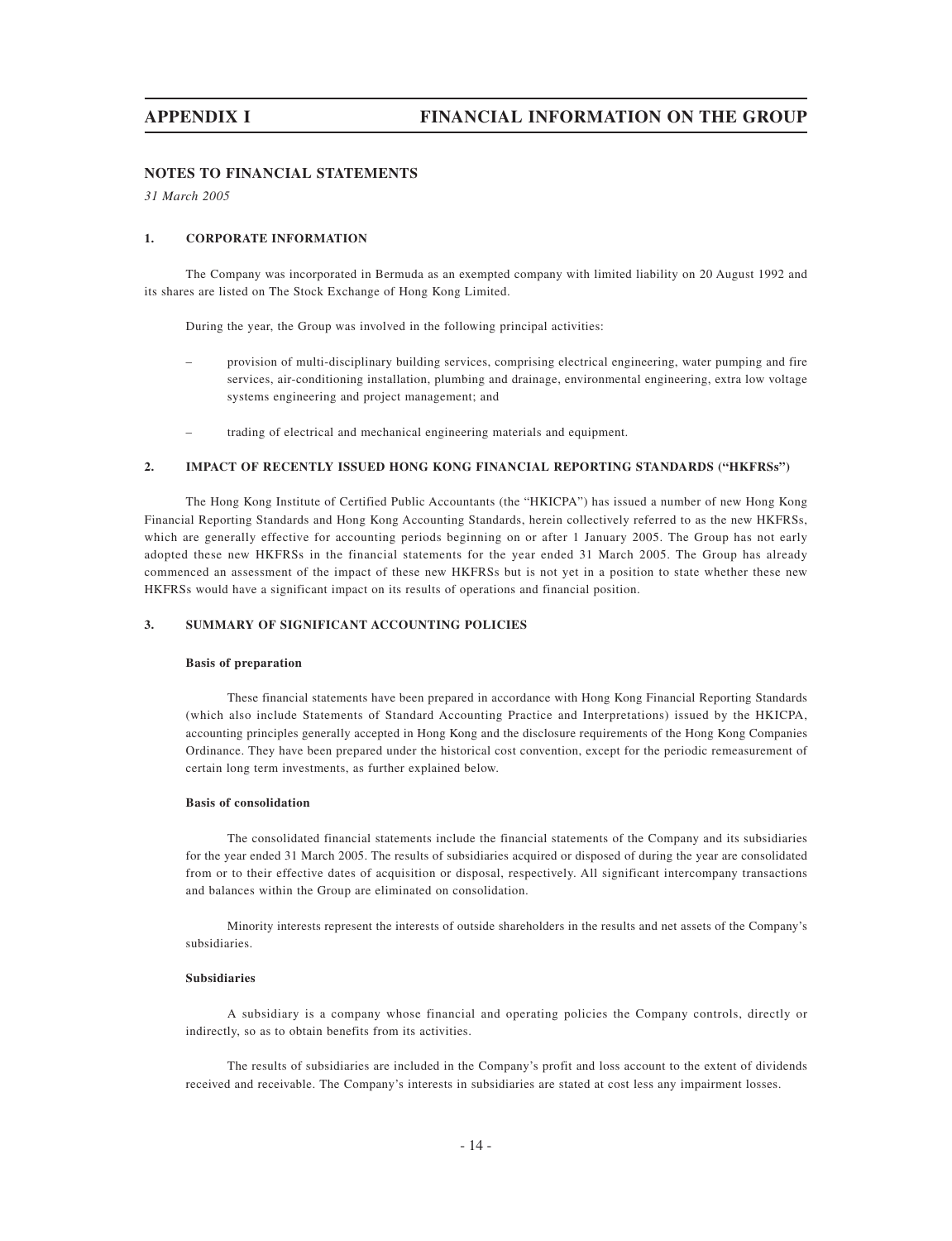### **Associates**

An associate is a company, not being a subsidiary, in which the Group has a long term interest of generally not less than 20% of the equity voting rights and over which it is in a position to exercise significant influence.

The Group's share of the post-acquisition results and reserves of associates is included in the consolidated profit and loss account and consolidated reserves, respectively. The Group's interests in associates are stated in the consolidated balance sheet at the Group's share of net assets under the equity method of accounting, less any impairment losses.

### **Impairment of assets**

An assessment is made at each balance sheet date of whether there is any indication of impairment of any asset, or whether there is any indication that an impairment loss previously recognised for an asset in prior years may no longer exist or may have decreased. If any such indication exists, the asset's recoverable amount is estimated. An asset's recoverable amount is calculated as the higher of the asset's value in use and its net selling price.

An impairment loss is recognised only if the carrying amount of an asset exceeds its recoverable amount. An impairment loss is charged to the profit and loss account in the period in which it arises.

A previously recognised impairment loss is reversed only if there has been a change in the estimates used to determine the recoverable amount of an asset, however not to an amount higher than the carrying amount that would have been determined (net of any depreciation/amortisation), had no impairment loss been recognised for the asset in prior years. A reversal of an impairment loss is credited to the profit and loss account in the period in which it arises.

### **Fixed assets and depreciation**

Fixed assets are stated at cost less accumulated depreciation and any impairment losses. The cost of an asset comprises its purchase price and any directly attributable costs of bringing the asset to its working condition and location for its intended use. Expenditure incurred after fixed assets have been put into operation, such as repairs and maintenance, is normally charged to the profit and loss account in the period in which it is incurred. In situations where it can be clearly demonstrated that the expenditure has resulted in an increase in the future economic benefits expected to be obtained from the use of the fixed asset, the expenditure is capitalised as an additional cost of that asset.

Depreciation is calculated on the straight-line basis to write off the cost of each asset over its estimated useful life. The principal annual rates used for this purpose are as follows:

|                                          | is shorter                                 |
|------------------------------------------|--------------------------------------------|
| Leasehold improvements                   | 3 years or over the lease terms, whichever |
| Motor vehicles                           | 20%                                        |
| Furniture and office equipment           | 20%                                        |
| medium term leases                       | 2%                                         |
| Leasehold land and properties held under |                                            |

The gain or loss on disposal or retirement of a fixed asset recognised in the profit and loss account is the difference between the net sales proceeds and the carrying amount of the relevant asset.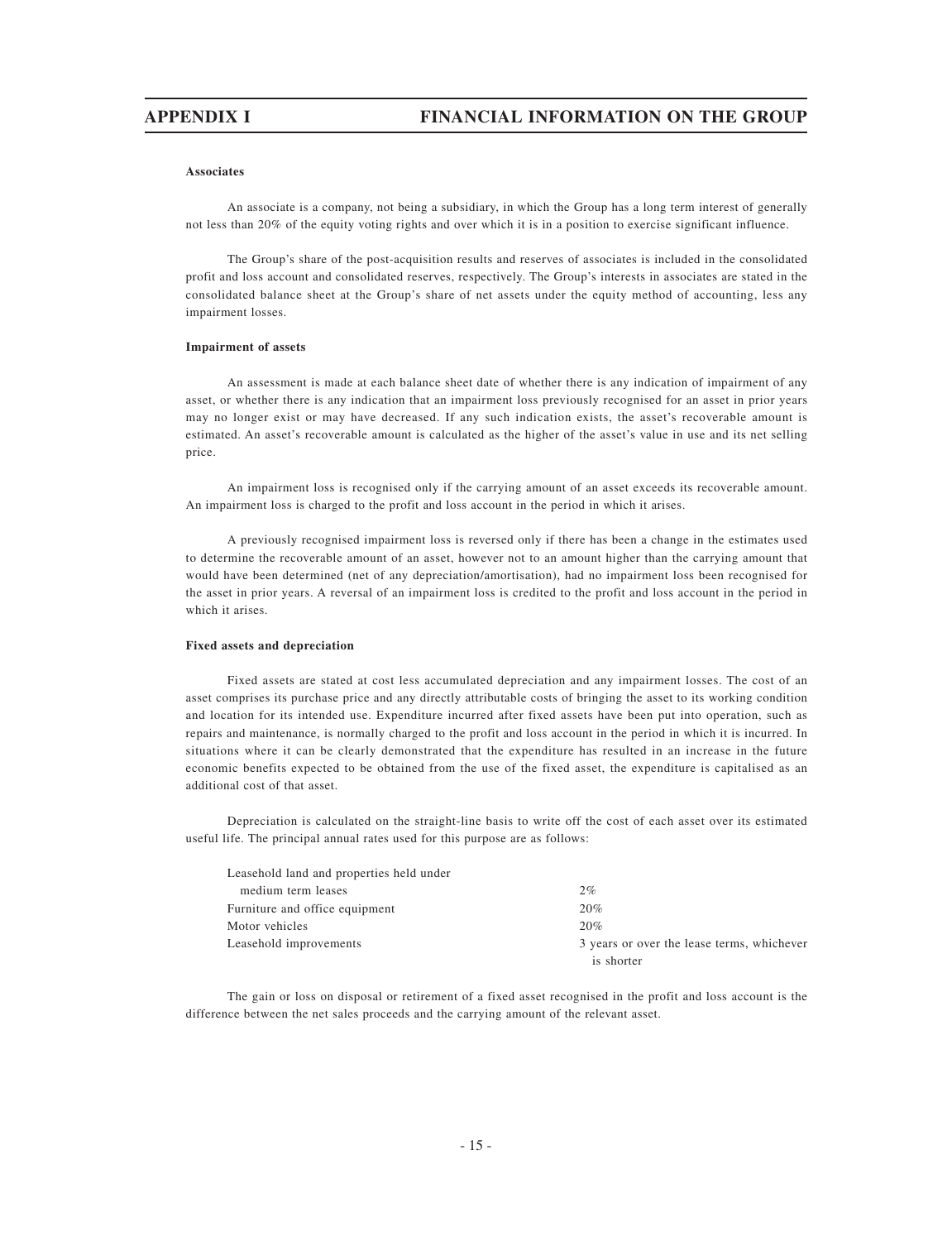### **Long term investments**

Long term investments are non-trading investments in listed and unlisted equity securities intended to be held on a long term basis. Listed securities are stated at their fair values on the basis of their quoted market prices at the balance sheet date, on an individual investment basis. Unlisted securities are stated at their estimated fair values, on an individual basis.

The gains or losses arising from changes in the fair value of an investment are credited or charged to the profit and loss account in the period in which they arise.

### **Installation and maintenance contracts and contracts in progress**

Contract revenue comprises the agreed contract amount and appropriate amounts from variation orders, claims and incentive payments. Contract costs incurred comprise direct materials, the costs of subcontracting, direct labour and an appropriate proportion of variable and fixed installation and maintenance overheads.

Revenue from fixed price installation and maintenance contracts is recognised on the percentage of completion method, measured by reference to the percentage of certified work performed to date to the estimated total contract sum of the relevant contracts. When the outcome of the contracts cannot be estimated reliably, revenue is recognised only to the extent of certified work performed that is probable to be recoverable.

Provision is made for foreseeable losses as soon as they are anticipated by management.

Where contract costs incurred to date plus recognised profits less recognised losses exceed progress billings, the surplus is treated as an amount due from contract customers.

Where progress billings exceed contract costs incurred to date plus recognised profits less recognised losses, the surplus is treated as an amount due to contract customers.

### **Inventories**

Inventories are stated at the lower of cost and net realisable value. Cost is determined on the first-in, firstout basis. Net realisable value is based on estimated selling prices less any estimated costs to be incurred to completion and disposal.

### **Income tax**

Income tax comprises current and deferred tax. Income tax is recognised in the profit and loss account or in equity if it relates to items that are recognised in the same or a different period, directly in equity.

Deferred tax is provided, using the liability method, on all temporary differences at the balance sheet date between the tax bases of assets and liabilities and their carrying amounts for financial reporting purposes.

Deferred tax liabilities are recognised for all taxable temporary differences:

- except where the deferred tax liability arises from goodwill or the initial recognition of an asset or liability in a transaction that is not a business combination and, at the time of the transaction, affects neither the accounting profit nor taxable profit or loss; and
- in respect of taxable temporary differences associated with investments in subsidiaries and associates, except where the timing of the reversal of the temporary differences can be controlled and it is probable that the temporary differences will not reverse in the foreseeable future.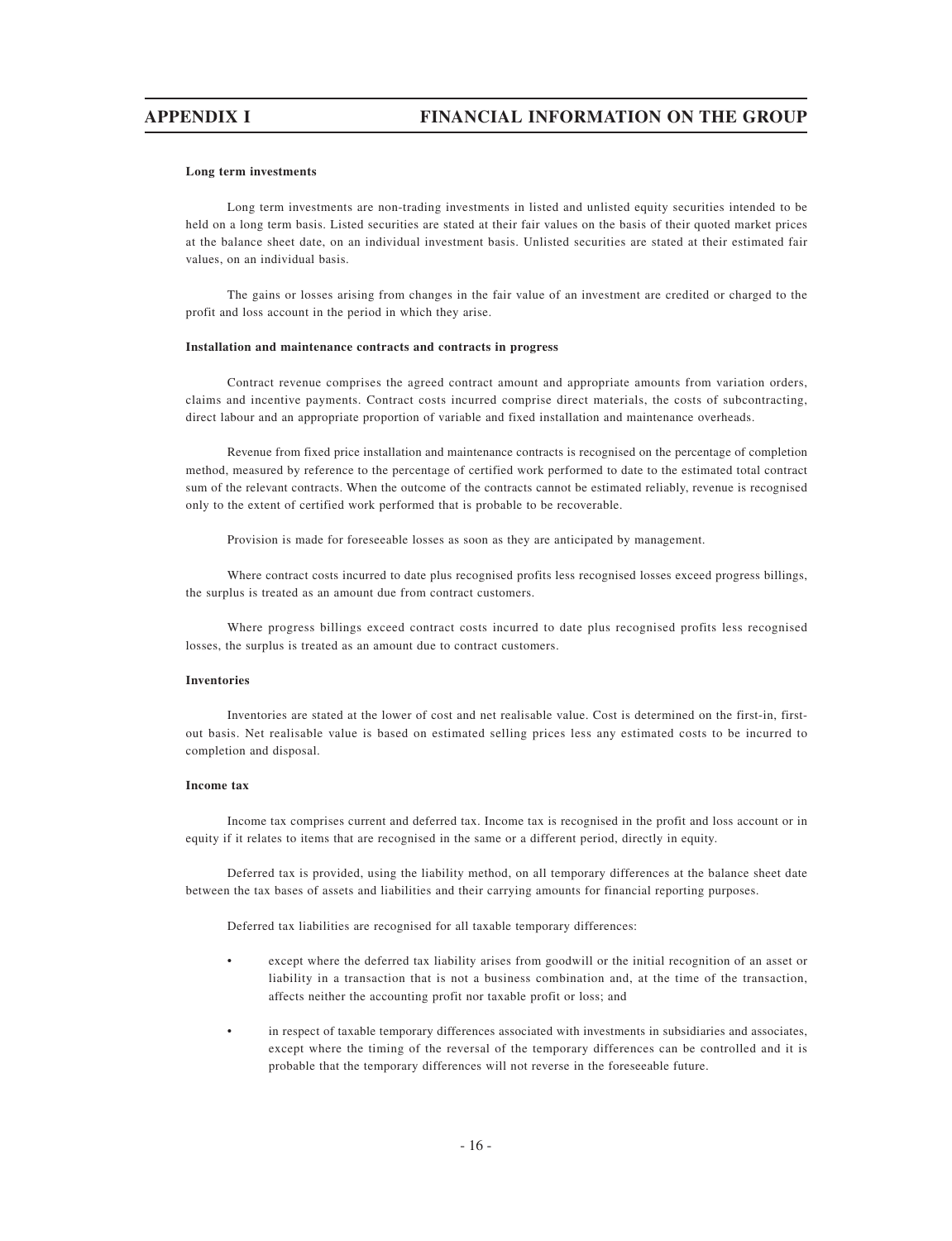Deferred tax assets are recognised for all deductible temporary differences, carryforward of unused tax assets and unused tax losses, to the extent that it is probable that taxable profit will be available against which the deductible temporary differences, and the carryforward of unused tax assets and unused tax losses can be utilised:

- except where the deferred tax asset relating to the deductible temporary differences arises from negative goodwill or the initial recognition of an asset or liability in a transaction that is not a business combination and, at the time of the transaction, affects neither the accounting profit nor taxable profit or loss; and
- in respect of deductible temporary differences associated with investments in subsidiaries and associates, deferred tax assets are only recognised to the extent that it is probable that the temporary differences will reverse in the foreseeable future and taxable profit will be available against which the temporary differences can be utilised.

The carrying amount of deferred tax assets is reviewed at each balance sheet date and reduced to the extent that it is no longer probable that sufficient taxable profit will be available to allow all or part of the deferred tax asset to be utilised. Conversely, previously unrecognised deferred tax assets are recognised to the extent that it is probable that sufficient taxable profit will be available to allow all or part of the deferred tax asset to be utilised.

Deferred tax assets and liabilities are measured at the tax rates that are expected to apply to the period when the asset is realised or the liability is settled, based on tax rates (and tax laws) that have been enacted or substantively enacted at the balance sheet date.

### **Provisions**

A provision is recognised when a present obligation (legal or constructive) has arisen as a result of a past event and it is probable that a future outflow of resources will be required to settle the obligation, provided that a reliable estimate can be made of the amount of the obligation.

### **Foreign currency transactions**

Foreign currency transactions are recorded at the applicable exchange rates ruling at the transaction dates. Monetary assets and liabilities denominated in foreign currencies at the balance sheet date are translated at the applicable exchange rates ruling at that date. Exchange differences are dealt with in the profit and loss account.

### **Related parties**

Parties are considered to be related if one party has the ability, directly or indirectly, to control the other party or exercise significant influence over the other party in making financial and operating decisions. Parties are also considered to be related if they are subject to common control or common significant influence. Related parties may be individuals or corporate entities.

### **Cash and cash equivalents**

For the purpose of the consolidated cash flow statement, cash and cash equivalents comprise cash on hand and demand deposits, and short term highly liquid investments which are readily convertible into known amounts of cash and which are subject to an insignificant risk of changes in value, and have a short maturity generally within three months when acquired, less bank overdrafts which are repayable on demand and form an integral part of the Group's cash management.

For the purpose of the balance sheet, cash and cash equivalents comprise cash on hand and at banks, including time deposits, which are not restricted as to use.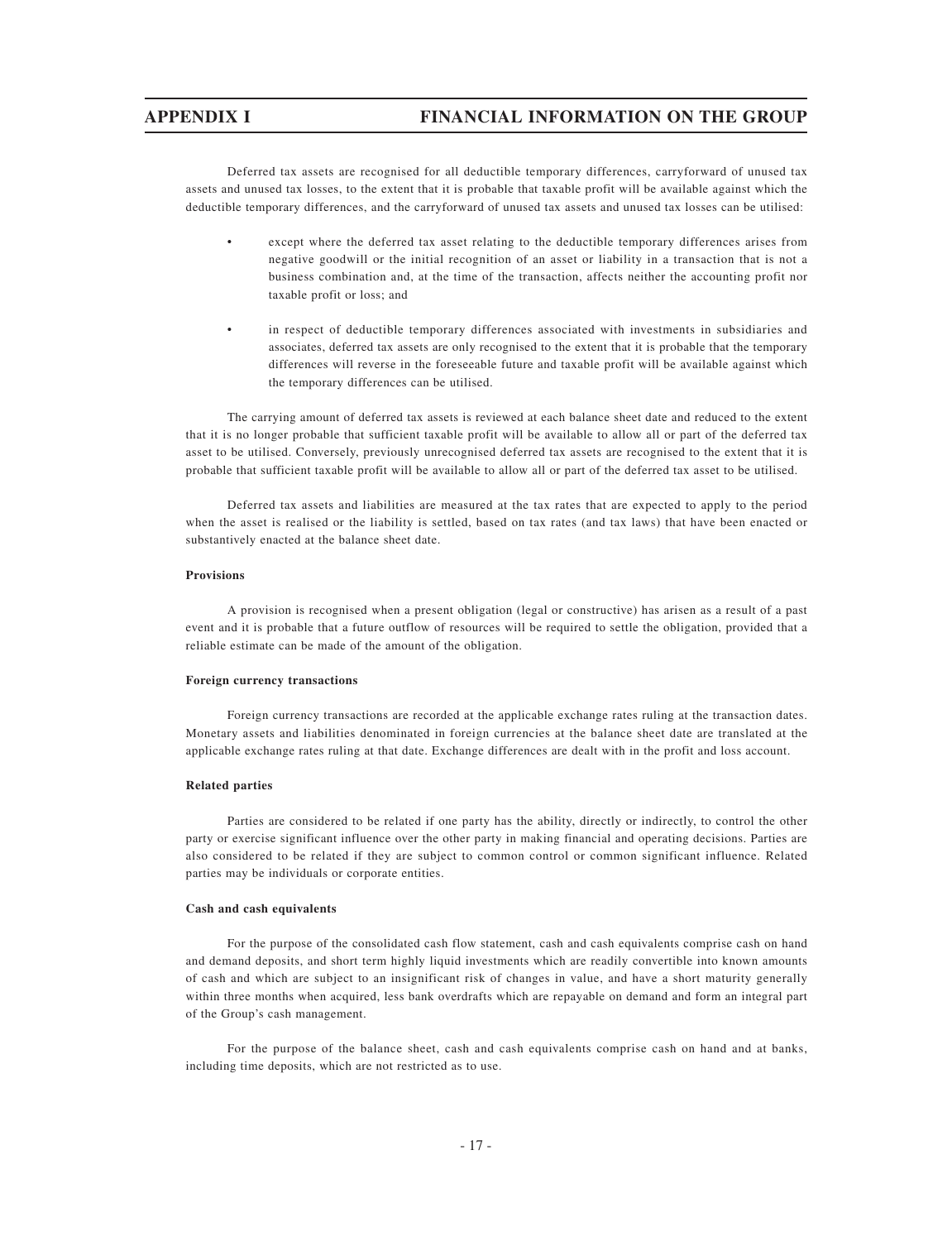### **Leased assets**

Leases that transfer substantially all the rewards and risks of ownership of assets to the Group, other than legal title, are accounted for as finance leases. At the inception of a finance lease, the cost of the leased asset is capitalised at the present value of the minimum lease payments and recorded together with the obligation, excluding the interest element, to reflect the purchase and financing. Assets held under capitalised finance leases are included in fixed assets and depreciated over the shorter of the lease terms and the estimated useful lives of the assets. The finance costs of such leases are charged to the profit and loss account so as to provide a constant periodic rate of charge over the lease terms.

Leases where substantially all the rewards and risks of ownership of assets remain with the lessor are accounted for as operating leases. Where the Group is the lessee, rentals payable under such operating leases are charged to the profit and loss account on the straight-line basis over the lease terms.

### **Employee benefits**

### *Paid leave carried forward*

The Group provides paid annual leave to its employees under their employment contracts on a calendar year basis. Under certain circumstances, such leave which remains untaken as at the balance sheet date is permitted to be carried forward and utilised by the respective employees in the following year. An accrual is made at the balance sheet date for the expected future cost of such paid leave earned during the year by the employees and carried forward.

### *Retirement benefits schemes*

The Group operates defined contribution retirement benefits schemes, including an Occupational Retirement Schemes Ordinance retirement benefits scheme (the "ORSO Scheme") and a Mandatory Provident Fund retirement benefits scheme (the "MPF Scheme") under the Mandatory Provident Fund Schemes Ordinance, for all of its employees (including executive directors).

The ORSO Scheme is managed by an independent trustee. The Group makes monthly contributions to the scheme at 5% to 15% of the employees' basic salaries while the employees are not required to make any contributions. The employees are entitled to receive 100% of the contributions made by the Group together with the accrued earnings thereon upon retirement or leaving the Group after completing 10 years of service or at a reduced scale of 30% to 90% after completing three to nine years of service. Forfeited contributions and related earnings are used to reduce the contributions payable by the Group.

Under the MPF Scheme, contributions are made based on a percentage of the employees' basic salaries and are charged to the profit and loss account as they become payable in accordance with the rules of the MPF Scheme. The Group's employer contributions vest fully with the employees when contributed into the MPF Scheme, except for the Group's employer voluntary contributions, which are refunded to the Group when the employee leaves employment prior to the contributions vesting fully, in accordance with the rules of the MPF Scheme.

The assets of both schemes are held separately from those of the Group in independently administered funds.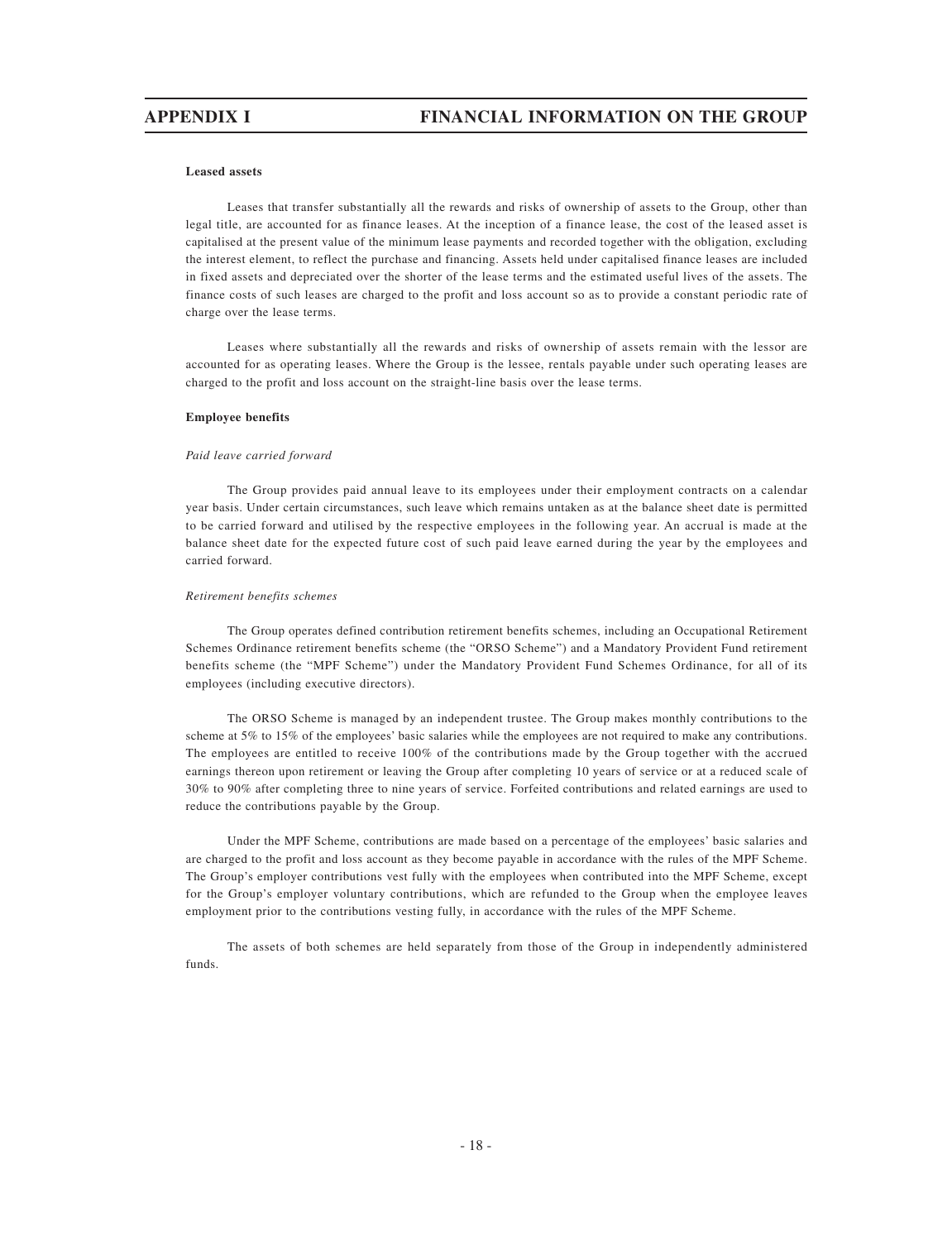### **Revenue recognition**

Revenue is recognised when it is probable that the economic benefits will flow to the Group and when the revenue can be measured reliably, on the following bases:

- (a) from the sale of goods, when the significant risks and rewards of ownership have been transferred to the buyer, provided that the Group maintains neither managerial involvement to the degree usually associated with ownership, nor effective control over the goods sold;
- (b) from installation and maintenance contracts, on the percentage of completion basis, as further explained in the accounting policy for "Installation and maintenance contracts and contracts in progress" above;
- (c) project management income, when project management services are rendered; and
- (d) interest income, on a time proportion basis taking into account the principal outstanding and the effective interest rate applicable.

### **4. SEGMENT INFORMATION**

Segment information is presented by way of the Group's primary segment reporting basis, by business segment. In determining the Group's geographical segments, revenues are attributed to the segments based on the location of the customers, and assets are attributed to the segments based on the location of the assets. No further geographical segment information is presented as over 90% of the Group's revenue is derived from customers based in Hong Kong, and over 90% of the Group's assets are located in Hong Kong.

The Group's operating businesses are structured and managed separately, according to the nature of their operations and the products and services they provide. Each of the Group's business segments represents a strategic business unit that offers products and services which are subject to risks and returns that are different from those of the other business segments. The summarised details of the business segments are as follows:

- (a) the building services contracting and project management business segment, which includes the provision of multi-disciplinary building services, comprising electrical engineering, water pumping and fire services, air conditioning installation, plumbing and drainage, environmental engineering, extra low voltage systems engineering and project management; and
- (b) the trading of electrical and mechanical engineering materials and equipment segment.

Intersegment sales and transfers are transacted with reference to the selling prices used for sales made to third parties at the then prevailing market prices.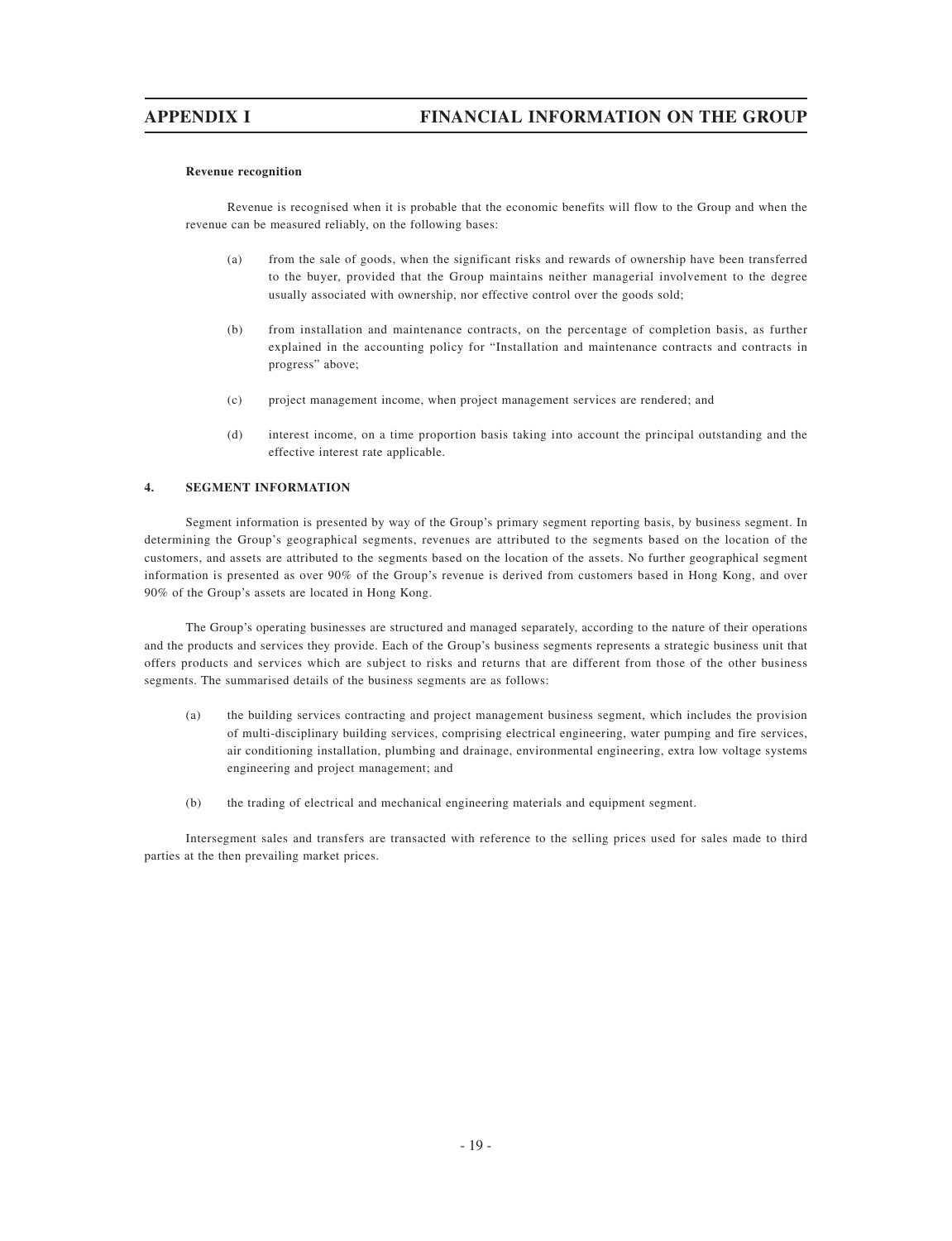The following tables present revenue, profit/(loss) and certain asset, liability and expenditure information for the Group's business segments.

### **Group**

|                                                                |                                        | <b>Building services</b>       | <b>Trading of</b><br>electrical and    |                  |                     |                  |                  |                    |
|----------------------------------------------------------------|----------------------------------------|--------------------------------|----------------------------------------|------------------|---------------------|------------------|------------------|--------------------|
|                                                                | contracting<br>business<br>and project |                                | mechanical<br>engineering<br>materials |                  |                     |                  |                  |                    |
|                                                                |                                        | management                     | and equipment                          |                  | <b>Eliminations</b> |                  | Consolidated     |                    |
|                                                                | 2005<br>HK\$'000                       | 2004<br>HK\$'000<br>(Restated) | 2005<br>HK\$'000                       | 2004<br>HK\$'000 | 2005<br>HK\$'000    | 2004<br>HK\$'000 | 2005<br>HK\$'000 | 2004<br>HK\$'000   |
| Segment revenue:<br>Sales to external                          |                                        |                                |                                        |                  |                     |                  |                  |                    |
| customers<br>Intersegment sales                                | 525,850                                | 706,819                        | 24,181<br>1,963                        | 27,370<br>9,951  | (1,963)             | (9, 951)         | 550,031          | 734,189            |
|                                                                |                                        | -                              |                                        |                  |                     |                  |                  |                    |
| Total revenue                                                  | 525,850                                | 706,819                        | 26,144                                 | 37,321           | (1,963)             | (9, 951)         | 550,031          | 734,189            |
| Segment results                                                | (28, 658)                              | 25,362                         | (5,035)                                | (2,707)          |                     |                  | (33, 693)        | 22,655             |
| Interest income and<br>unallocated gains<br>Unrealised holding |                                        |                                |                                        |                  |                     |                  | 2,045            | 1,809              |
| losses on long term<br>investments<br>Provision for amounts    |                                        |                                |                                        |                  |                     |                  | (654)            | (8, 863)           |
| due from former<br>subsidiaries                                |                                        |                                |                                        |                  |                     |                  |                  | (2,179)            |
| Gain on dissolution of<br>discontinued<br>operations           |                                        |                                |                                        |                  |                     |                  |                  | 4,105              |
| Finance costs                                                  |                                        |                                |                                        |                  |                     |                  | (1,524)          | (1, 877)           |
| Profits/(loss) before tax                                      |                                        |                                |                                        |                  |                     |                  | (33,826)         | 15,650             |
| Tax                                                            |                                        |                                |                                        |                  |                     |                  | (741)            | (4, 418)           |
| Profit/(loss) before                                           |                                        |                                |                                        |                  |                     |                  |                  |                    |
| minority interests<br>Minority interests                       |                                        |                                |                                        |                  |                     |                  | (34, 567)<br>838 | 11,232<br>(9, 427) |
| Net profit/(loss) from<br>ordinary activities                  |                                        |                                |                                        |                  |                     |                  |                  |                    |
| attributable to<br>shareholders                                |                                        |                                |                                        |                  |                     |                  | (33, 729)        | 1,805              |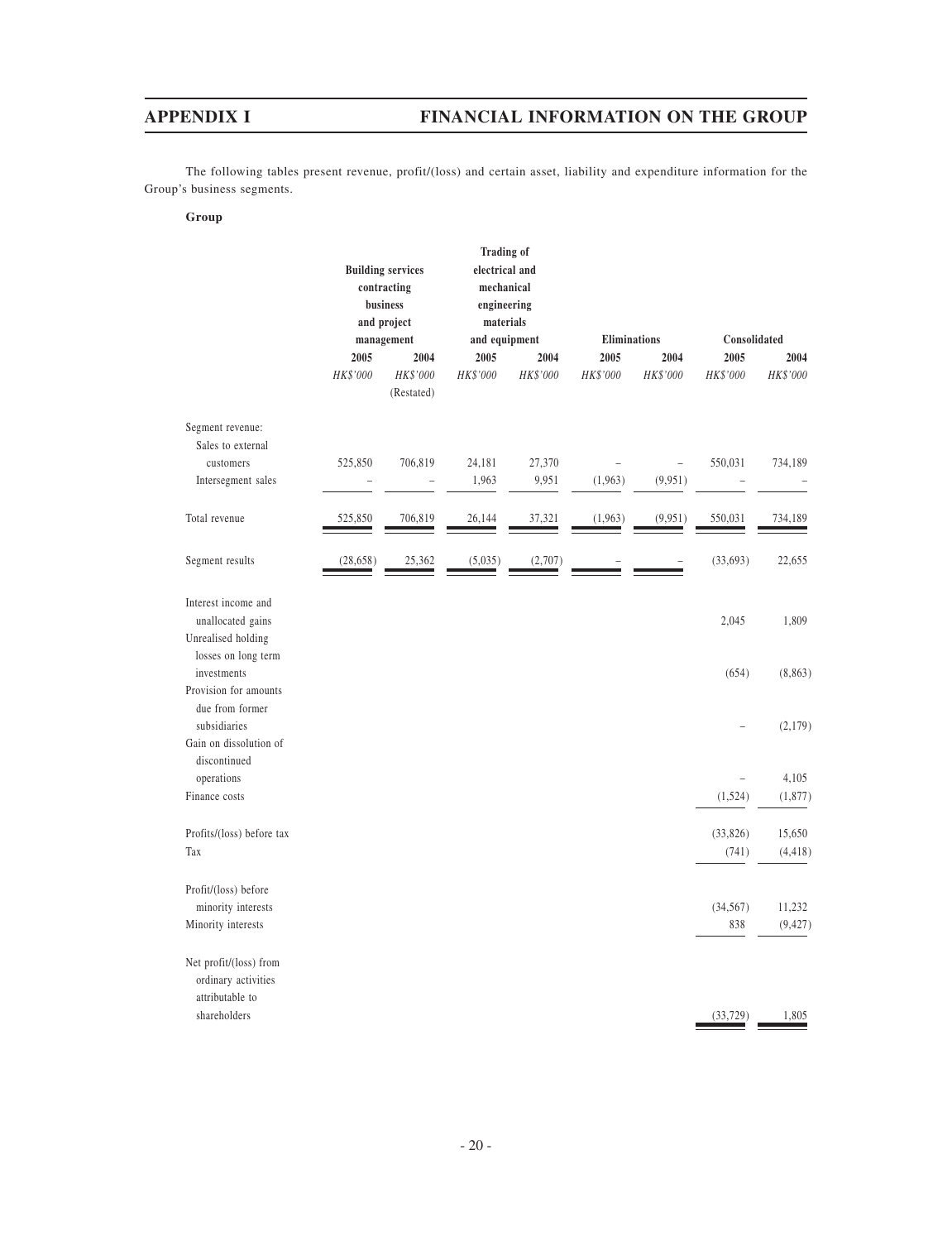# **Group**

|                                    |          |                          | <b>Trading of</b>        |          |                     |          |              |          |
|------------------------------------|----------|--------------------------|--------------------------|----------|---------------------|----------|--------------|----------|
|                                    |          | <b>Building services</b> | electrical and           |          |                     |          |              |          |
|                                    |          | contracting              | mechanical               |          |                     |          |              |          |
|                                    |          | business                 | engineering              |          |                     |          |              |          |
|                                    |          | and project              | materials                |          |                     |          |              |          |
|                                    |          | management               | and equipment            |          | <b>Eliminations</b> |          | Consolidated |          |
|                                    | 2005     | 2004                     | 2005                     | 2004     | 2005                | 2004     | 2005         | 2004     |
|                                    | HK\$'000 | HK\$'000                 | HK\$'000                 | HK\$'000 | HK\$'000            | HK\$'000 | HK\$'000     | HK\$'000 |
| Segment assets                     | 296,535  | 259,504                  | 11,805                   | 19,085   |                     |          | 308,340      | 278,589  |
| Unallocated assets                 |          |                          |                          |          |                     |          | 42,769       | 43,124   |
| Total assets                       |          |                          |                          |          |                     |          | 351,109      | 321,713  |
| Segment liabilities<br>Unallocated | 204,273  | 161,552                  | 8,036                    | 9,862    |                     |          | 212,309      | 171,414  |
| liabilities                        |          |                          |                          |          |                     |          | 54,169       | 31,075   |
| Total liabilities                  |          |                          |                          |          |                     |          | 266,478      | 202,489  |
| Other segment<br>information:      |          |                          |                          |          |                     |          |              |          |
| Depreciation                       | 1,708    | 2,485                    | 41                       | 54       |                     |          | 1,749        | 2,539    |
| Capital expenditure                | 656      | 92                       | $\overline{\phantom{0}}$ | 13       |                     |          | 656          | 105      |
| Provision for                      |          |                          |                          |          |                     |          |              |          |
| doubtful debts                     | 77       | 109                      | 1,454                    |          |                     |          | 1,531        | 109      |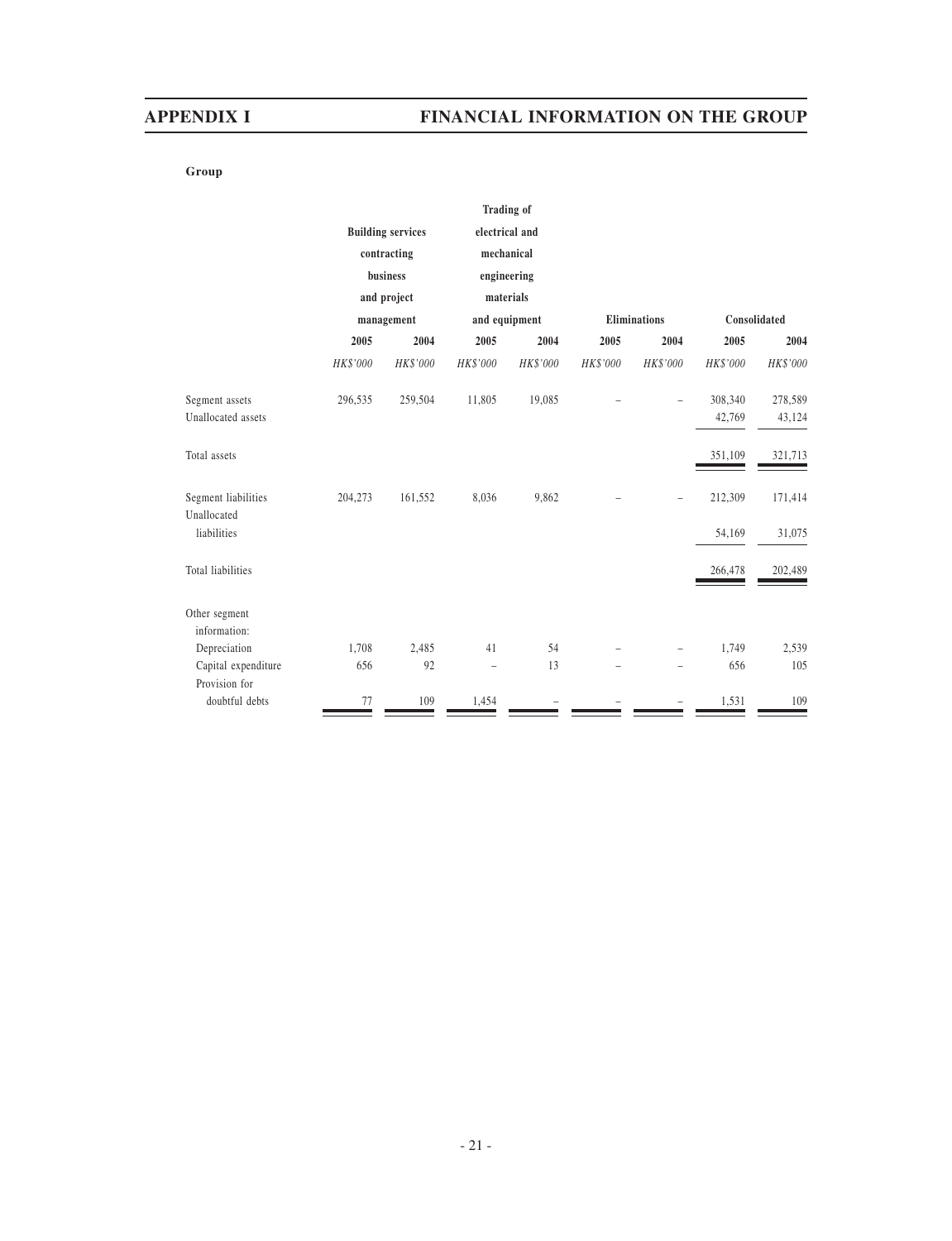# **5. TURNOVER, REVENUE AND GAINS**

Turnover represents the net invoiced value of services rendered and goods sold, after allowances for returns and trade discounts, and an appropriate proportion of contract revenue from long term installation and maintenance contracts during the year.

An analysis of turnover, other revenue and gains is as follows:

|                                                  | Group    |          |
|--------------------------------------------------|----------|----------|
|                                                  | 2005     | 2004     |
|                                                  | HK\$'000 | HK\$'000 |
| <b>Turnover</b>                                  |          |          |
| Building services contracting business           | 523,628  | 704,579  |
| Project management income                        | 2,222    | 2,240    |
| Trading of electrical and mechanical engineering |          |          |
| materials and equipment                          | 24,181   | 27,370   |
|                                                  | 550,031  | 734,189  |
| Other revenue and gains                          |          |          |
| Interest income                                  | 1,317    | 1,772    |
| Gain on dissolution of subsidiaries              | 313      |          |
| Gain on dissolution of an associate              | 199      |          |
| Others                                           | 187      | 37       |
|                                                  | 2,016    | 1,809    |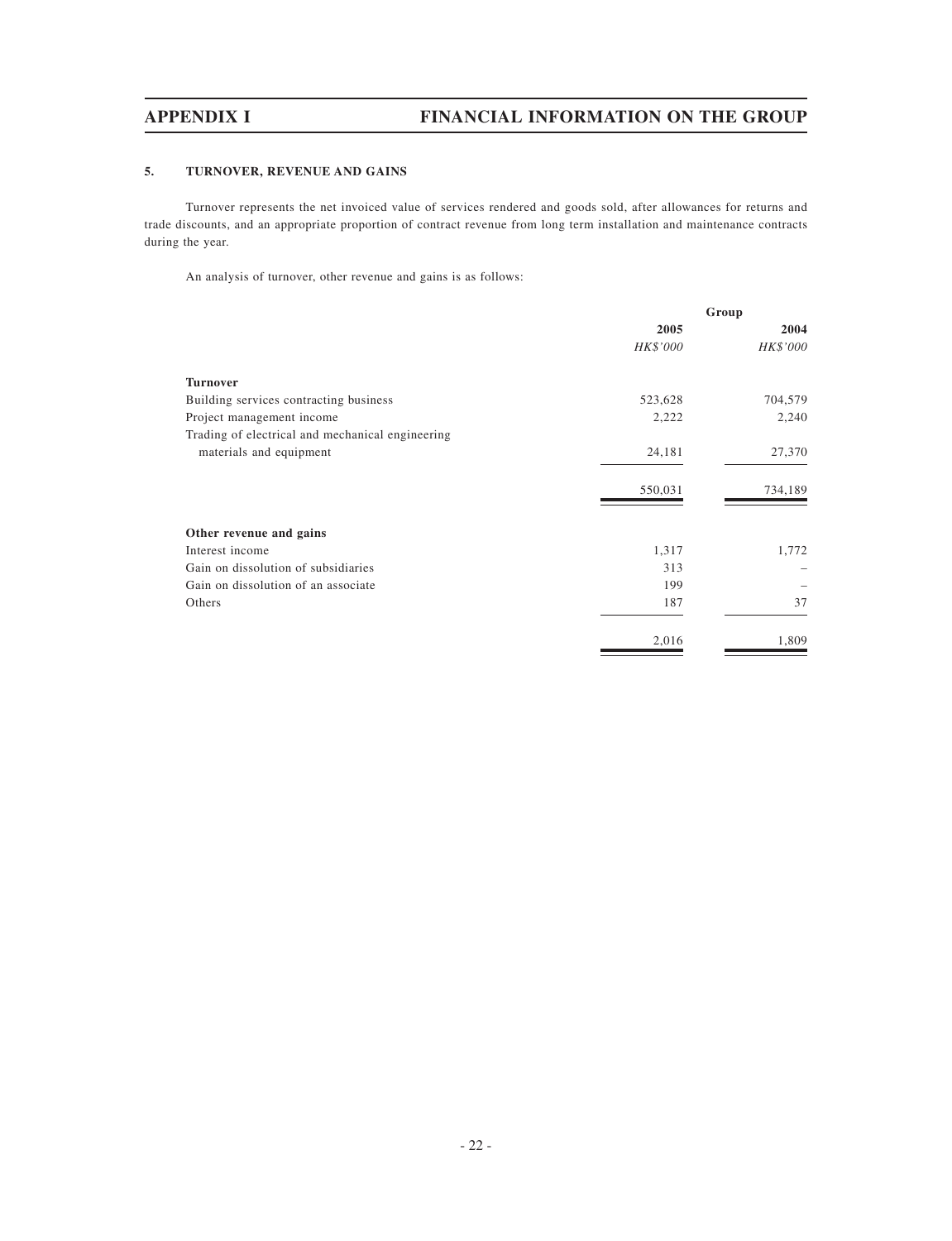# **6. PROFIT/(LOSS) FROM OPERATING ACTIVITIES**

The Group's profit/(loss) from operating activities is arrived at after charging/(crediting):

| 2005<br>HK\$'000<br>Cost of inventories sold<br>17,332<br>Cost of installation<br>509,118<br>526,450<br>Depreciation (note 13)<br>1,749<br>Minimum lease payments under operating leases<br>in respect of land and buildings<br>1,095<br>Auditors' remuneration<br>800<br>Staff costs (including directors' remuneration <i>(note 8)</i> ):<br>Wages and salaries<br>50,958<br>Pension scheme contributions<br>3,021<br>Less: Forfeited contributions<br>(309)<br>Net pension contributions*<br>2,712<br>53,670<br>Less: Amount capitalised in contract costs<br>(10, 537)<br>Amounts charged to administrative expenses<br>43,133<br>Provision for doubtful debts<br>1,531<br>Recovery of previously provided doubtful debts<br>(134) |  | Group    |
|----------------------------------------------------------------------------------------------------------------------------------------------------------------------------------------------------------------------------------------------------------------------------------------------------------------------------------------------------------------------------------------------------------------------------------------------------------------------------------------------------------------------------------------------------------------------------------------------------------------------------------------------------------------------------------------------------------------------------------------|--|----------|
|                                                                                                                                                                                                                                                                                                                                                                                                                                                                                                                                                                                                                                                                                                                                        |  | 2004     |
|                                                                                                                                                                                                                                                                                                                                                                                                                                                                                                                                                                                                                                                                                                                                        |  | HK\$'000 |
|                                                                                                                                                                                                                                                                                                                                                                                                                                                                                                                                                                                                                                                                                                                                        |  | 24,583   |
|                                                                                                                                                                                                                                                                                                                                                                                                                                                                                                                                                                                                                                                                                                                                        |  | 609,008  |
|                                                                                                                                                                                                                                                                                                                                                                                                                                                                                                                                                                                                                                                                                                                                        |  | 633,591  |
|                                                                                                                                                                                                                                                                                                                                                                                                                                                                                                                                                                                                                                                                                                                                        |  | 2,539    |
|                                                                                                                                                                                                                                                                                                                                                                                                                                                                                                                                                                                                                                                                                                                                        |  |          |
|                                                                                                                                                                                                                                                                                                                                                                                                                                                                                                                                                                                                                                                                                                                                        |  | 1,425    |
|                                                                                                                                                                                                                                                                                                                                                                                                                                                                                                                                                                                                                                                                                                                                        |  | 800      |
|                                                                                                                                                                                                                                                                                                                                                                                                                                                                                                                                                                                                                                                                                                                                        |  |          |
|                                                                                                                                                                                                                                                                                                                                                                                                                                                                                                                                                                                                                                                                                                                                        |  | 64,299   |
|                                                                                                                                                                                                                                                                                                                                                                                                                                                                                                                                                                                                                                                                                                                                        |  | 2,811    |
|                                                                                                                                                                                                                                                                                                                                                                                                                                                                                                                                                                                                                                                                                                                                        |  | (1,038)  |
|                                                                                                                                                                                                                                                                                                                                                                                                                                                                                                                                                                                                                                                                                                                                        |  | 1,773    |
|                                                                                                                                                                                                                                                                                                                                                                                                                                                                                                                                                                                                                                                                                                                                        |  | 66,072   |
|                                                                                                                                                                                                                                                                                                                                                                                                                                                                                                                                                                                                                                                                                                                                        |  | (118)    |
|                                                                                                                                                                                                                                                                                                                                                                                                                                                                                                                                                                                                                                                                                                                                        |  | 65,954   |
|                                                                                                                                                                                                                                                                                                                                                                                                                                                                                                                                                                                                                                                                                                                                        |  | 109      |
|                                                                                                                                                                                                                                                                                                                                                                                                                                                                                                                                                                                                                                                                                                                                        |  | (392)    |
| Loss/(gain) on disposal of fixed assets<br>(29)                                                                                                                                                                                                                                                                                                                                                                                                                                                                                                                                                                                                                                                                                        |  | 7        |

*\* At 31 March 2005, the Group had no forfeited contributions available to reduce its contributions to the pension schemes in future years (2004: Nil).*

# **7. FINANCE COSTS**

|                                                           |          | Group    |
|-----------------------------------------------------------|----------|----------|
|                                                           | 2005     | 2004     |
|                                                           | HK\$'000 | HK\$'000 |
| Interest on bank loans, overdrafts and other loans wholly |          |          |
| repayable within five years                               | 1,041    | 1,110    |
| Interest on finance leases                                | 43       | 51       |
| Bank charges                                              | 440      | 716      |
|                                                           | 1,524    | 1,877    |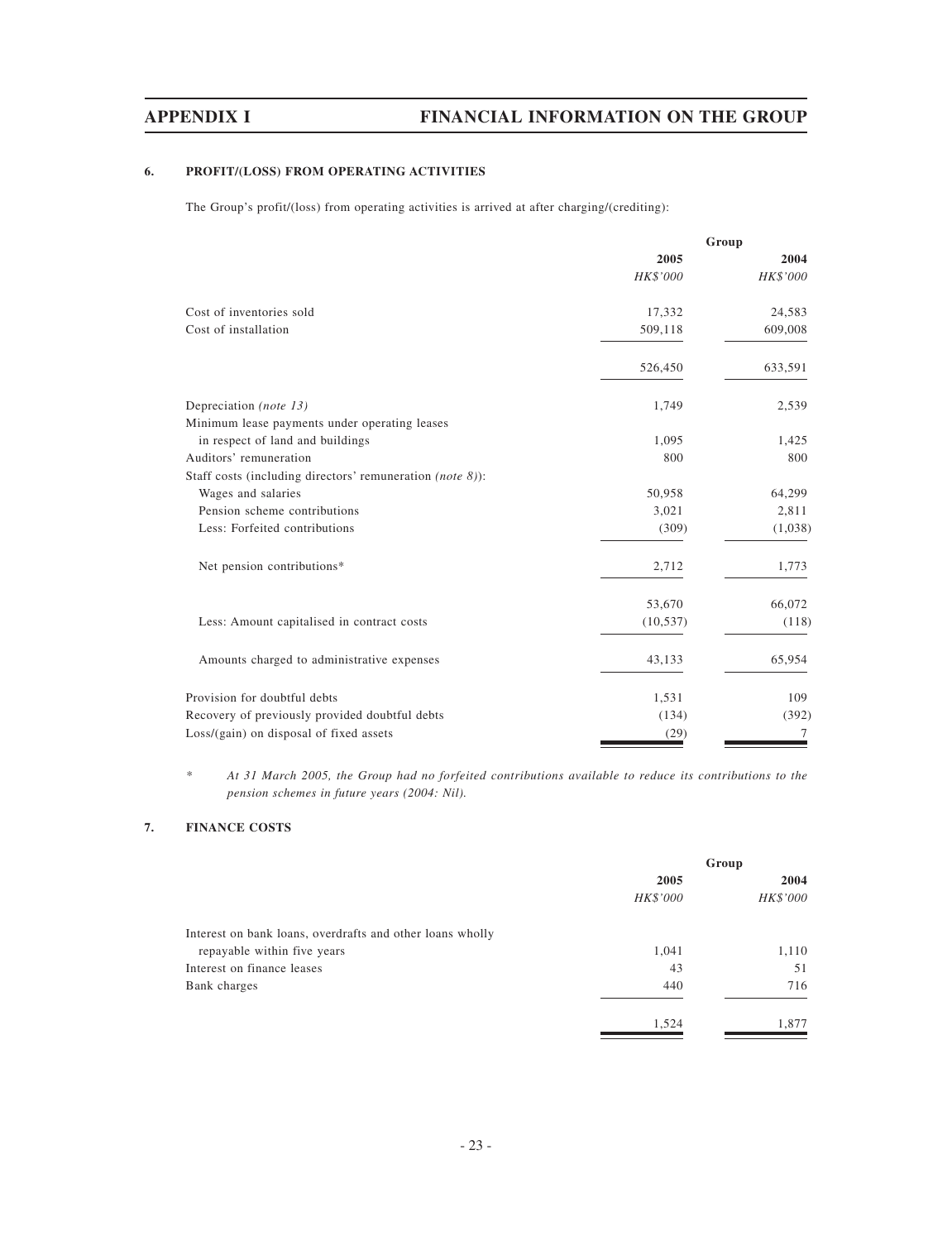# **8. DIRECTORS' REMUNERATION**

Directors' remuneration for the year, disclosed pursuant to the Listing Rules and Section 161 of the Hong Kong Companies Ordinance is as follows:

|                                           |          | Group    |
|-------------------------------------------|----------|----------|
|                                           | 2005     | 2004     |
|                                           | HK\$'000 | HK\$'000 |
| Fees:                                     |          |          |
| Executive directors                       |          |          |
| Independent non-executive directors       | 362      | 250      |
|                                           | 362      | 250      |
| Other emoluments for executive directors: |          |          |
| Salaries and allowances                   | 3,322    | 5,397    |
| Performance related payments              | 330      | 334      |
| Pension scheme contributions              | 175      | 220      |
|                                           | 3,827    | 5,951    |
|                                           | 4,189    | 6,201    |

The number of directors whose remuneration fell within the following bands is as follows:

|               |                                | <b>Number of directors</b> |      |
|---------------|--------------------------------|----------------------------|------|
|               |                                | 2005                       | 2004 |
| Nil           |                                | 3                          | 3    |
| <b>HK\$1</b>  | to HK\$1,000,000               | 3                          | 5    |
| HK\$1,000,001 | to HK\$1,500,000               | 3                          | 2    |
|               | HK\$2,000,001 to HK\$2,500,000 |                            |      |
|               |                                | $\mathbf Q$                | 11   |

There was no arrangement under which a director waived or agreed to waive any remuneration during the year.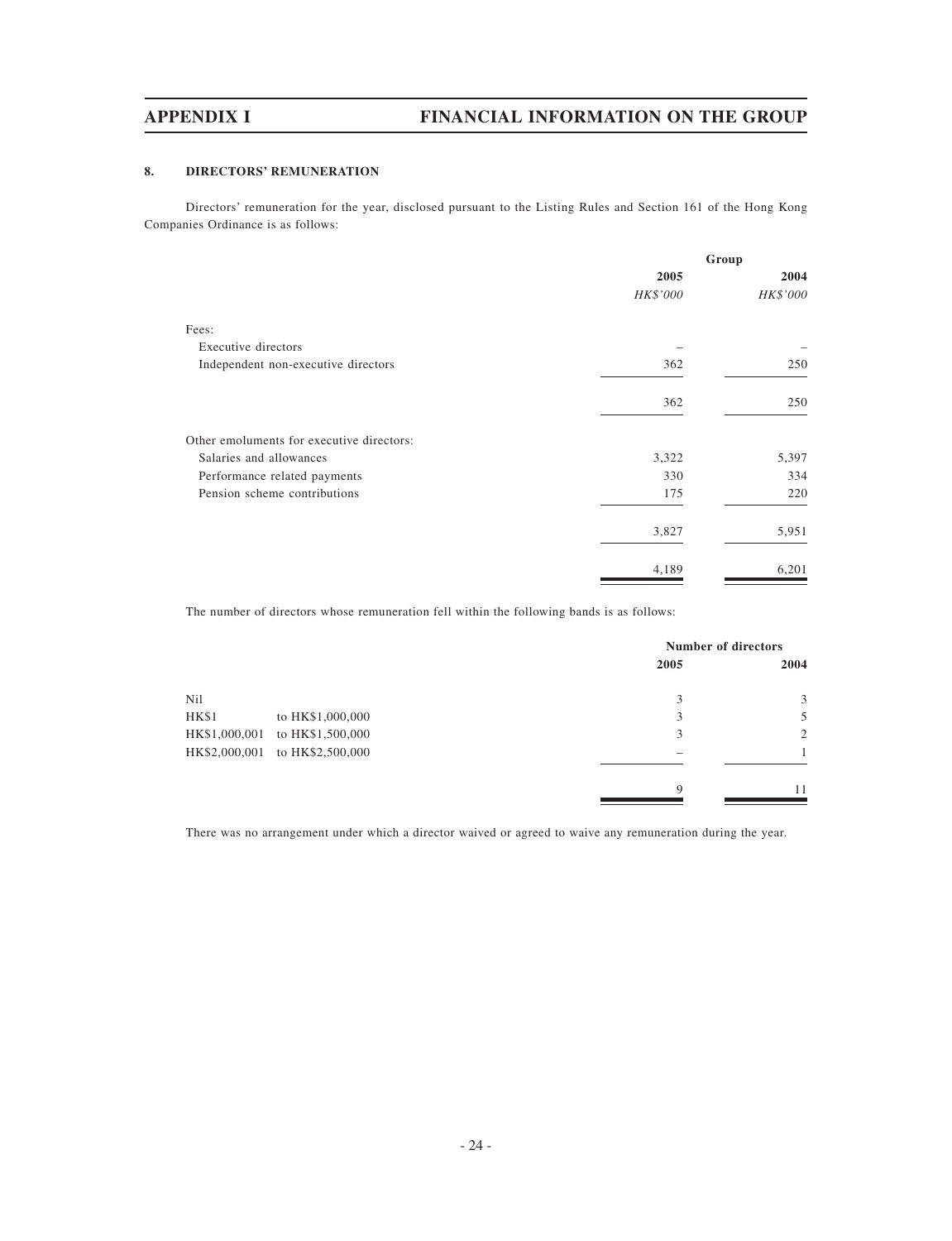### **9. FIVE HIGHEST PAID EMPLOYEES**

The five highest paid employees during the year included three (2004: four) directors, details of whose remuneration are set out in note 8 above. Details of the remuneration of the remaining two (2004: one) non-director, highest paid employees for the year are as follows:

|                                           | Group    |          |
|-------------------------------------------|----------|----------|
|                                           | 2005     | 2004     |
|                                           | HK\$'000 | HK\$'000 |
| Salaries, allowances and benefits in kind | 1,557    | 910      |
| Performance related payments              | 120      | 70       |
| Pension scheme contributions              | 122      | 63       |
|                                           | 1,799    | 1,043    |

The number of non-director, highest paid employees whose remuneration fell within the following bands is as follows:

| 2005 | 2004                |
|------|---------------------|
|      | -                   |
|      |                     |
| ◠    |                     |
|      | Number of employees |

### **10. TAX**

The Company is exempt from tax in Bermuda until 2016. Hong Kong profits tax has been provided at the rate of 17.5% (2004: 17.5%) on the estimated assessable profits arising in Hong Kong during the year.

| Group    |          |
|----------|----------|
| 2005     | 2004     |
| HK\$'000 | HK\$'000 |
|          |          |
| 812      | 4,590    |
| 50       | (66)     |
| (121)    | (106)    |
| 741      | 4,418    |
|          |          |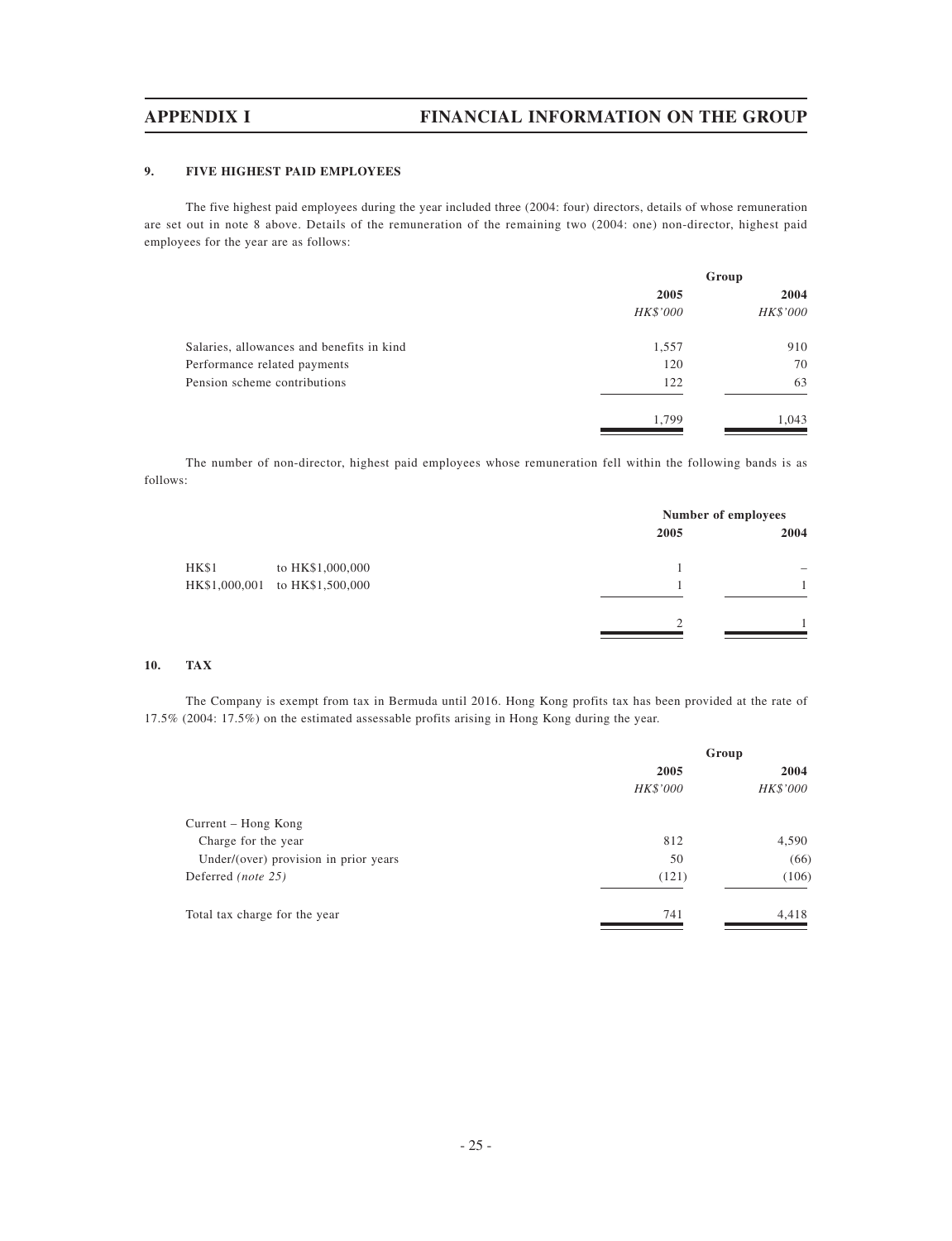A reconciliation of the tax expense applicable to profit/(loss) before tax using the statutory rate for Hong Kong to the tax expense at the effective tax rate is as follows:

|                                                           |          | Group    |
|-----------------------------------------------------------|----------|----------|
|                                                           | 2005     | 2004     |
|                                                           | HK\$'000 | HK\$'000 |
| Profit/(loss) before tax                                  | (33,826) | 15,650   |
| Tax at the statutory tax rate of $17.5\%$ (2004: 17.5%)   | (5,919)  | 2,739    |
| Adjustments in respect of current tax of previous periods | 50       | (66)     |
| Income not subject to tax                                 | (2)      | (728)    |
| Expenses not deductible for tax                           | 448      | 2,320    |
| Tax losses utilised from previous periods                 | (226)    | (802)    |
| Tax losses not recognised                                 | 6,402    | 1,002    |
| Others                                                    | (12)     | (47)     |
| Tax charge at the Group's effective rate                  | 741      | 4,418    |

## **11. NET PROFIT/(LOSS) FROM ORDINARY ACTIVITIES ATTRIBUTABLE TO SHAREHOLDERS**

The net loss from ordinary activities attributable to shareholders for the year ended 31 March 2005 dealt with in the financial statements of the Company was approximately HK\$2,267,000 (2004: HK\$2,529,000) *(note 27(b)).*

### **12. EARNINGS/(LOSS) PER SHARE**

The calculation of basic earnings/(loss) per share is based on:

|                                                          |                 | Group         |
|----------------------------------------------------------|-----------------|---------------|
|                                                          | 2005            | 2004          |
|                                                          | <b>HK\$'000</b> | HK\$'000      |
| Earnings/(loss)                                          |                 |               |
| Net profit/(loss) attributable to shareholders, used in  |                 |               |
| the basic earnings/(loss) per share calculation          | (33, 729)       | 1.805         |
| <b>Shares</b>                                            |                 | $(Restated)*$ |
| Number of ordinary shares in issue during the            |                 |               |
| year used in basic earnings/(loss) per share calculation | 115,930,400     | 115,930,400   |

*\* The number of ordinary shares was adjusted as a result of the Capital Reorganisation on 16 September 2004 (note 26).*

Diluted earnings/(loss) per share amounts for the years ended 31 March 2005 and 2004 have not been presented as no diluting events existed during those years.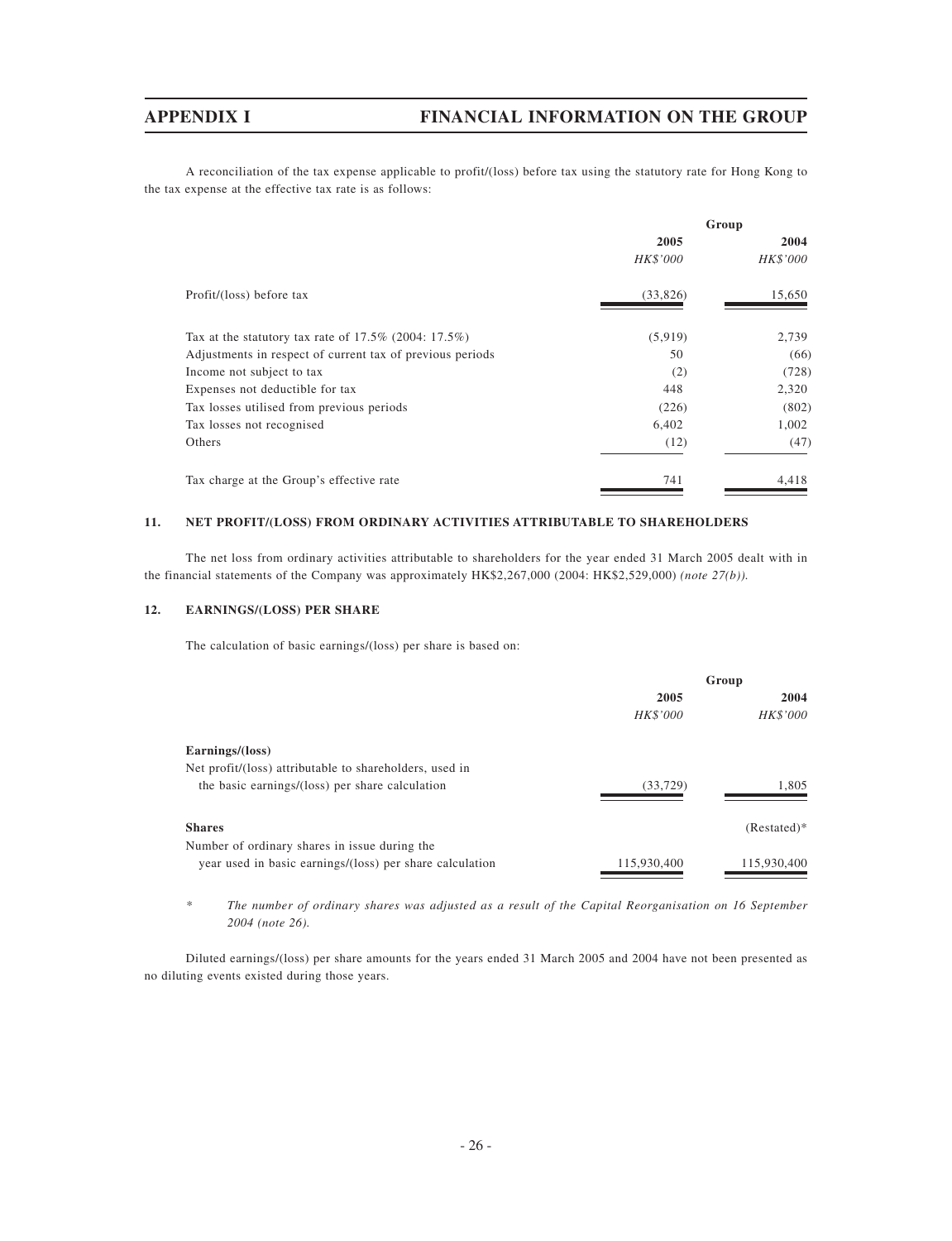### **13. FIXED ASSETS**

### **Group**

|                           | Leasehold<br>land and<br>properties | <b>Furniture</b><br>and office<br>equipment | Motor<br>vehicles | Leasehold<br>improvements | <b>Total</b> |
|---------------------------|-------------------------------------|---------------------------------------------|-------------------|---------------------------|--------------|
|                           | HK\$'000                            | HK\$'000                                    | HK\$'000          | HK\$'000                  | HK\$'000     |
| Cost:                     |                                     |                                             |                   |                           |              |
| At beginning of year      | 22,378                              | 9,802                                       | 4,505             | 1,750                     | 38,435       |
| Additions                 |                                     | 352                                         | 271               | 33                        | 656          |
| Write-off and disposals   |                                     | (5, 417)                                    | (3,314)           | (1,027)                   | (9,758)      |
| At 31 March 2005          | 22,378                              | 4,737                                       | 1,462             | 756                       | 29,333       |
| Accumulated depreciation: |                                     |                                             |                   |                           |              |
| At beginning of year      | 3,765                               | 8,479                                       | 3,870             | 1,586                     | 17,700       |
| Provided during the year  | 449                                 | 860                                         | 275               | 165                       | 1,749        |
| Write-off and disposals   |                                     | (5,387)                                     | (2,804)           | (1,018)                   | (9,209)      |
| At 31 March 2005          | 4,214                               | 3,952                                       | 1,341             | 733                       | 10,240       |
| Net book value:           |                                     |                                             |                   |                           |              |
| At 31 March 2005          | 18,164                              | 785                                         | 121               | 23                        | 19,093       |
| At 31 March 2004          | 18,613                              | 1,323                                       | 635               | 164                       | 20,735       |

The Group's leasehold land and properties are located in Hong Kong and are held under medium-term leases.

At 31 March 2005, certain of the Group's leasehold land and properties with a net book value of approximately HK\$15,716,000 (2004: HK\$16,100,000) were pledged to secure general banking facilities granted to the Group.

At 31 March 2004, the net book value of the Group's fixed assets held under finance leases included in the total amount of motor vehicles amounted to approximately HK\$468,000.

### **14. INTERESTS IN SUBSIDIARIES**

|                          | Company    |            |  |
|--------------------------|------------|------------|--|
|                          | 2005       | 2004       |  |
|                          | HK\$'000   | HK\$'000   |  |
| Unlisted shares, at cost | 33,116     | 33,116     |  |
| Due from subsidiaries    | 147,434    | 148,903    |  |
|                          | 180,550    | 182,019    |  |
| Provision for impairment | (120, 672) | (120, 019) |  |
|                          | 59,878     | 62,000     |  |

The balances with subsidiaries are unsecured, interest-free, and have no fixed terms of repayment.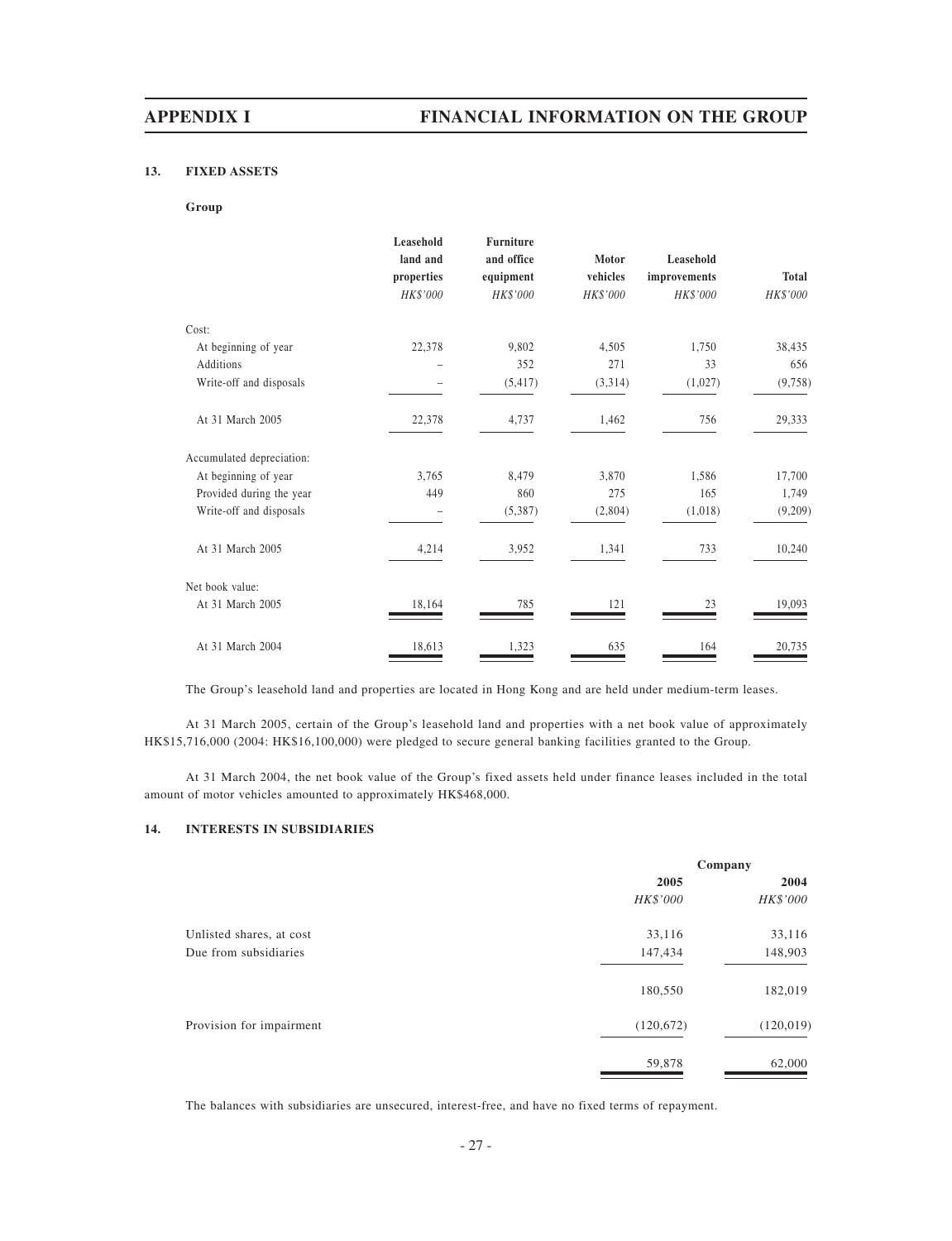Particulars of the principal subsidiaries of the Company are as follows:

|                                                                                                                      | Place of<br>incorporation | <b>Nominal</b><br>value of<br>issued ordinary | Percentage<br>of equity<br>attributable to | Principal                                                                                              |
|----------------------------------------------------------------------------------------------------------------------|---------------------------|-----------------------------------------------|--------------------------------------------|--------------------------------------------------------------------------------------------------------|
| Name                                                                                                                 | and operations            | share capital                                 | the Company*                               | activities                                                                                             |
| Ecotech Engineering<br>Limited                                                                                       | Hong Kong                 | HK\$650,001                                   | 89.99                                      | Design,<br>installation and<br>maintenance<br>of waste-water<br>treatment<br>systems                   |
| Ever Billion Engineering<br>Limited                                                                                  | Hong Kong                 | <b>HK\$100</b>                                | 100.00                                     | Provision of<br>building and<br>electrical<br>maintenance<br>services                                  |
| Shun Cheong<br>Automation<br>Systems Limited                                                                         | Hong Kong                 | HK\$2,000,000                                 | 85.00                                      | Design and<br>installation of<br>computer<br>control systems<br>and building<br>automation<br>projects |
| Shun Cheong Electrical<br>Engineering<br>Company Limited                                                             | Hong Kong                 | HK\$4,100,000                                 | 100.00                                     | Design,<br>installation,<br>repair and<br>maintenance of<br>electrical and<br>mechanical<br>systems    |
| Shun Cheong Electrical<br>Supplies Company<br>Limited                                                                | Hong Kong                 | HK\$100,000                                   | 100.00                                     | General trading<br>of materials<br>and equipment<br>for electrical<br>installation                     |
| Shun Cheong<br>M & E Limited<br>(subsequently known<br>as "Shun Cheong Trade<br>and Development<br>Company Limited") | Hong Kong                 | HK\$663,000                                   | 100.00                                     | Trading of<br>electrical<br>generators and<br>uPVC conduits<br>and trunking<br>systems                 |
| Shun Cheong<br>Management Limited                                                                                    | Hong Kong                 | <b>HK\$2</b>                                  | 100.00                                     | Provision of<br>management<br>services                                                                 |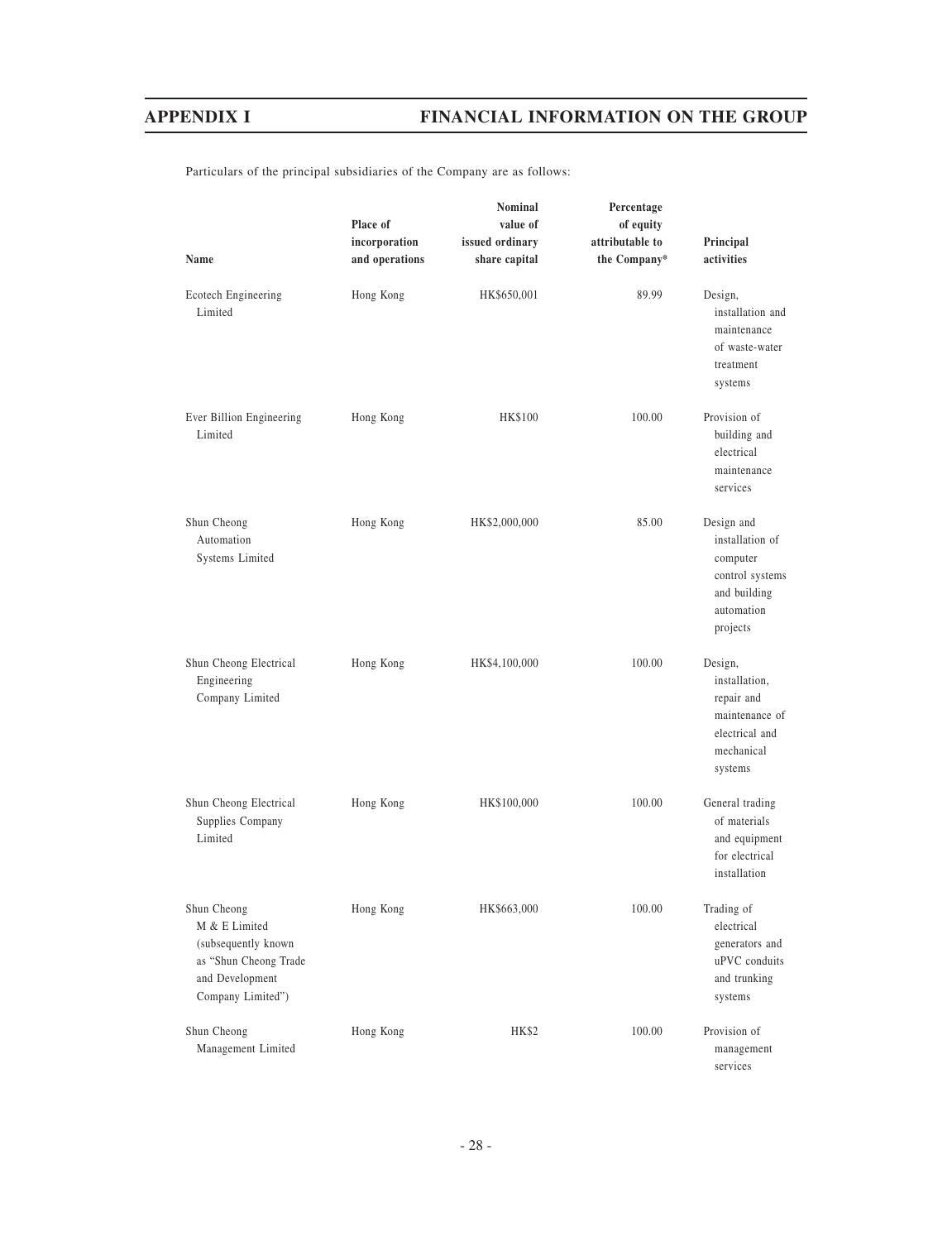| Name                                                                        | Place of<br>incorporation<br>and<br>operations | <b>Nominal</b><br>value of<br>issued ordinary<br>share capital | Percentage<br>of equity<br>attributable to<br>the Company* | Principal<br>activities                                                                                        |
|-----------------------------------------------------------------------------|------------------------------------------------|----------------------------------------------------------------|------------------------------------------------------------|----------------------------------------------------------------------------------------------------------------|
| Shun Cheong Real<br><b>Estates Limited</b>                                  | Hong Kong                                      | HK\$10,000                                                     | 100.00                                                     | Property<br>holding                                                                                            |
| Shun Wing Construction<br>& Engineering<br>Company Limited<br>("Shun Wing") | Hong Kong                                      | HK\$1,000                                                      | 50.10                                                      | Provision of<br>building and<br>electrical<br>maintenance<br>services                                          |
| Tinhawk Company<br>Limited                                                  | Hong Kong                                      | HK\$2,000,000                                                  | 90.00                                                      | Installation and<br>maintenance of<br>water pumps<br>and fire<br>prevention and<br>fighting systems            |
| Westco Airconditioning<br>Limited                                           | Hong Kong                                      | HK\$4,100,000                                                  | 100.00                                                     | Design,<br>installation and<br>maintenance<br>of heating<br>ventilation<br>and air-<br>conditioning<br>systems |

### *\* All the above subsidiaries are held indirectly by the Company.*

The above table lists the subsidiaries of the Company which, in the opinion of the directors, principally affected the results for the year or formed a substantial portion of the net assets of the Group. To give details of other subsidiaries would, in the opinion of the directors, result in particulars of excessive length.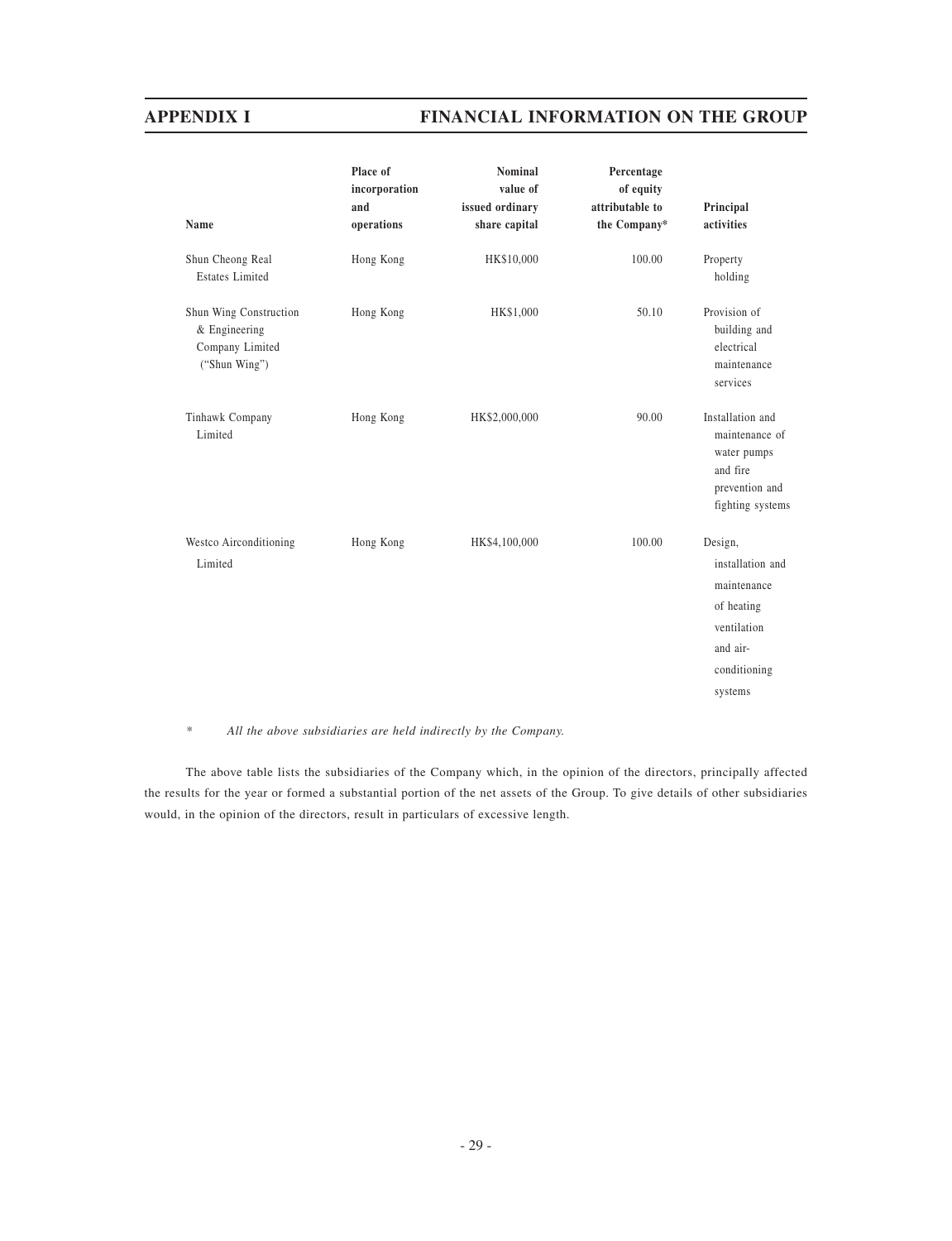## **15. INTEREST IN AN ASSOCIATE**

|                                                                 | Group           |  |
|-----------------------------------------------------------------|-----------------|--|
| 2005                                                            | 2004            |  |
| HK\$'000                                                        | <b>HK\$'000</b> |  |
| Share of net assets of an associate<br>$\overline{\phantom{a}}$ | -               |  |

Particulars of the associate as at 31 March 2004 are as follows:

|                 |                 |                 | Percentage of |           |
|-----------------|-----------------|-----------------|---------------|-----------|
|                 |                 |                 | ownership     |           |
|                 |                 | <b>Place of</b> | interest      |           |
|                 | <b>Business</b> | incorporation   | attributable  | Principal |
| <b>Name</b>     | structure       | and operations  | to the Group  | activity  |
| MIT Shun Cheong | Corporate       | Hong Kong       | 50.00         | Inactive  |
| Company Limited |                 |                 |               |           |

The associate was deregistered during the year on 18 February 2005.

# **16. LONG TERM INVESTMENTS**

|                                                         |          | Group    |
|---------------------------------------------------------|----------|----------|
|                                                         | 2005     |          |
|                                                         | HK\$'000 | HK\$'000 |
| Listed equity investments in Hong Kong, at market value | 514      | 411      |
| Unlisted investments, at fair value                     | 2,500    | 3,257    |
|                                                         | 3,014    | 3,668    |

# **17. GROSS AMOUNT DUE FROM/(TO) CONTRACT CUSTOMERS**

|                                          |             | Group         |
|------------------------------------------|-------------|---------------|
|                                          | 2005        | 2004          |
|                                          | HK\$'000    | HK\$'000      |
| Gross amount due from contract customers | 90,500      | 84,798        |
| Gross amount due to contract customers   | (91, 745)   | (61, 827)     |
|                                          | (1,245)     | 22,971        |
| Contract costs incurred plus recognised  |             |               |
| profits less recognised losses and       |             |               |
| foreseeable losses to date               | 3,284,629   | 3,138,146     |
| Less: Progress billings                  | (3,285,874) | (3, 115, 175) |
|                                          | (1,245)     | 22,971        |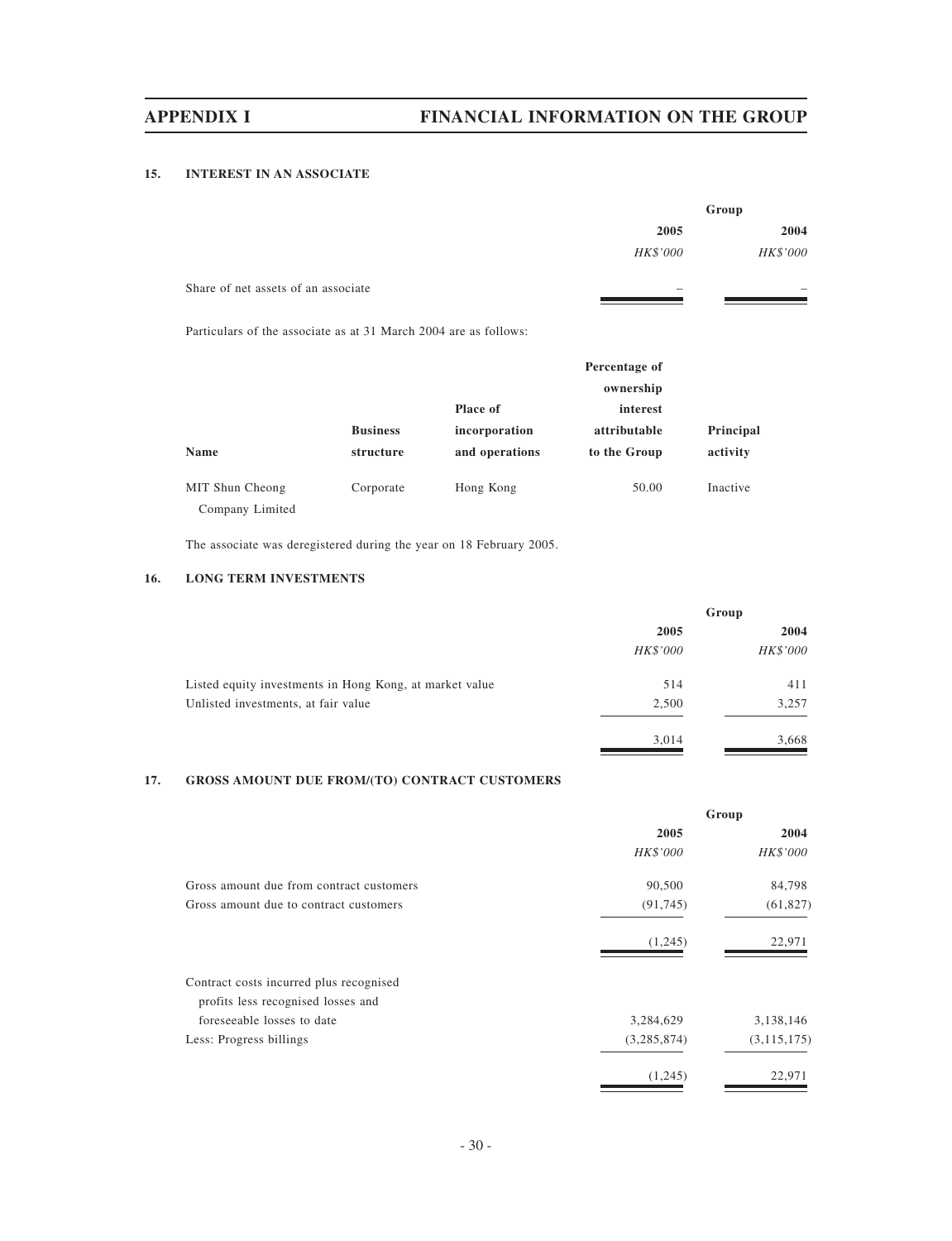### **18. INVENTORIES**

Inventories comprise electrical cables, conduits, wiring accessories, light fittings and switch gears.

|                      | Group    |                 |  |
|----------------------|----------|-----------------|--|
|                      | 2005     | 2004            |  |
|                      | HK\$'000 | <b>HK\$'000</b> |  |
| Merchandise for sale | 395      | 3,248           |  |

The carrying amount of inventories carried at net realisable value included in the above balance was HK\$292,000 (2004: Nil). At 31 March 2005, no inventories were pledged as security for any liability of the Group as at 31 March 2005 (2004: Nil).

### **19. TRADE AND OTHER RECEIVABLES**

|                   | Group    |                 |
|-------------------|----------|-----------------|
|                   | 2005     |                 |
|                   | HK\$'000 | <b>HK\$'000</b> |
| Trade receivables | 122,992  | 108,948         |
| Other receivables | 52,252   | 34,971          |
|                   | 175,244  | 143,919         |

The Group grants to its trade customers credit periods normally ranging from cash on delivery to 60 days. A longer credit period is granted to a few customers with long business relationships with the Group and with strong financial positions.

An aged analysis for the trade receivables as at the balance sheet date, based on invoice date and net of provisions for bad and doubtful debts, is as follows:

|                |          | Group    |  |
|----------------|----------|----------|--|
|                | 2005     | 2004     |  |
|                | HK\$'000 | HK\$'000 |  |
| $0 - 30$ days  | 60,816   | 78,411   |  |
| $31 - 60$ days | 11,867   | 17,261   |  |
| $61 - 90$ days | 6,738    | 6,010    |  |
| Over 90 days   | 43,571   | 7,266    |  |
|                | 122,992  | 108,948  |  |

Included in the trade receivable balance as at 31 March 2005 as set out above are amounts due from Chinney Construction Company, Limited ("Chinney Construction") of approximately HK\$41,442,000 (2004: HK\$46,729,000) which arose from the provision of various building and maintenance services. Please refer to note 29 for details of related party transactions with Chinney Construction.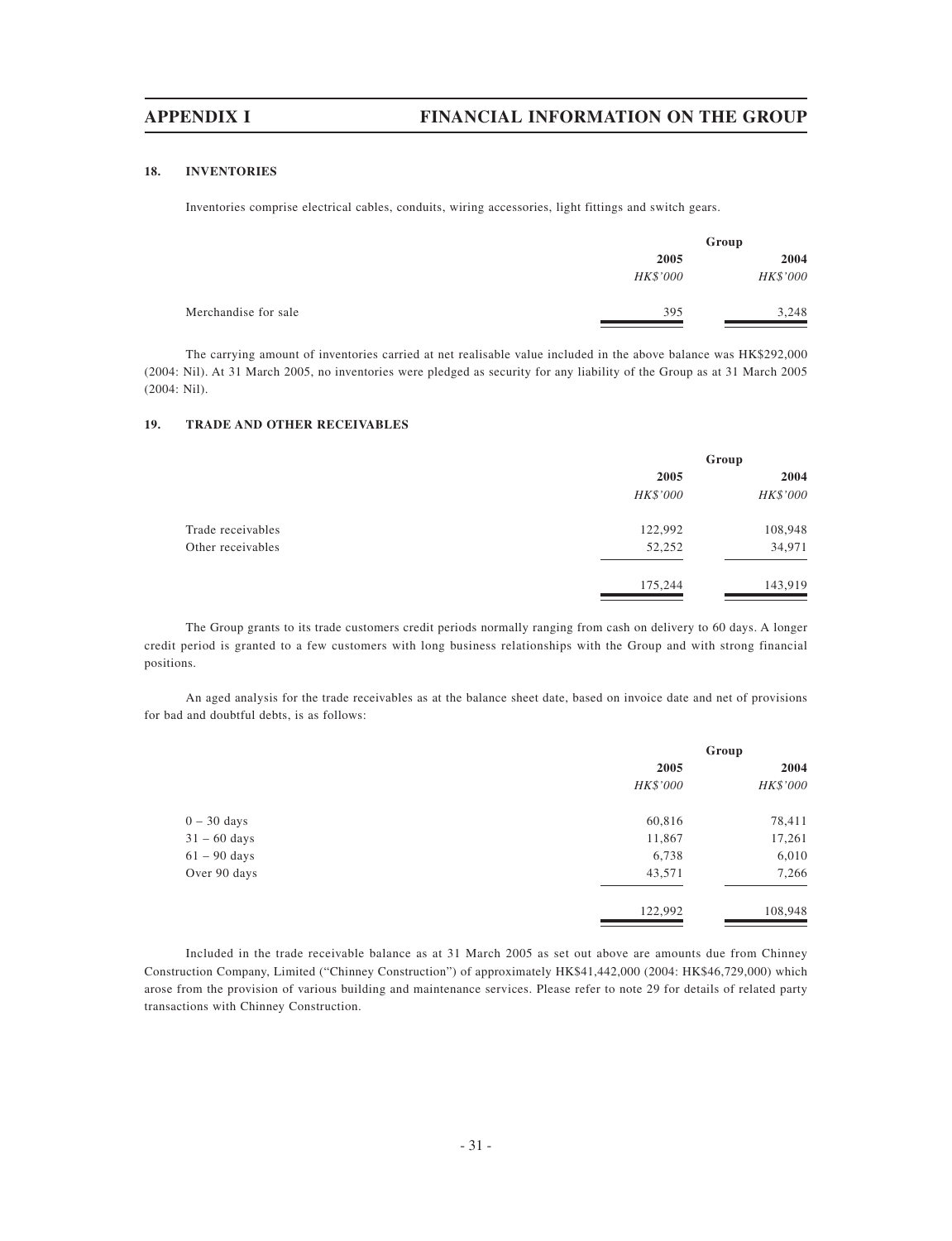# **20. CASH AND CASH EQUIVALENTS AND PLEDGED DEPOSITS**

|                             | Group    |           | Company  |          |
|-----------------------------|----------|-----------|----------|----------|
|                             | 2005     | 2004      | 2005     | 2004     |
|                             | HK\$'000 | HK\$'000  | HK\$'000 | HK\$'000 |
| Cash and bank balances      | 2,751    | 4,631     | 74       | 75       |
| Time deposits               | 32,310   | 32,298    |          |          |
|                             | 35,061   | 36,929    | 74       | 75       |
| Less: Pledged time deposits | (26,800) | (26, 800) |          |          |
| Cash and cash equivalents   | 8,261    | 10,129    | 74       | 75       |

## **21. TRADE PAYABLES**

An aged analysis of the trade payables as at the balance sheet date, based on invoice date, is as follows:

|                | Group    |          |
|----------------|----------|----------|
|                | 2005     | 2004     |
|                | HK\$'000 | HK\$'000 |
| $0 - 30$ days  | 17,321   | 13,725   |
| $31 - 60$ days | 7,414    | 8,805    |
| Over 60 days   | 8,841    | 8,098    |
|                | 33,576   | 30,628   |

## **22. INTEREST-BEARING BANK LOANS, OVERDRAFTS AND OTHER BORROWINGS**

|                                                                                                                  | Group    |          |
|------------------------------------------------------------------------------------------------------------------|----------|----------|
|                                                                                                                  | 2005     | 2004     |
|                                                                                                                  | HK\$'000 | HK\$'000 |
| Bank overdrafts:                                                                                                 |          |          |
| Secured                                                                                                          | 25,490   | 17,143   |
| Unsecured                                                                                                        | 5,066    |          |
|                                                                                                                  | 30,556   | 17,143   |
| Bank loans:                                                                                                      |          |          |
| Secured                                                                                                          |          | 3,333    |
| Unsecured                                                                                                        | 16,330   | 9,798    |
|                                                                                                                  | 16,330   | 13,131   |
|                                                                                                                  | 46,886   | 30,274   |
| Bank overdrafts repayable within one year or on demand<br>Trust receipt loans repayable within three months from | 30,556   | 17,143   |
| date of advance                                                                                                  | 16,330   | 9,798    |
| Bank loans repayable within one year or on demand                                                                |          | 3,333    |
| Classified as current liabilities                                                                                | 46,886   | 30,274   |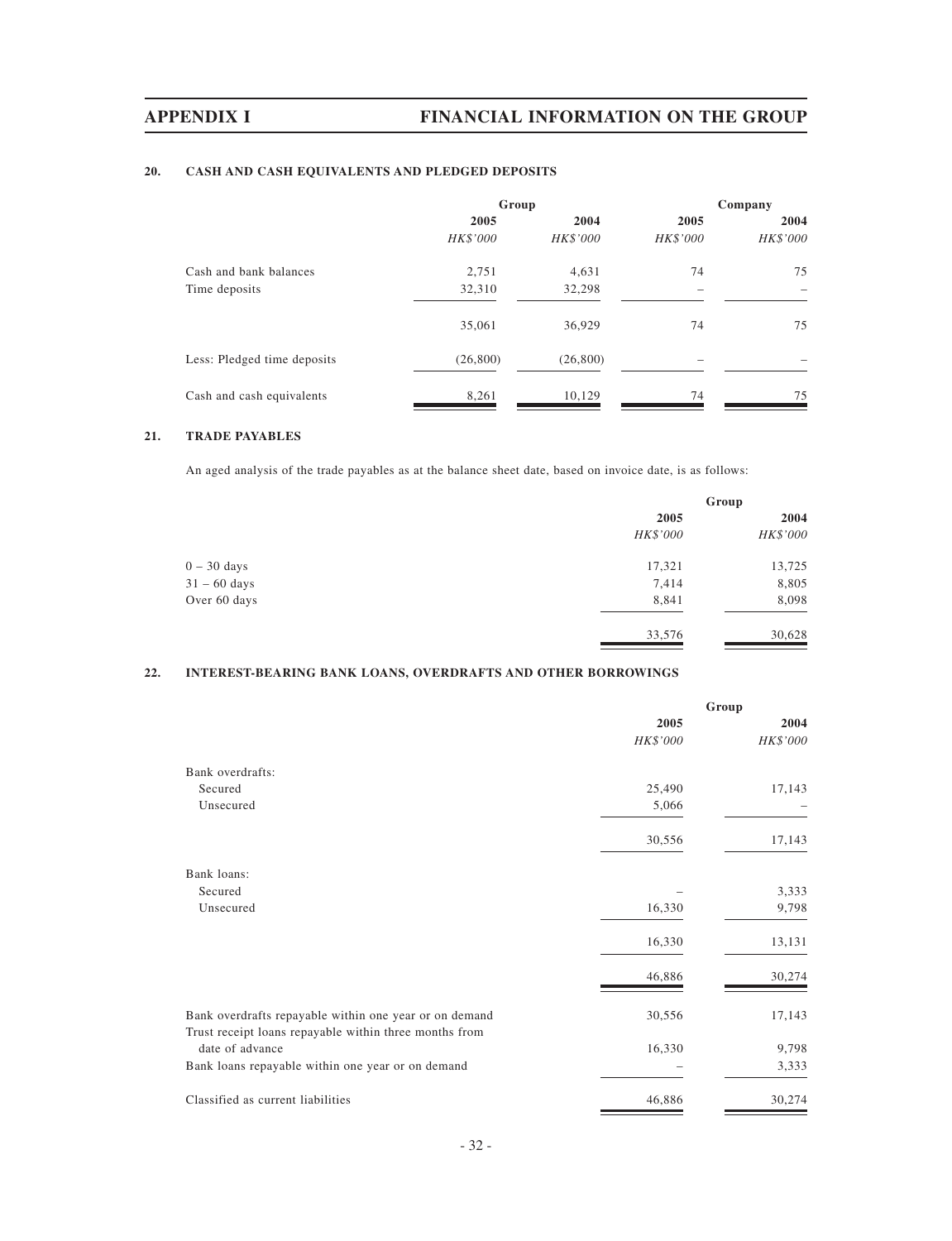The Group's banking facilities, including overdrafts, term loans, letters of credit and bank guarantees of approximately HK\$76,500,000 (2004: HK\$93,500,000), of which HK\$67,793,000 (2004: HK\$54,301,000) has been utilised as at the balance sheet date, are secured by bank deposits of the Group of approximately HK\$26,800,000 (2004: HK\$26,800,000) and certain of the Group's leasehold land and properties with a net book value of approximately HK\$15,716,000 (2004: HK\$16,100,000).

### **23. FINANCE LEASE PAYABLES**

The Group leases motor vehicles for its building services contracting business and classified these leases as finance leases at 31 March 2004. These leases expired in the year ended 31 March 2005.

At the balance sheet date, the total future minimum lease payments under finance leases and their present values were as follows:

### **Group**

|                         |                |          | <b>Present value</b> |          |
|-------------------------|----------------|----------|----------------------|----------|
|                         | <b>Minimum</b> |          | of minimum           |          |
|                         | lease payments |          | lease payments       |          |
|                         | 2005           | 2004     | 2005                 | 2004     |
|                         | HK\$'000       | HK\$'000 | HK\$'000             | HK\$'000 |
| Total minimum finance   |                |          |                      |          |
| lease payments due      |                |          |                      |          |
| within one year         |                | 214      |                      | 180      |
| Future finance charges  |                | (34)     |                      |          |
|                         |                |          |                      |          |
| Total net finance lease |                |          |                      |          |
| payables classified as  |                |          |                      |          |
| current liabilities     |                | 180      |                      |          |

### **24. LOAN FROM A MINORITY SHAREHOLDER OF A SUBSIDIARY**

The loan from a minority shareholder of a subsidiary is unsecured, interest-free and has no fixed terms of repayment.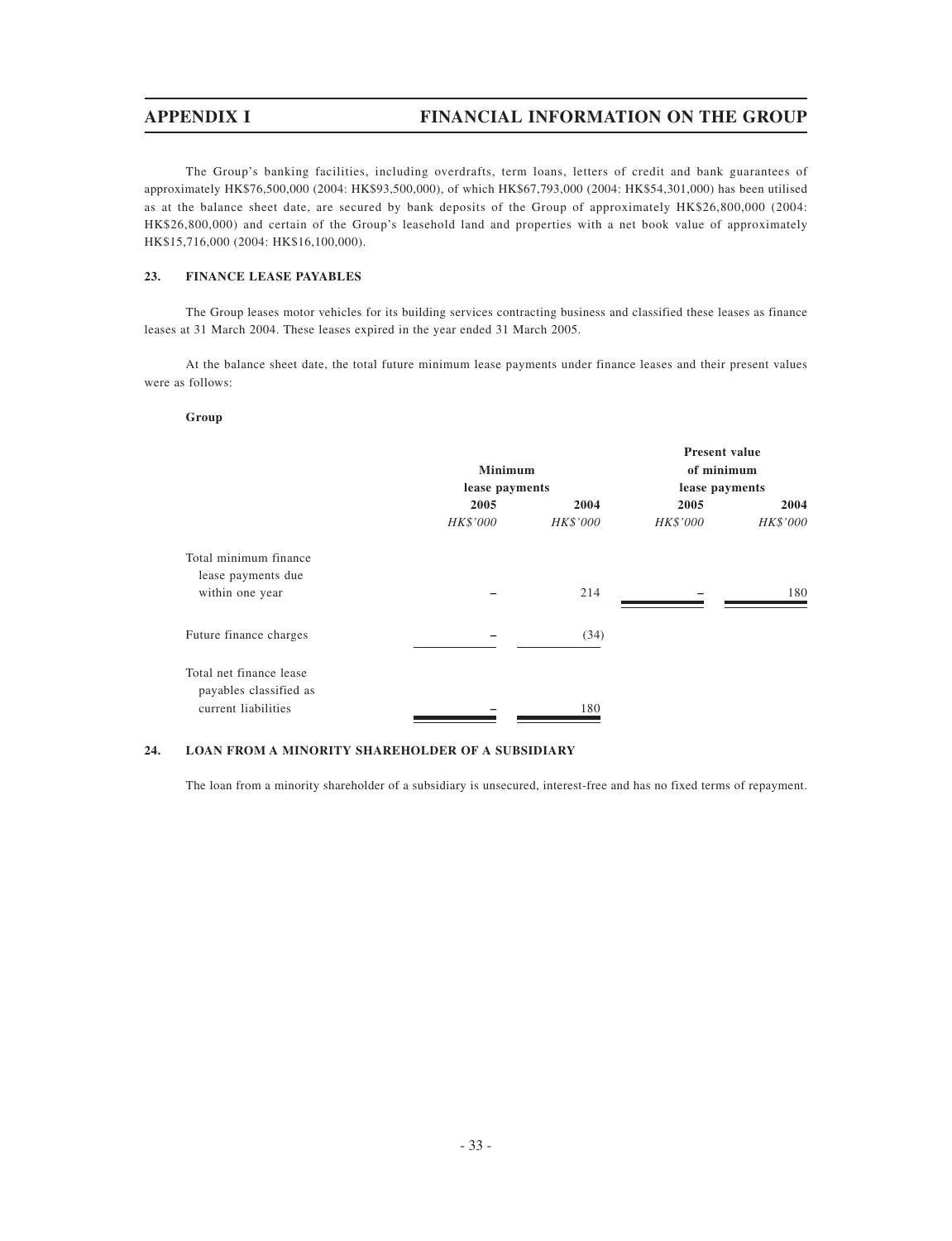## **25. DEFERRED TAX LIABILITIES**

The movements in deferred tax liabilities, which comprised the tax effect of the accelerated tax depreciation and the cumulative differences in profit relating to incomplete long term installation and maintenance contracts, during the year are as follows:

### **Group**

|                                                        | <b>Cumulative</b><br>differences in<br>profit relating to<br>incomplete long<br>term installation<br>Accelerated<br>and maintenance |          |          |           |          |              |
|--------------------------------------------------------|-------------------------------------------------------------------------------------------------------------------------------------|----------|----------|-----------|----------|--------------|
|                                                        | tax depreciation                                                                                                                    |          |          | contracts |          | <b>Total</b> |
|                                                        | 2005                                                                                                                                | 2004     | 2005     | 2004      | 2005     | 2004         |
|                                                        | HK\$'000                                                                                                                            | HK\$'000 | HK\$'000 | HK\$'000  | HK\$'000 | HK\$'000     |
| At 1 April<br>Deferred tax charged/                    | 147                                                                                                                                 |          |          | 253       | 147      | 253          |
| (credited) to the<br>profit and loss<br>account during |                                                                                                                                     |          |          |           |          |              |
| the year <i>(note 10)</i>                              | (121)                                                                                                                               | 147      |          | (253)     | (121)    | (106)        |
| At 31 March                                            | 26                                                                                                                                  | 147      |          |           | 26       | 147          |

The Group has tax losses arising in Hong Kong of HK\$72,244,000 (2004: HK\$37,675,000) that are available indefinitely for offsetting against future taxable profits of the companies in which the losses arose. Deferred tax assets have not been recognised in respect of these losses as they have arisen in subsidiaries that have been loss-making for some time or the future profit streams are unpredictable.

At 31 March 2005, there was no significant unrecognised deferred tax liability (2004: Nil) for taxes that would be payable on the unremitted earnings of certain of the Group's subsidiaries as the Group has no liability to additional tax should such amounts be remitted.

# **26. SHARE CAPITAL**

|                                                | Company         |                 |
|------------------------------------------------|-----------------|-----------------|
|                                                | 2005            | 2004            |
|                                                | <b>HK\$'000</b> | <b>HK\$'000</b> |
| Authorised:                                    |                 |                 |
| 8,000,000,000 ordinary shares of HK\$0.01 each |                 |                 |
| $(2004: 800,000,000)$ ordinary shares of       |                 |                 |
| $HK$0.10$ each)                                | 80,000          | 80,000          |
| Issued and fully paid:                         |                 |                 |
| 115,930,400 ordinary shares of HK\$0.01 each   |                 |                 |
| $(2004: 463, 721, 600)$ ordinary shares of     |                 |                 |
| $HK$0.10$ each)                                | 1.159           | 46,372          |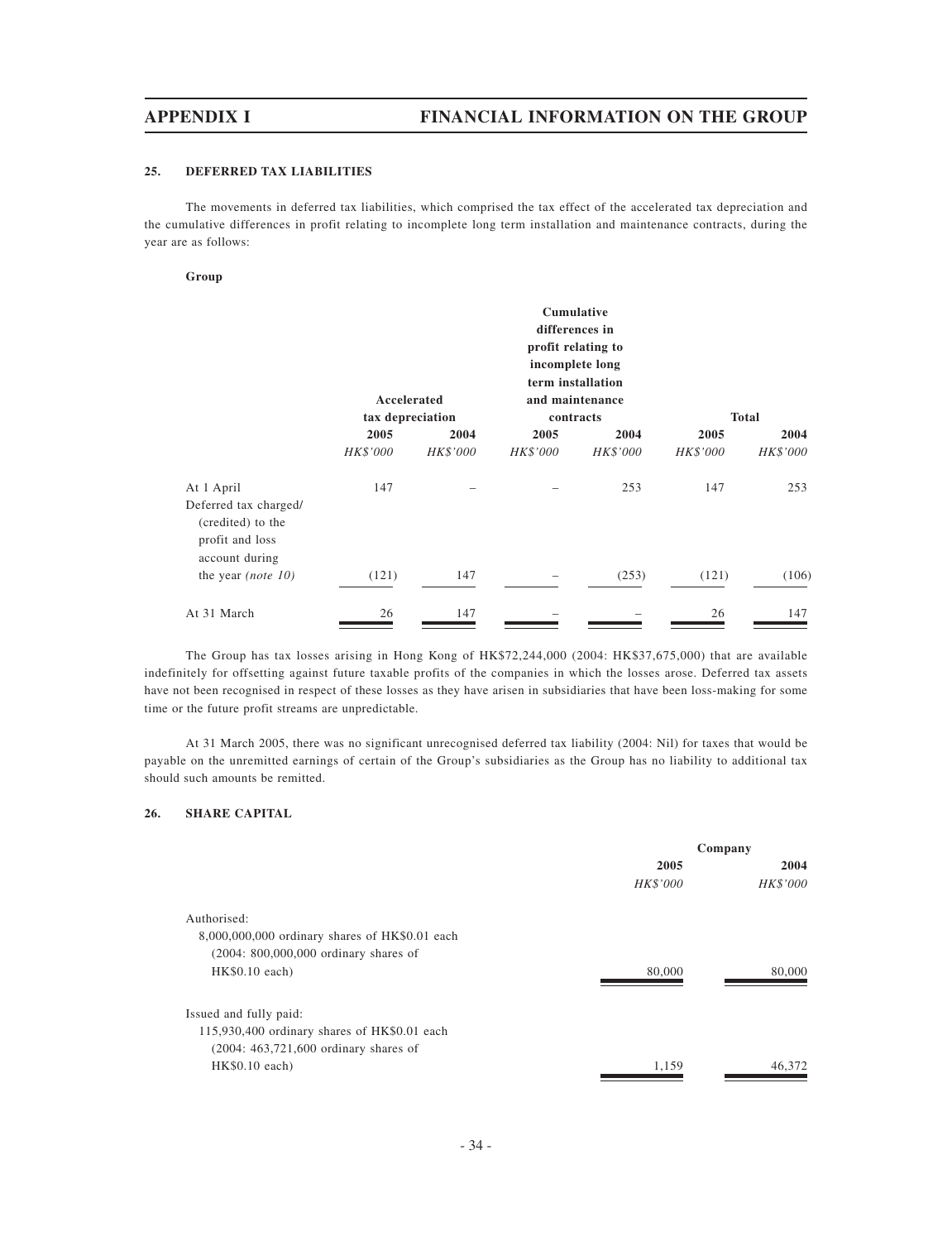Pursuant to a special resolution passed on 16 September 2004, the following share consolidation, capital reduction, share sub-division and cancellation of share premium account (hereinafter known as the "Capital Reorganisation") were effected. The details are set out below:

- (a) the consolidation of every four ordinary shares of HK\$0.10 each (issued and unissued) into one ordinary share of nominal value of HK\$0.40 (the "Consolidated Share");
- (b) the reduction of the nominal value of each Consolidated Share in issue from HK\$0.40 to HK\$0.01 by the cancellation of HK\$0.39 from the paid-up capital of each Consolidated Share;
- (c) the sub-division of each authorised but unissued Consolidated Share of HK\$0.40 into 40 ordinary shares of HK\$0.01 each (the "New Shares");
- (d) the increase of the authorised share capital to HK\$80,000,000 by the creation of 4,521,285,600 New Shares of HK\$0.01 each ranking pari passu in all respects with each other;
- (e) the application of the total credit of HK\$45,212,856 arising from the capital reduction as detailed in (b) above to set off the accumulated losses of the Company of HK\$108,935,656 as at 31 March 2004, and
- (f) the cancellation of the share premium account of HK\$110,631,927 and the application of the credit so arising as follows:
	- (i) to eliminate the balance of the accumulated losses of the Company as at 31 March 2004; and
	- (ii) to apply the remaining credit of HK46,909,127 arising therefrom to the Company's contributed surplus account.

Upon completion of the Capital Reorganisation, the authorised share capital of the Company became HK\$80,000,000 divided into 8,000,000,000 shares of HK\$0.01 each. The issued share capital of the Company was reduced from HK\$46,372,160 dividing into 463,721,600 shares of HK\$0.10 each to HK\$1,159,304 dividing into 115,930,400 shares of HK\$0.01 each.

A summary of the transactions during the year with reference to the above movements in the Company's issued ordinary share capital is as follows:

|                           | Number of<br>shares in issue | <b>Issued</b><br>share<br>capital<br>HK\$'000 | <b>Share</b><br>premium<br>account<br>HK\$'000 | <b>Total</b><br>HK\$'000 |
|---------------------------|------------------------------|-----------------------------------------------|------------------------------------------------|--------------------------|
| At 1 April 2003,          |                              |                                               |                                                |                          |
| 31 March 2004             |                              |                                               |                                                |                          |
| and 1 April 2004          | 463,721,600                  | 46,372                                        | 110,632                                        | 157,004                  |
| Share consolidation $(a)$ | (347,791,200)                |                                               |                                                |                          |
| Capital reduction $(b)$   |                              | (45,213)                                      |                                                | (45, 213)                |
| Cancellation of share     |                              |                                               |                                                |                          |
| premium account $(f)$     |                              |                                               | (110, 632)                                     | (110, 632)               |
| At 31 March 2005          | 115,930,400                  | 1,159                                         |                                                | 1,159                    |
|                           |                              |                                               |                                                |                          |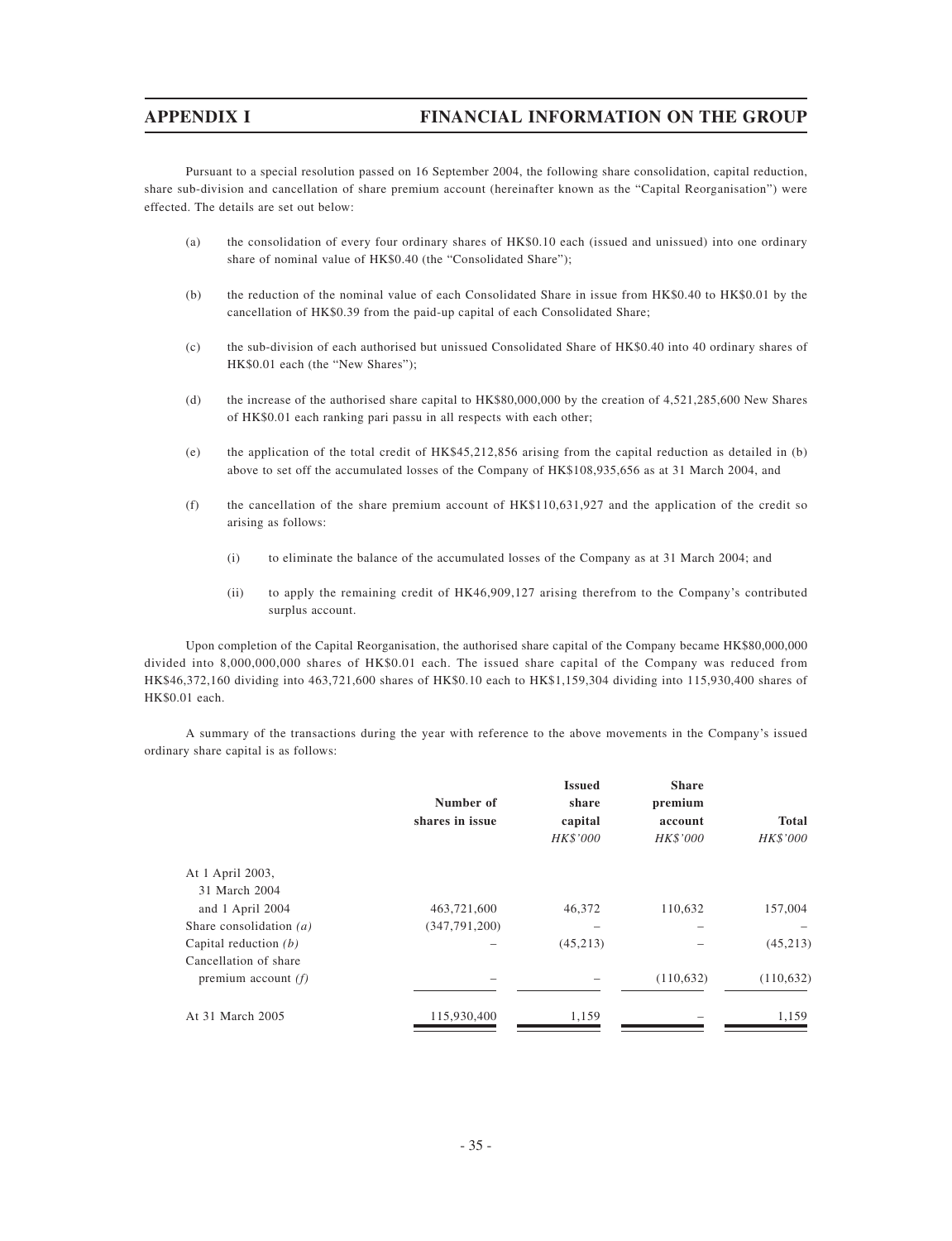# **27. RESERVES**

### **(a) Group**

The amounts of the Group's reserves and the movements therein for the current and prior years are presented in the consolidated statement of changes in equity on page 10 of this circular.

### **(b) Company**

|                        | <b>Share</b><br>premium<br>account<br>HK\$'000 | Contributed<br>surplus<br>HK\$'000 | Capital<br>redemption<br>reserve<br><b>HK\$'000</b> | Accumulated<br>losses<br>HK\$'000 | Total<br>HK\$'000 |
|------------------------|------------------------------------------------|------------------------------------|-----------------------------------------------------|-----------------------------------|-------------------|
| At 1 April 2003        | 110,632                                        | 14,009                             | 132                                                 | (106, 407)                        | 18,366            |
| Loss for the year      |                                                |                                    |                                                     | (2,529)                           | (2,529)           |
| At 31 March 2004       |                                                |                                    |                                                     |                                   |                   |
| and 1 April 2004       | 110,632                                        | 14,009                             | 132                                                 | (108, 936)                        | 15,837            |
| Capital Reorganisation |                                                |                                    |                                                     |                                   |                   |
| (note 26)              | (110, 632)                                     | 46,909                             |                                                     | 108,936                           | 45,213            |
| Loss for the year      |                                                |                                    |                                                     | (2,267)                           | (2, 267)          |
| At 31 March 2005       |                                                | 60,918                             | 132                                                 | (2, 267)                          | 58,783            |

Under the Companies Act 1981 of Bermuda (as amended), the contributed surplus is distributable to shareholders in certain circumstances.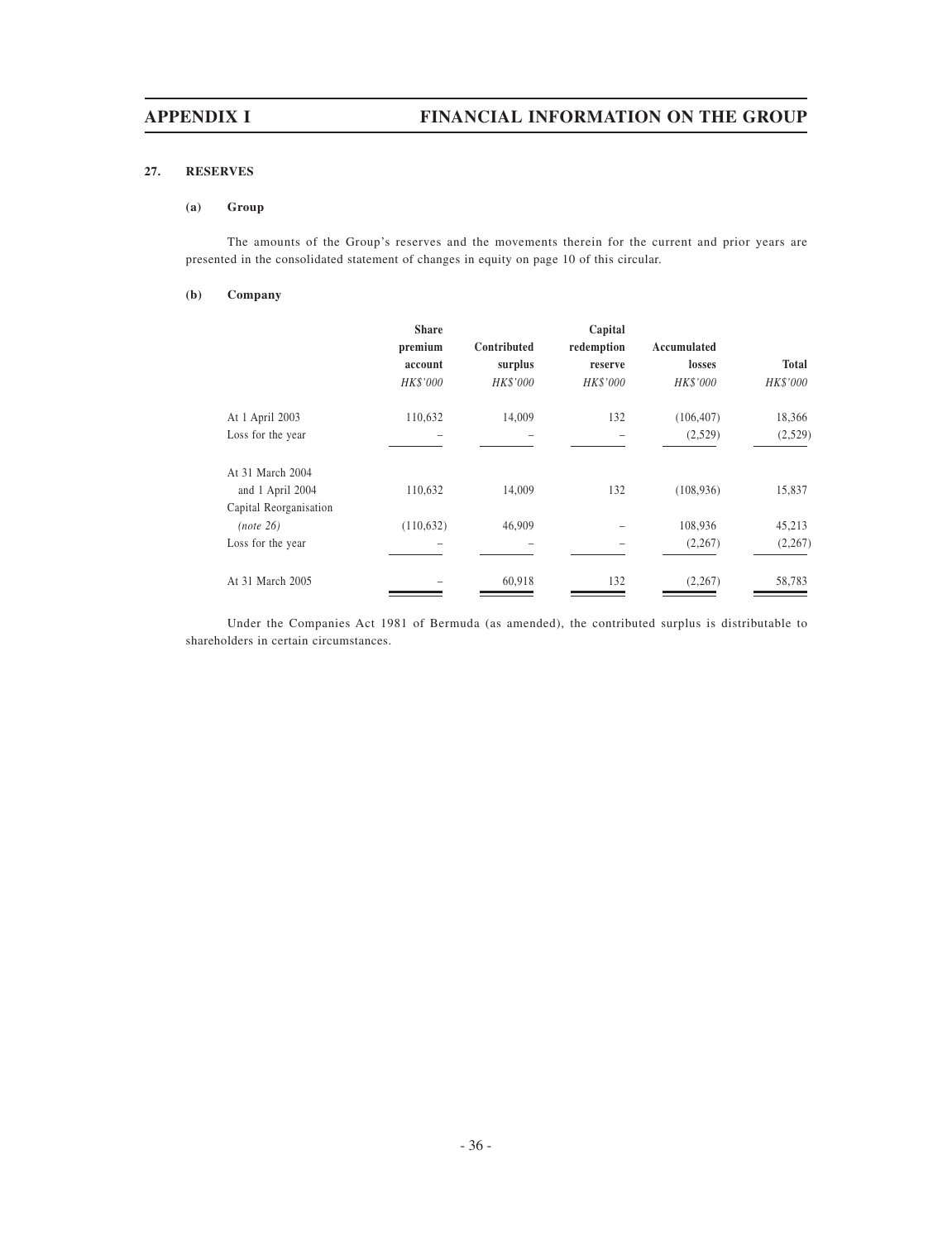# **28. NOTE TO THE CONSOLIDATED CASH FLOW STATEMENT**

### **Dissolution of subsidiaries, net**

|                                                | 2005     | 2004     |
|------------------------------------------------|----------|----------|
|                                                | HK\$'000 | HK\$'000 |
| Net assets disposed of:                        |          |          |
| Cash and bank balances                         | 133      | 651      |
| Trade and other receivables                    | 6        | 442      |
| Prepayments, deposits and other assets         |          | 150      |
| Trade payables                                 |          | (4,984)  |
| Other payables and accruals                    | (426)    | (543)    |
| Minority shareholders' loan                    |          | (5,600)  |
| Minority interests                             | (26)     | 5,812    |
|                                                | (313)    | (4,072)  |
| Gain on dissolution of discontinued operations |          | 4,105    |
| Gain/(loss) on dissolution of a subsidiary     | 313      | (33)     |
|                                                |          |          |
|                                                |          |          |

An analysis of the net outflow of cash and cash equivalents in respect of the dissolution of subsidiaries is as follows:

|                                               | 2005     | 2004     |
|-----------------------------------------------|----------|----------|
|                                               | HK\$'000 | HK\$'000 |
| Cash and bank balances disposed of            | (133)    | (651)    |
| Net outflow of cash and cash equivalents      |          |          |
| in respect of the dissolution of subsidiaries | (133)    | (651)    |

The results of the subsidiaries dissolved during the years ended 31 March 2005 and 2004 had no significant impact on the Group's consolidated turnover or the consolidated profit/(loss) before minority interests for those years.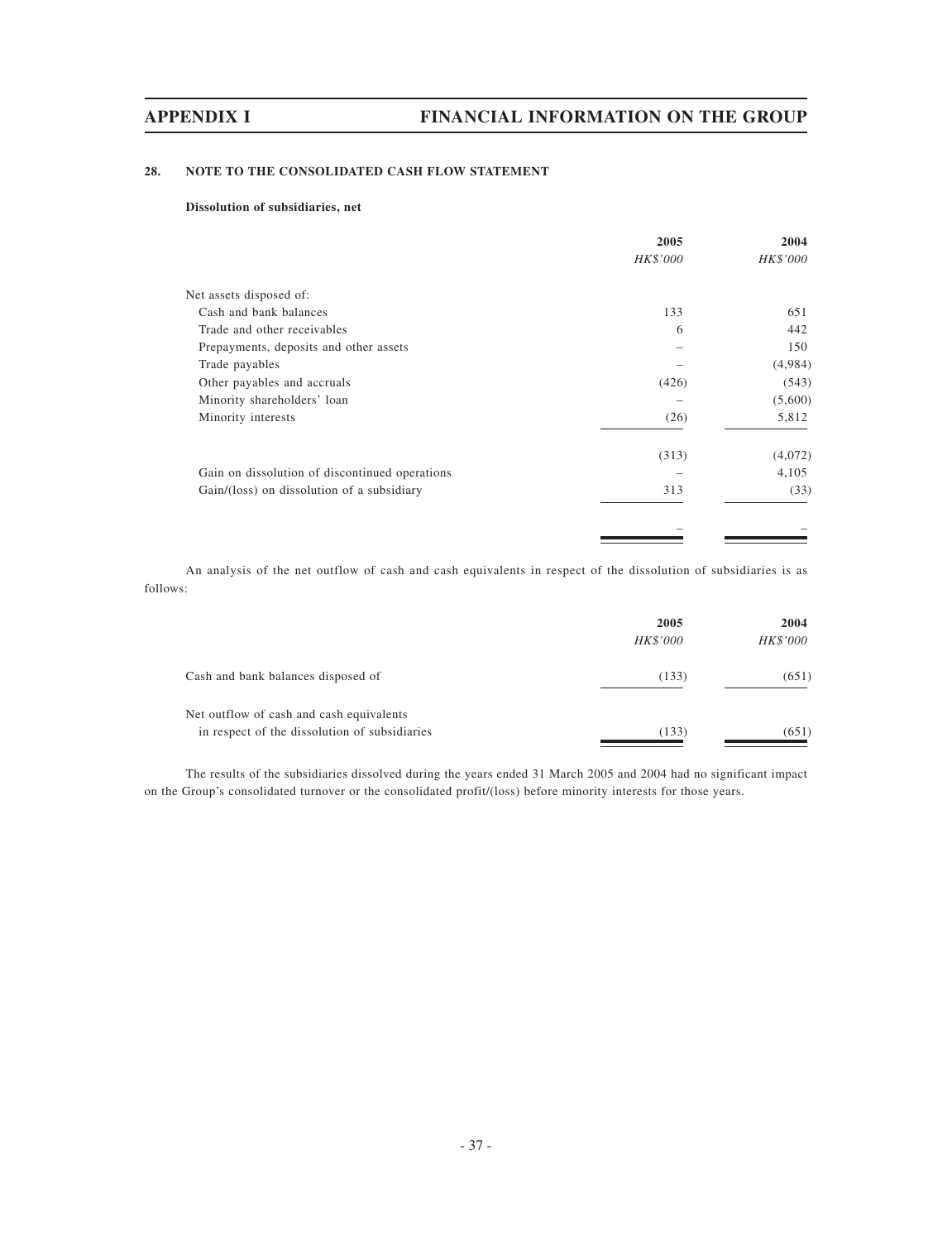### **29. RELATED PARTY TRANSACTIONS**

Save as disclosed in note 24 to the financial statements, the Group had the following material transactions with related companies during the year:

|                                            | Group        |          |          |
|--------------------------------------------|--------------|----------|----------|
|                                            |              | 2005     | 2004     |
|                                            | <b>Notes</b> | HK\$'000 | HK\$'000 |
| Billing of building maintenance works      |              |          |          |
| and building services installation works   |              |          |          |
| to Chinney Construction                    | (i)          | 120,152  | 268,515  |
| Purchase of merchandise from Chinney       |              |          |          |
| Alliance Engineering Limited               | (ii)         | 817      | 1,155    |
| Sub-contracting charge paid to a 49.90%    |              |          |          |
| minority shareholder of Shun Wing          |              |          |          |
| for the completion of work orders of a     |              |          |          |
| building maintenance contract              |              | 25,846   | 92,310   |
| Management fee paid to a 49.90% minority   |              |          |          |
| shareholder of Shun Wing for the provision |              |          |          |
| of management services of a building       |              |          |          |
| maintenance contract                       |              |          | 6,510    |
|                                            |              |          |          |

### *Notes:*

(i) Chinney Construction is a company of which Wong Sai Wing, James (who resigned as chairman and executive director of the Company during the year) and Chan Yuen Keung, Zuric, are also directors and have indirect beneficial interests therein.

The amount due from Chinney Construction are unsecured, interest-free and are repayable within normal credit terms of 60 days. The maximum amount due from Chinney Construction during the year was HK\$47,369,000 (2004: HK\$47,432,000).

As at 31 March 2005, the Group also had amount payable to Chinney Construction of HK\$22,930,000 (2004: Nil), which is unsecured, interest-free and have no fixed terms of repayment.

(ii) Chinney Alliance Engineering Limited is a wholly-owned subsidiary of Chinney Alliance Group Limited, a company listed on The Stock Exchange of Hong Kong Limited, which is a substantial shareholder of the Company. Wong Sai Wing, James and Yu Sek Kee, Stephen, are also directors of Chinney Alliance Group Limited.

In the opinion of the directors, the above transactions were conducted at mutually agreed rates in the normal course of the Group's business.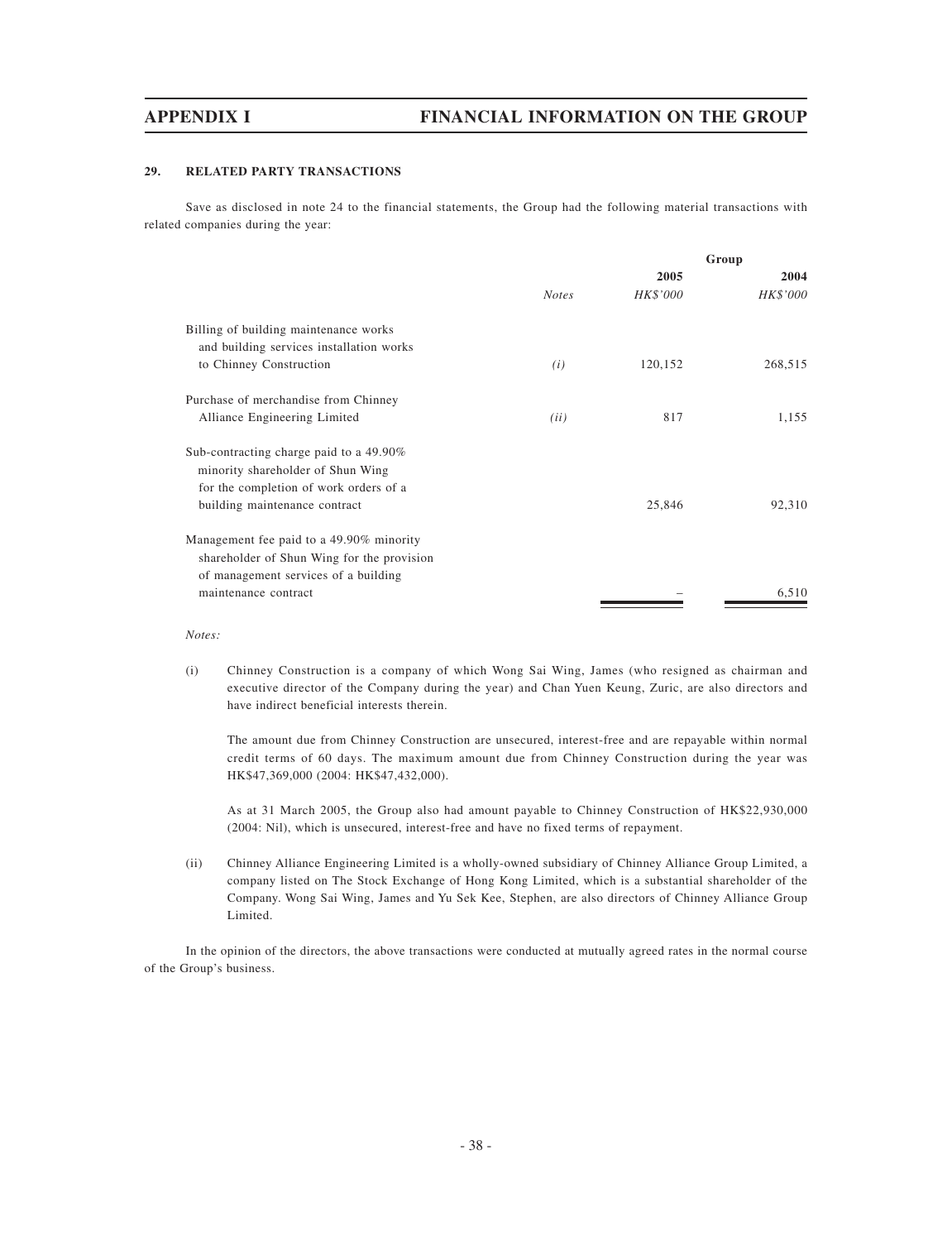### **30. CONTINGENT LIABILITIES**

In addition to the bank deposits of HK\$26,800,000 (2004: HK\$26,800,000) and leasehold land and properties with a net book value of approximately HK\$15,716,000 (2004: HK\$16,100,000) to secure the banking facilities granted to the Group as set out in note 22 to the financial statements, the Company provides corporate guarantees to banks of HK\$51,000,000 (2004: HK\$68,000,000) in connection with the banking facilities granted to the Group. As at 31 March 2005, the banking facilities utilised by the Group amounted to approximately HK\$67,793,000 (2004: HK\$54,301,000), which included the issue of performance bonds by banks amounted to HK\$13,070,000 (2004: HK\$5,950,000).

Save as disclosed above, as at 31 March 2005, the Company and the Group had no significant contingent liabilities (2004: Nil).

### **31. OPERATING LEASE ARRANGEMENTS**

The Group leases certain of its office properties under operating lease arrangements. Leases for properties are negotiated for terms ranging from one to three years.

At the balance sheet date, the Group had total future minimum lease payments under non-cancellable operating leases falling due as follows:

|                                         | Group    |          |
|-----------------------------------------|----------|----------|
|                                         | 2005     | 2004     |
|                                         | HK\$'000 | HK\$'000 |
| Within one year                         | 828      | 734      |
| In the second to fifth years, inclusive | 983      | 64       |
|                                         | 1,811    | 798      |

### **32. COMMITMENTS**

Apart from those disclosed in note 31, at the balance sheet date, neither the Group nor the Company had any significant commitments.

### **33. COMPARATIVE AMOUNTS**

Certain comparative amounts have been reclassified to conform with the current year's presentation.

### **34. APPROVAL OF THE FINANCIAL STATEMENTS**

The financial statements were approved and authorised for issue by the board of directors on 14 July 2005.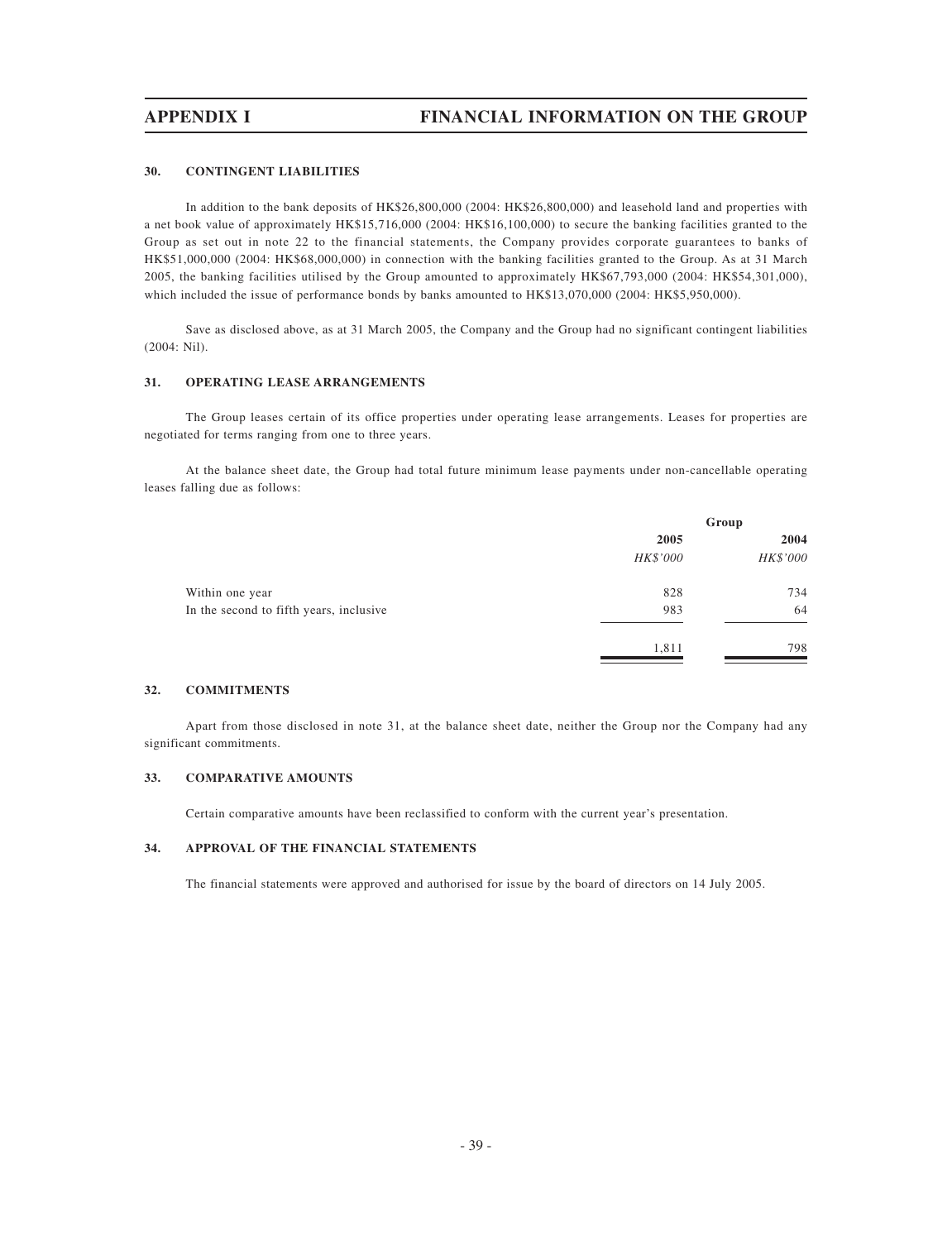## **3. STATEMENT OF INDEBTEDNESS**

As at 31 August 2005, being the latest practicable date prior to the printing of this circular for ascertaining information for inclusion in this statement of indebtedness, the Group had outstanding secured and unsecured bank borrowings, which represented bank overdraft and trust receipt loans, of approximately HK\$16,018,000 and HK\$18,204,000 respectively, an unsecured advance of HK\$7,000,000 from Chinney Development Company Limited and an unsecured loan from a minority shareholder of a subsidiary of the Company of HK\$6,900,000 which was interest-free and had no fixed terms of repayment. As at 31 August 2005, the Group had contingent liability of HK\$7,120,000 in respect of corporate guarantees provided by the Group to a bank for the issue of a performance bond.

The Group's secured banking facilities were secured by bank deposits of the Group of HK\$26,800,000 and certain leasehold land and buildings of the Group with a net book value of approximately HK\$15,556,000 as at 31 August 2005. The relevant mortgage of the pledged leasehold land and buildings for the aforesaid banking facilities was subsequently released on 7 October 2005. The unsecured advance of HK\$7,000,000 from Chinney Development Company Limited was interest bearing at Hong Kong dollars best lending rates as quoted by Standard Chartered Bank (Hong Kong) Limited from time to time and had been fully repaid in September 2005. Wong Sai Wing, James, who resigned as the chairman and executive director of the Company on 17 September 2004, was a director of and had beneficial interest of over 30% in the issued share capital of Chinney Development Company Limited. Therefore, Chinney Development Company Limited is a connected person of the Company. As the unsecured advance was provided to the Group on normal commercial terms and was not secured by the assets of the Group, it was exempted from any reporting, disclosure and shareholders' approval requirements as connected transaction pursuant to Rule 14A.65(4) of the Listing Rules.

Save as aforesaid and apart from intra-group liabilities, normal trade payable and bills payable, the Group did not have any outstanding mortgages, charges, debentures, loan capital, debt securities, loans, bank overdraft or other similar indebtedness, finance leases or hire purchase commitments, liabilities under acceptances or acceptance credits or guarantees or other material contingent liabilities as at the close of business on 31 August 2005.

For the purpose of the above indebtedness statement, foreign currency amounts have been translated into Hong Kong dollars at the approximately exchange rates prevailing at the close of business on 31 August 2005.

Save as disclosed above, the Directors have confirmed that there has been no material change in the indebtedness and contingent liabilities of the Group since 31 August 2005.

# **4. WORKING CAPITAL**

The Directors are satisfied after due and careful enquiry that following the completion of the Disposal, taking into account the financial resources available to the Group, including internal resources and present available banking facilities, and in the absence of unforeseen circumstances, the Group has available sufficient working capital for the Group's present requirements, that is for at least the next 12 months from the date of publication of this circular.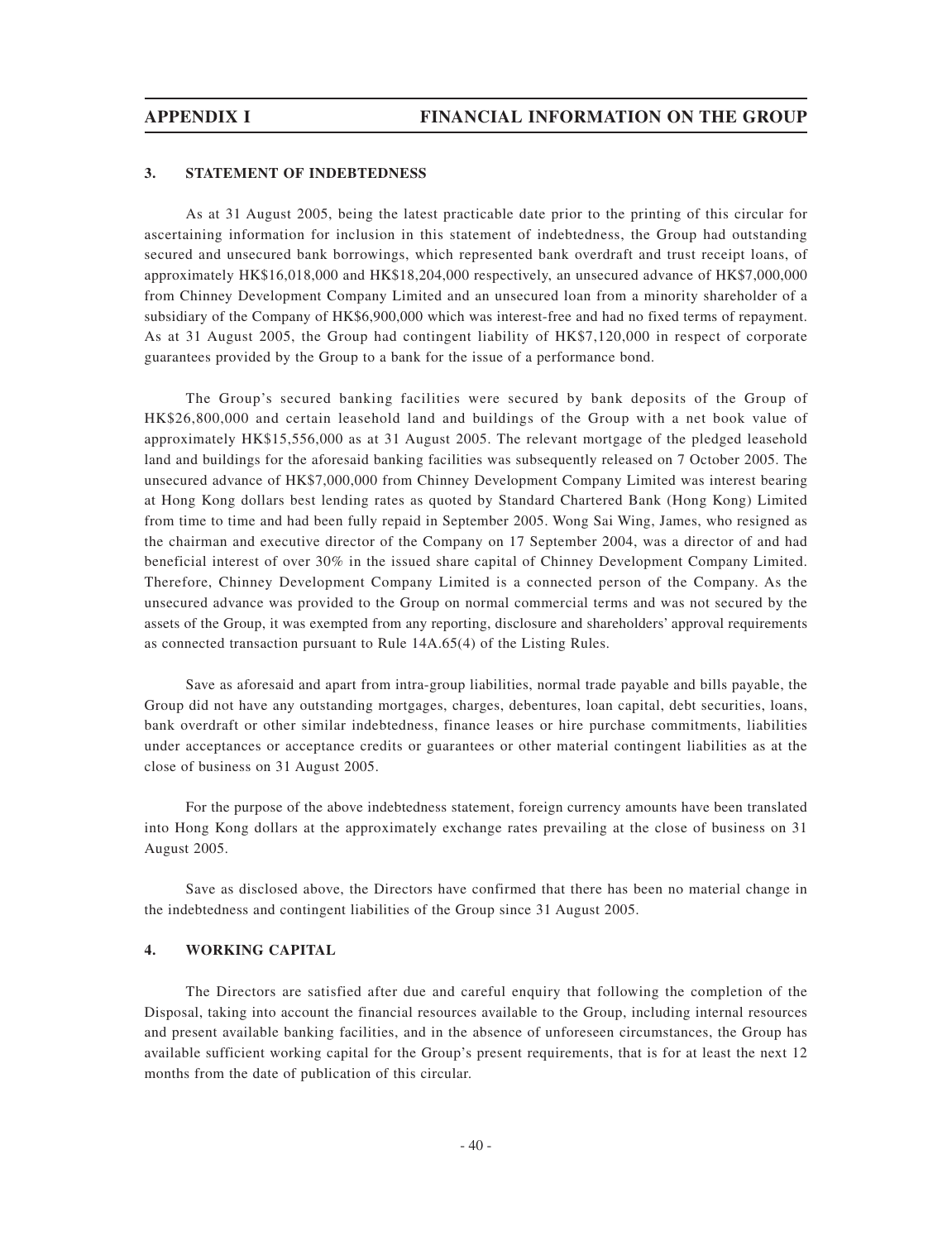# **5. FINANCIAL AND TRADING PROSPECTS**

The local economy continues to show improvement while the pricing of building services contracts is still under pressure resulting from limited construction works in both private sector and public sector in Hong Kong. On the other hand, the development of entertainment business and tourism in Macau will provide business opportunities for Hong Kong construction companies for the next few years. The Group will concentrate on its core building services business in Hong Kong and explore new business opportunities in Macau with its expertise as a building services contractor based in Hong Kong and competitive advantage in this specialised trade. Despite the adverse market conditions in Hong Kong, the Directors remain optimistic of the Group's business in the future.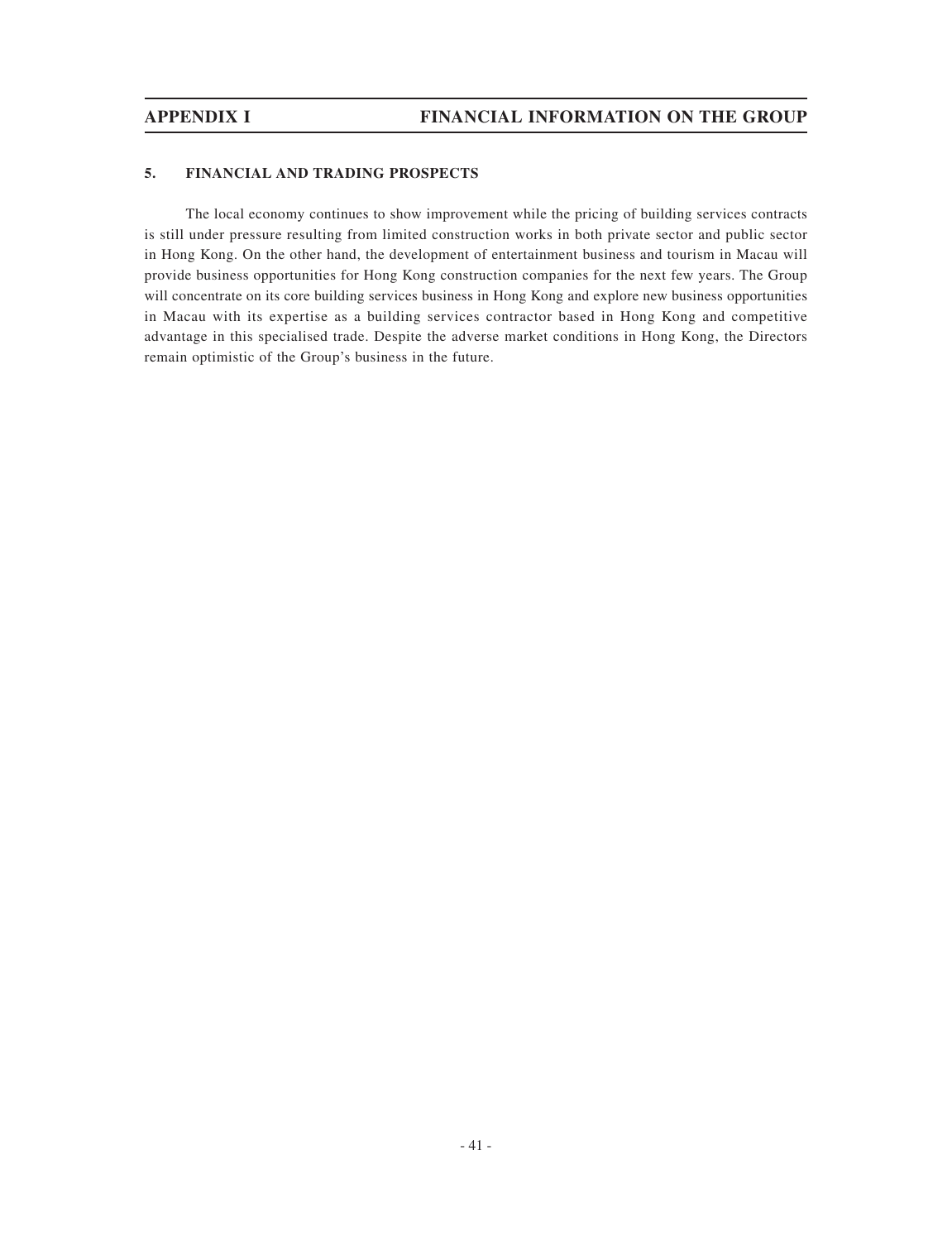# **APPENDIX II PROPERTY VALUATION**

*The following is the text of the letter and valuation certificate, prepared for the purpose of incorporation in this circular, received from Knight Frank Hong Kong Limited, an independent valuer, in connection with their valuation of the Property as at 10 October 2005.*



萊坊國際物業顧問

29/F Office Tower Convention Plaza, 1 Harbour Road Wanchai, Hong Kong +852 2810 8123 +852 2845 0649 fax

www.knightfrank.com

24 October, 2005

The Directors Shun Cheong Holdings Limited Flat 201, 2nd Floor Premier Centre 20 Cheung Shun Street Lai Chi Kok Kowloon

Dear Sirs,

# **Re: Workshops Nos. 1, 3, 5, 7 and 9 on 2nd Floor, Premier Centre, 20 Cheung Shun Street, Lai Chi Kok, Kowloon ("the property")**

In accordance with your instructions for us to value the property held by Shun Cheong Holdings Limited (the "Company") or its subsidiaries (together referred to as the "Group"), we confirm that we have carried out inspections, made relevant enquiries and searches and obtained such further information as we consider necessary for the purpose of providing you with our opinion of value of the property as at 10 October, 2005.

Our valuation of the property is our opinion of its market value which we would define as intended to mean "the estimated amount for which a property should exchange on the date of valuation between a willing buyer and a willing seller in an arm's-length transaction after proper marketing wherein the parties had each acted knowledgeably, prudently and without compulsion".

Our valuation has been made on the assumption that the owner sells the property on the open market in its existing state without the benefit of a deferred term contract, leaseback, joint venture, management agreement or any similar arrangements which would serve to increase the value of the property. In addition, no account has been taken of any option or right of pre-emption concerning or affecting the sale of the property.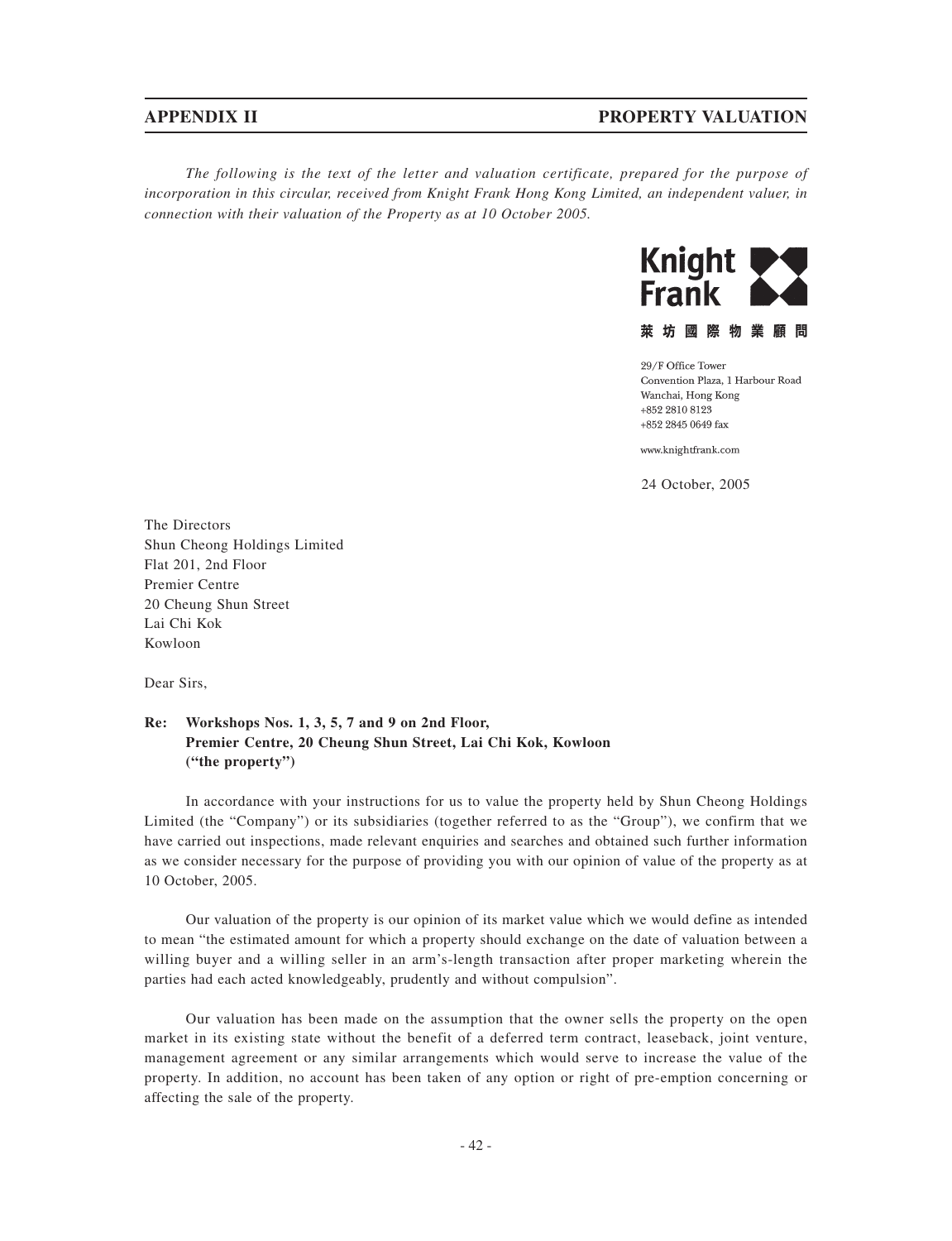In valuing the property which is owned and occupied by the Group, we have valued it by the Direct Comparison Method by making reference to the comparable market transactions assuming sale with vacant possession.

In valuing the property which is held under a Government lease expired before 30 June, 1997, we have taken account of the stipulations contained in Annex III of the Joint Declaration of the Government of the United Kingdom and the Government of the People's Republic of China on the question of Hong Kong and the New Territories Leases (Extension) Ordinance that such lease term has been extended without premium until 30 June, 2047 and that an annual rent at three per cent of the rateable value of the property is charged from the date of extension.

We have relied to a considerable extent on the information provided by the Group and have accepted advice given to us by the Group on such matters as planning approvals, statutory notices, easements, tenure, particulars of occupancy, floor areas and all other relevant matters. We have caused searches to be made at the Land Registry. However, we have not scrutinised the original documents to verify ownership or to ascertain the existence of any amendments which may not appear on the copies handed to us. Dimensions, measurements and areas included in the valuation certificate are based on information contained in the documents provided to us and are therefore only approximations.

We have had no reason to doubt the truth and accuracy of the information provided to us by the Group which is material to our valuation. We were also advised by the Group that no material facts have been omitted from the information supplied.

We have inspected both the exterior and the interior of the property. During the course of our inspection, we did not note any serious defects. However, no structural survey has been made and we are therefore unable to report as to whether the property is or is not free of rot, infestation or any other defects. No tests were carried out on any of the services.

No allowance has been made in our valuation for any charges, mortgages or amounts owing on the property nor for any expenses or taxation which may be incurred in effecting a sale. Unless otherwise stated, it is assumed that the property is free from encumbrances, restrictions and outgoings of any onerous nature which could affect its value.

Our valuation has been prepared in accordance with the requirements set out in Chapter 5 of the Rules Governing the Listing of Securities published by the Stock Exchange Hong Kong Limited and the Valuation Standards on Properties (First Edition 2005) published by The Hong Kong Institute of Surveyors.

We enclose herewith our valuation certificate.

Yours faithfully, For and on behalf of **KNIGHT FRANK HONG KONG LIMITED C.K. Lau** *MHKIS MRICS RPS(GP) Executive Director*

*Note:* Mr. C.K. Lau, a professional member of The Royal Institution of Chartered Surveyors, a member of The Hong Kong Institute of Surveyors and a Registered Professional Surveyor in General Practice, has over 12 years post-qualification experience in the valuation of properties in Hong Kong and the People's Republic of China.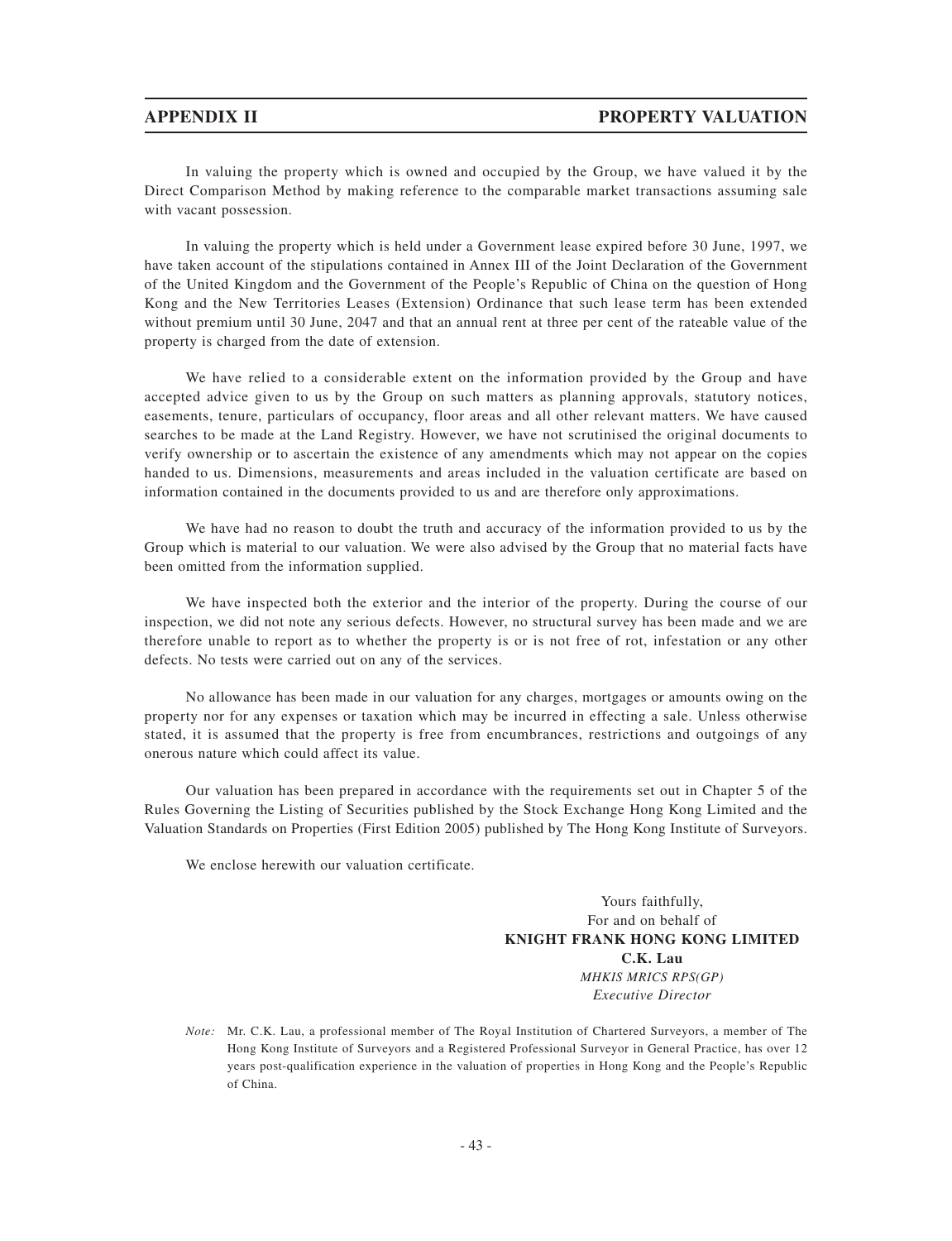# **APPENDIX II PROPERTY VALUATION**

**Market value in**

# **VALUATION CERTIFICATE**

| <b>Property</b>                                                                          | <b>Description and tenure</b>                                                                                           | Particulars of<br>occupancy                                     | existing state as at<br>10 October, 2005 |
|------------------------------------------------------------------------------------------|-------------------------------------------------------------------------------------------------------------------------|-----------------------------------------------------------------|------------------------------------------|
| Workshops Nos. 1,<br>3, 5, 7 and 9<br>on 2nd Floor,<br>Premier Centre,<br>20 Cheung Shun | The property comprises 5<br>workshop units on the 2nd<br>Floor of a 14-storey industrial<br>building completed in 1994. | The property is<br>occupied by the<br>Group as head<br>offices. | HK\$13,500,000                           |
| Street,                                                                                  | The total gross floor area of                                                                                           |                                                                 |                                          |
| Lai Chi Kok,<br>Kowloon                                                                  | the property is approximately<br>7,364 sq.ft.                                                                           |                                                                 |                                          |
| 128/2,625th shares<br>of and in                                                          | The property is held under<br>Conditions of Sale No. 10539                                                              |                                                                 |                                          |
| New Kowloon Inland                                                                       | for a term of 99 years less the                                                                                         |                                                                 |                                          |
| Lot No. 5538.                                                                            | last 3 days from 1 July, 1898.<br>The lease term was statutorily<br>extended until 30 June, 2047.                       |                                                                 |                                          |
|                                                                                          | The annual Government rent                                                                                              |                                                                 |                                          |
|                                                                                          | payable for the property is an                                                                                          |                                                                 |                                          |
|                                                                                          | amount equal to 3% of the                                                                                               |                                                                 |                                          |
|                                                                                          | rateable value for the time                                                                                             |                                                                 |                                          |
|                                                                                          | being of the property.                                                                                                  |                                                                 |                                          |
| <i>Notes</i> : $(1)$                                                                     | The registered owner of the property is Shun Cheong Real Estates Limited, which is an indirect wholly-                  |                                                                 |                                          |

- owned subsidiary of the Company.
	- (2) The property is situated within an area zoned "Other Specified Uses (Business)" under Cheung Sha Wan Outline Zoning Plan No. S/K5/28 dated 12 August, 2005.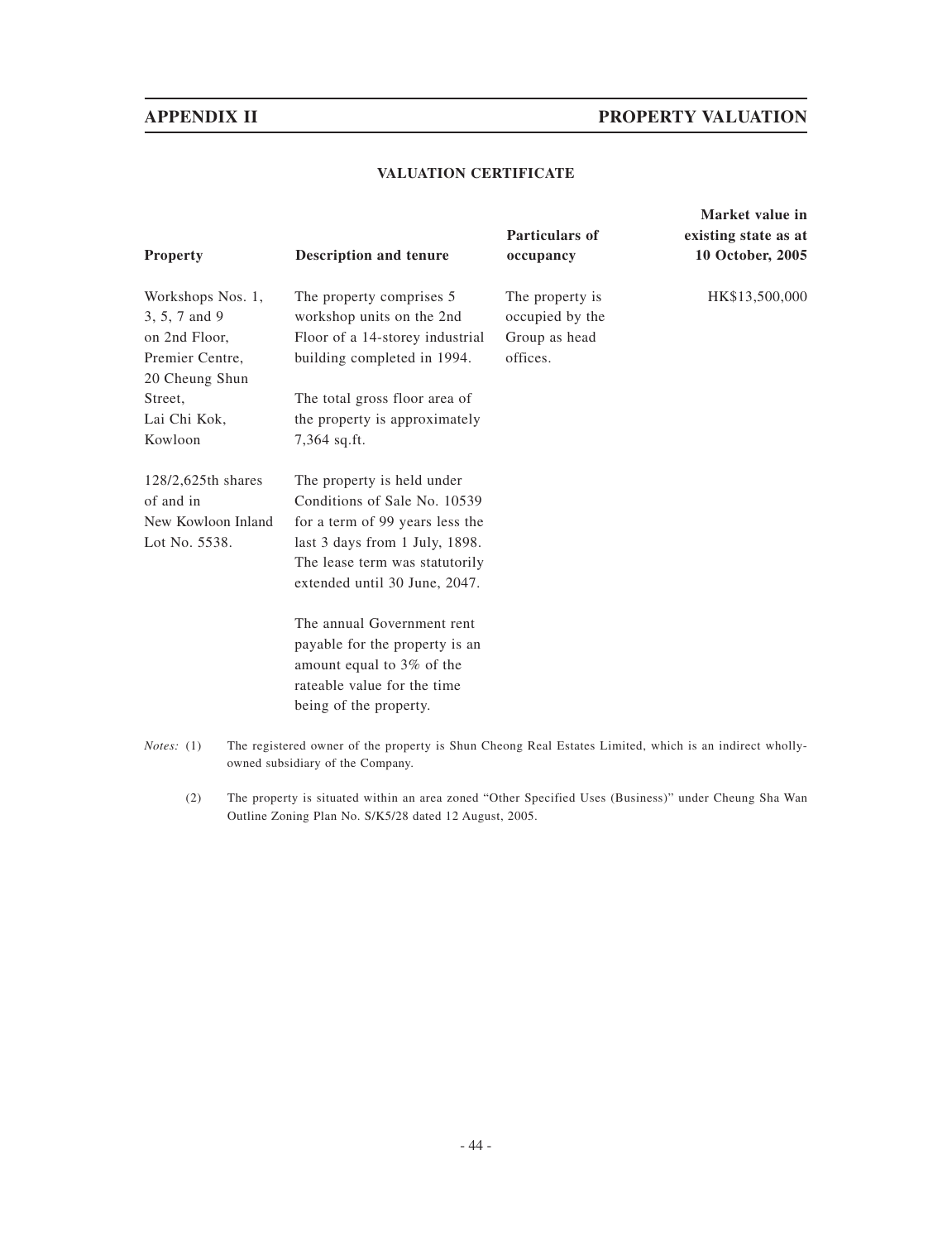## **1. RESPONSIBILITY STATEMENT**

This circular includes particulars given in compliance with the Listing Rules for the purpose of giving information with regard to the Company. The Directors collectively and individually accept full responsibility for the accuracy of the information contained in this circular and confirm, having made all reasonable enquiries, that to the best of their knowledge and belief there are no other facts the omission of which would make any statement herein misleading.

## **2. DISCLOSURE OF INTERESTS**

### **(a) Interest of Directors**

As at the Latest Practicable Date, the Directors and the chief executive of the Company and their respective associates had the following interests and short positions in the equity and debt securities of the Company and its associated corporations (within the meaning of Part XV of the SFO) which require notification to the Company and the Stock Exchange pursuant to the Divisions 7 and 8 of Part XV of the SFO (including interests or short positions which any such Directors and chief executive of the Company was taken or deemed to have under such provisions of the SFO) or which were required, pursuant to section 352 of the SFO, to be entered in the register referred to therein or which were required, pursuant to the Model Code for Securities Transactions by Directors of Listed Companies contained in the Listing Rules, to be notified to the Company and the Stock Exchange:

| <b>Name of Director</b> | <b>Nature</b><br>of interest | Number of<br>ordinary<br>shares held | Approximate<br>percentage<br>of issued<br>share capital |
|-------------------------|------------------------------|--------------------------------------|---------------------------------------------------------|
| Chan Yuen Keung, Zuric  | Personal                     | 2,500,000                            | 2.16                                                    |
| Hong Yiu                | Personal                     | 6,805,000                            | 5.87                                                    |
| Au Shiu Wai, Frank      | Personal                     | 150,000                              | 0.13                                                    |
| Au Yu Fai, Patrick      | Personal                     | 88,500                               | 0.08                                                    |

### **Long positions in the ordinary shares of the Company:**

Save as disclosed above, as at the Latest Practicable Date, none of the Directors and chief executive of the Company had any interests or short positions in the shares, underlying shares or debentures of the Company or any of its associated corporations (within the meaning of Part XV of the SFO) that was required to be recorded pursuant to Section 352 of the SFO, to be entered in the register referred to therein or which were required, pursuant to the Model Code for Securities Transactions by Directors of Listed Companies contained in the Listing Rules, to be notified to the Company and the Stock Exchange.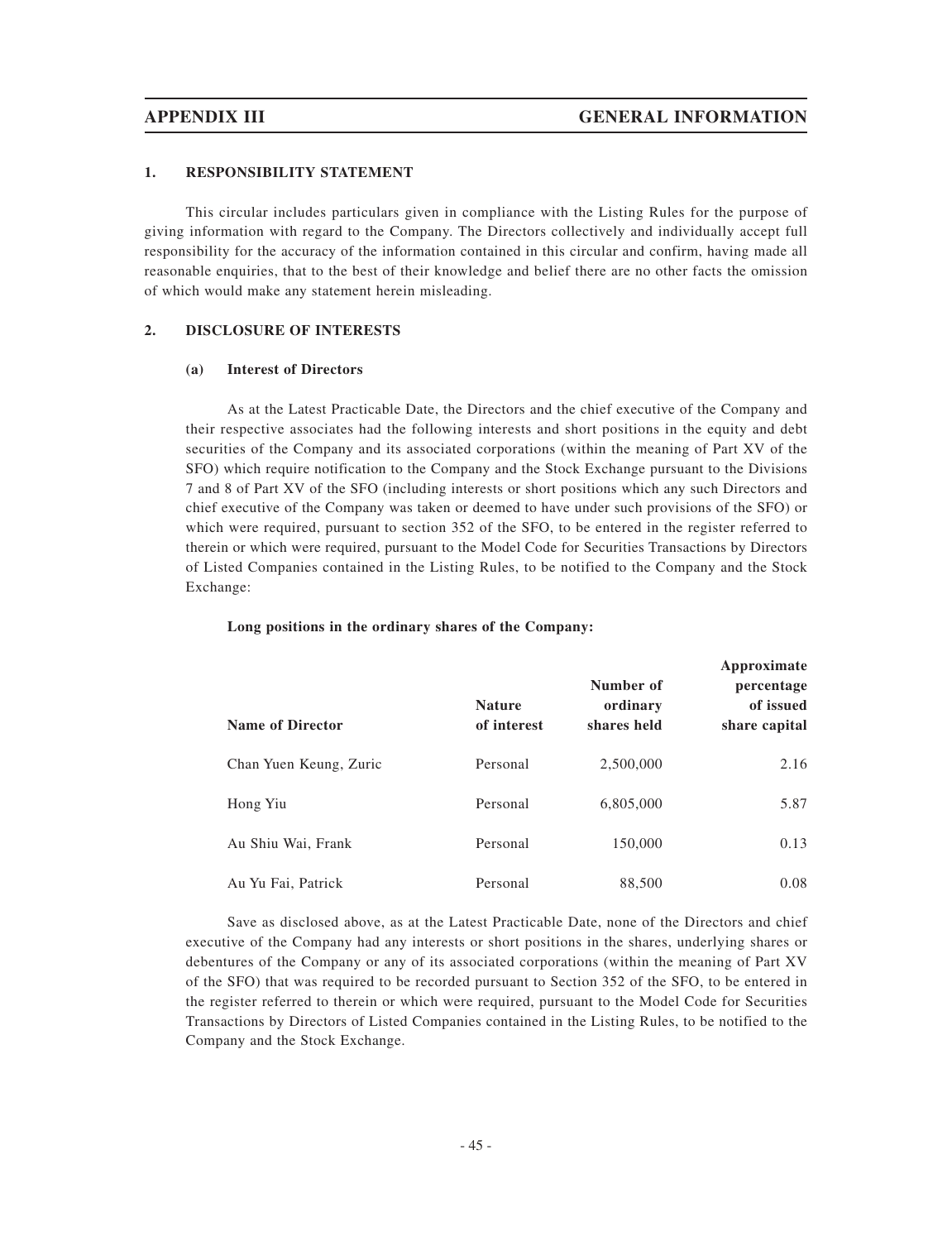# **APPENDIX III GENERAL INFORMATION**

# **(b) Interests of persons who had an interest or short position which were discloseable under Divisions 2 and 3 of Part XV of the SFO and substantial shareholders**

(i) As at the Latest Practicable Date, according to the register of interests in long positions and short positions kept by the Company pursuant to Divisions 2 and 3 of Part XV and section 336 of the SFO and so far as the Directors were aware, the following persons had a long position or share position in the shares, underlying shares or debentures of the Company which would fall to be disclosed to the Company under the provisions of Divisions 2 and 3 of Part XV of the SFO:

## **Long positions**

| <b>Name</b><br>of shareholder     | Capacity and<br>nature of interest | Number of<br>ordinary<br>shares held | Approximate<br>percentage<br>of issued<br>share capital |
|-----------------------------------|------------------------------------|--------------------------------------|---------------------------------------------------------|
| Chinney Alliance<br>Group Limited | Directly beneficially<br>owned     | 34,697,500                           | 29.93                                                   |
| Hong Yiu                          | Directly beneficially<br>owned     | 6,805,000                            | 5.87                                                    |

(ii) As at the Latest Practicable Date, so far as was known to Director and chief executive of the Company, the following persons were directly or indirectly interested in 10 % or more of the nominal value of any class of share capital carrying rights to vote in all circumstances at general meetings of any other member of the Group other than the Company and the amount of each of such persons' interests in such securities were as follows:

| Name of persons    |                               | Approximate   |
|--------------------|-------------------------------|---------------|
| having more than   | Name of members               | percentage of |
| $10\%$ interest    | of the Group                  | interest held |
| Chan Chi Kin       | Tinhawk Company Limited       | 10.00         |
| Howing Engineering | Shun Wing Construction &      | 49.90         |
| Limited            | Engineering Company Limited   |               |
| Lin Shu Lin        | Shun Cheong Shenzhen Jianda   | 30.00         |
|                    | Joint Venture Company Limited |               |
| Lo Koon Hung       | Shun Cheong Automation        | 15.00         |
|                    | <b>Systems Limited</b>        |               |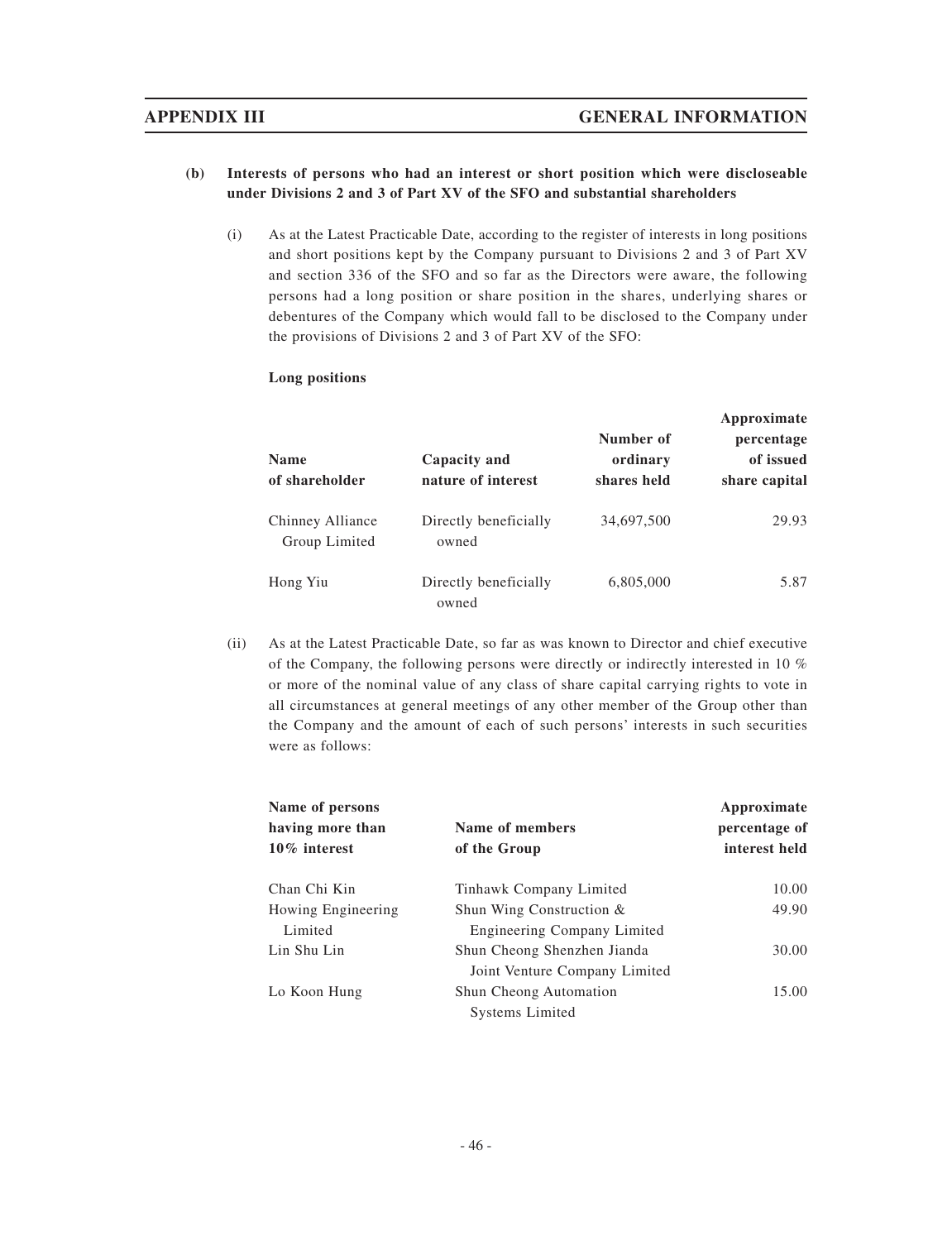Save as disclosed above, so far as is known to Directors and chief executive of the Company, no other person as at the Latest Practicable Date had a long position or short position in the shares, underlying shares or debentures which would fall to be disclosed to the Company under the provisions of Divisions 2 ad 3 of Part XV of the SFO, or who was interested, directly or indirectly, in 10% or more of the nominal value of any class of share capital carrying rights to vote in all circumstances at general meetings of any member of the Group.

# **(c) Directors' service contracts**

None of the Directors has any existing or proposed service contract (excluding contracts expiring or determinable by the Group within one year without payment of compensation (other than statutory compensation)) with any member of the Group.

# **(d) Directors' interests in competing business**

As at the Latest Practicable Date, so far as the Directors are aware, none of the Directors or their respective associates had an interest in a business which competes or may compete with the business of the Group, or have or may have any other conflicts of interest with the Group pursuant to Rule 8.10 of the Listing Rules.

# **(e) Miscellaneous**

Save as disclosed in this circular and as at the Latest Practicable Date,

- (i) None of the Directors and Knight Frank Hong Kong Limited has or had any direct or indirect interests in any assets acquired or disposed of by or leased to or by or proposed to be acquired or disposed of by or leased to or by any member of the Group since 31 March 2005, being the date to which the latest published audited financial statements of the Company were made up;
- (ii) As detailed in the Company's circular dated 24 August 2004, Ever Billion Engineering Limited, a wholly-owned subsidiary of the Company, entered into an agreement with Chinney Construction Company, Limited on 10 August 2004 for the subcontracting of a 3-year buildings and land maintenance contract dated 31 March 2004 awarded from the Architectural Services Department of the Government of Hong Kong Special Administrative Region to Chinney Construction Company, Limited. Chan Yuen Keung, Zuric, the Chairman of the Company, is a director of and has beneficial interests in 13.95% of the issued share capital of Chinney Construction Company, Limited. This agreement constituted a continuing connected transaction of the Company and was approved by independent shareholders of the Company at a special general meeting held on 16 September 2004.

Save as disclosed above, none of the Directors was materially interested in any contract or arrangement subsisting at the Latest Practicable Date and which was significant in relation to the business of the Group; and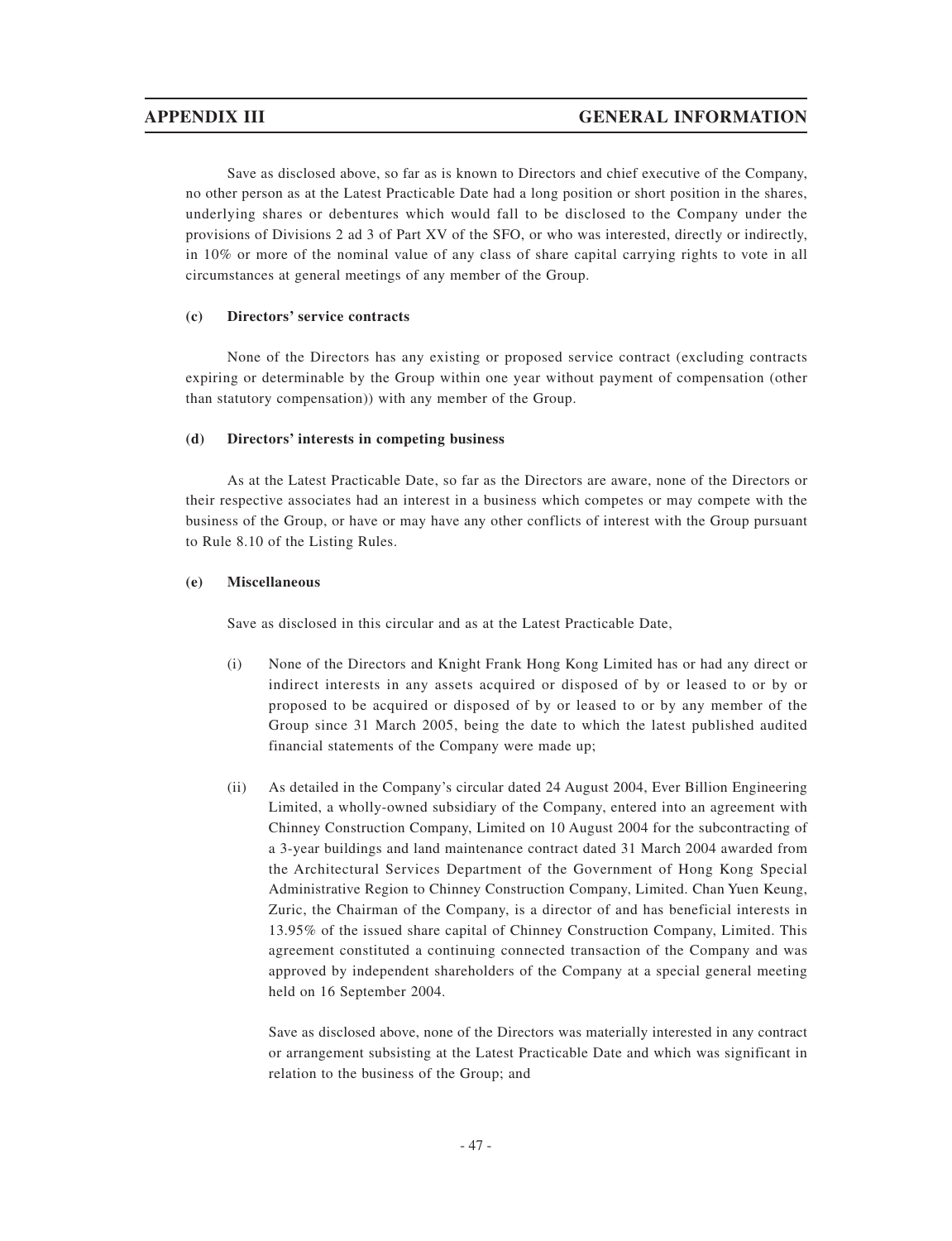(iii) Knight Frank Hong Kong Limited did not have any shareholding in any member of the Group and did not have any right, whether legally enforceable or not, to subscribe for or to nominate persons to subscribe for securities in any member of the Group.

## **3. LITIGATION**

As at the Latest Practicable Date, neither the Company nor any of its subsidiaries was engaged in any litigation or arbitration of material importance and no litigation or claim of material importance was known to the Directors to be pending or threatened against the Company or any of its subsidiaries.

## **4. MATERIAL CONTRACTS**

Other than the Sale and Purchase Agreement and the agreement dated 10 August 2004 between Ever Billion Engineering Limited and Chinney Construction Company, Limited, neither the Company nor any of its subsidiaries had entered into any material contracts (not being contracts entered into in the ordinary course of business) within the two years immediately preceding the date of this circular and are or may be material.

## **5. MATERIAL ADVERSE CHANGE**

The Directors are not aware of any material adverse change in the financial or trading position of the Group since 31 March 2005, the date to which the latest audited financial statements of the Company were made up.

## **6. CONSENT AND QUALIFICATION OF EXPERT**

Knight Frank Hong Kong Limited has given and has not withdrawn its written consent to the issue of this circular with the inclusion of its report and letter and the reference to its name in the form and context in which it appears.

The qualification of the expert who has provided its opinion or report contained in this circular is set out as follows:

| <b>Name</b> | <b>Qualification</b> |
|-------------|----------------------|
|             |                      |

Knight Frank Hong Kong Limited Professional surveyors and valuer

## **7. GENERAL**

- (i) The secretary and qualified accountant of the Company is Lo Yun Sang, BBA, CPA, FCCA.
- (ii) The head office and principal place of business of the Company is situated at Flat 201, 2nd Floor, Premier Centre, 20 Cheung Shun Street, Lai Chi Kok, Kowloon, Hong Kong. The Hong Kong share registrar of the Company is Computershare Hong Kong Investor Services Limited, situated at Rooms 1712-1716, 17th Floor, Hopewell Centre, 183 Queen's Road East, Hong Kong.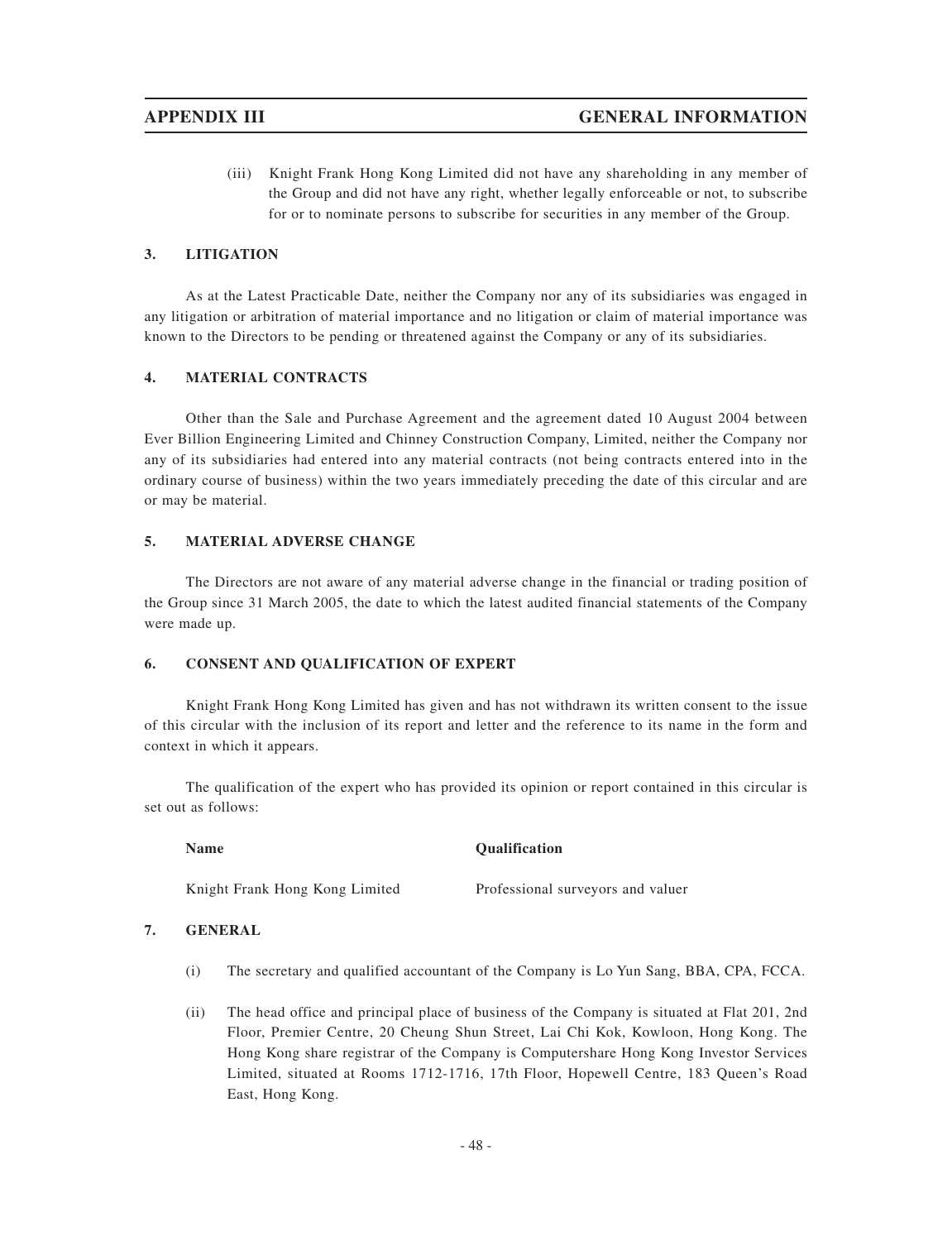(iii) The English language text of this circular shall prevail over the Chinese language text.

# **8. DOCUMENTS FOR INSPECTION**

Copies of the following documents will be available for inspection at the office of the Company at Flat 201, 2nd Floor, Premier Centre, 20 Cheung Shun Street, Lai Chi Kok, Kowloon, Hong Kong during normal office hours up to and including 9 November 2005:

- (a) the bye-laws of the Company;
- (b) the annual reports of the Company for each of the two years ended 31 March 2004 and 2005;
- (c) the letter and valuation certificate prepared by Knight Frank Hong Kong Limited as set out in Appendix II to this circular;
- (d) the written consent referred to in the paragraph headed "Consent and qualification of expert" in this appendix;
- (e) the Sale and Purchase Agreement;
- (f) the agreement entered between Ever Billion Engineering Limited and Chinney Construction Company, Limited on 10 August 2004 for the subcontracting of a 3-year buildings and land maintenance contract dated 31 March 2004 awarded by the Architectural Services Department of the Government of Hong Kong Special Administrative Region to Chinney Construction Company, Limited; and
- (g) this circular.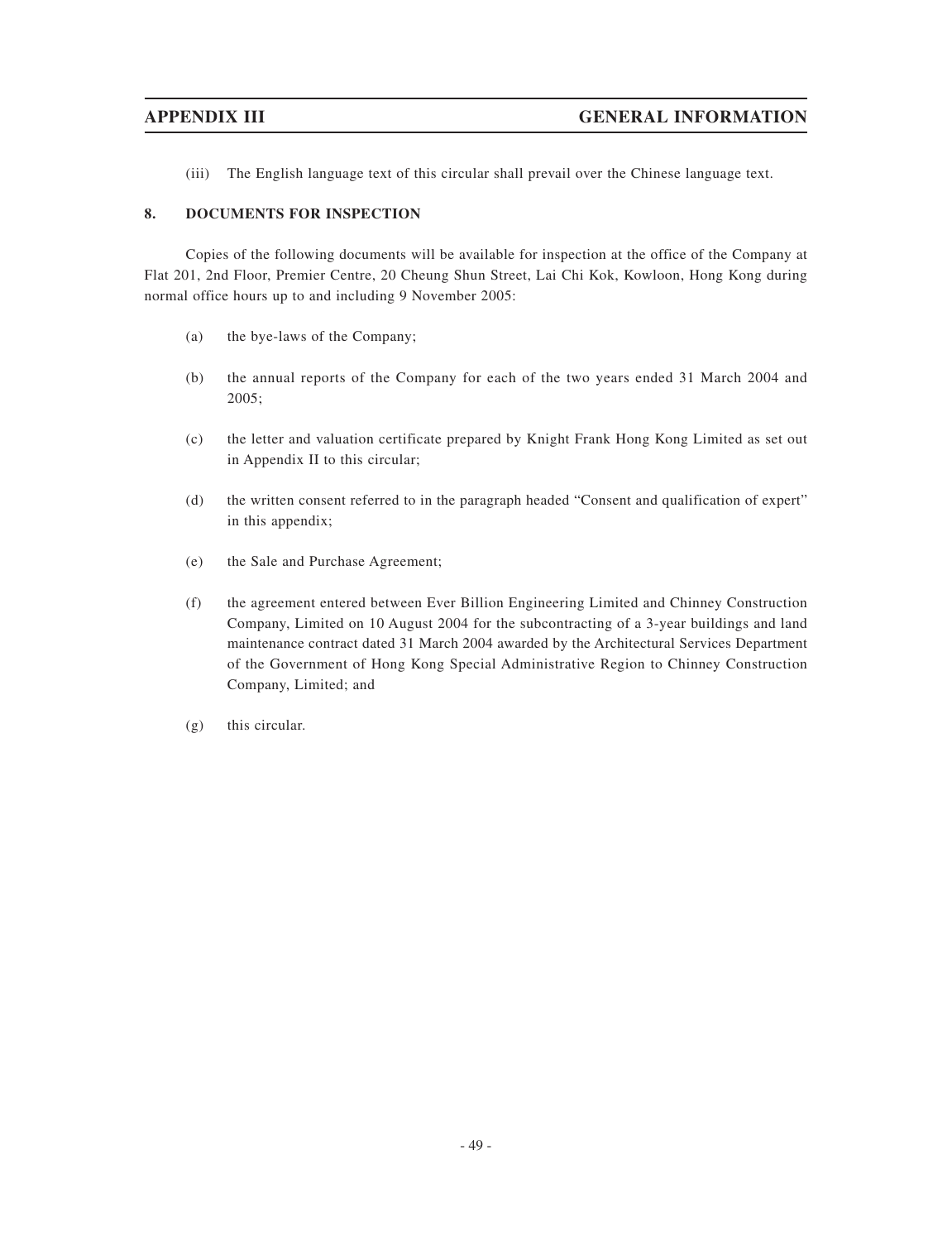# **NOTICE OF THE SGM**



# **SHUN CHEONG HOLDINGS LIMITED**

*(Incorporated in Bermuda with limited liability)* **(Stock Code: 650)**

**NOTICE IS HEREBY GIVEN** that a special general meeting of Shun Cheong Holdings Limited (the "Company") will be held at Lotus Room, 6th Floor, The Marco Polo Hong Kong Hotel, Harbour City, Kowloon, Hong Kong on 9 November 2005 at 11:00 a.m. for the purpose of considering and, if thought fit, passing the following resolution as ordinary resolution of the Company:

# **ORDINARY RESOLUTION**

"**THAT** the sale and purchase agreement executed on 10 October 2005 entered into between Shun Cheong Real Estates Limited, an indirect wholly-owned subsidiary of the Company, and Honey Lady International Limited in relation to the sale of the property known as Workshops Nos. 1, 3, 5, 7 and 9, 2nd Floor, Premier Centre, 20 Cheung Shun Street, Lai Chi Kok, Kowloon, Hong Kong by Shun Cheong Real Estates Limited to Honey Lady International Limited (a copy of such sale and purchase agreement has been produced to this meeting and marked "A" and initialed by the chairman of the Meeting for the purpose of identification) and the transactions contemplated thereunder be and are hereby approved."

> By order of the Board **Shun Cheong Holdings Limited Chan Yuen Keung, Zuric** *Chairman*

Hong Kong, 24 October 2005

*Head Office and Principal Place of Business:* Flat 201, 2nd Floor Premier Centre 20 Cheung Shun Street Lai Chi Kok Kowloon Hong Kong